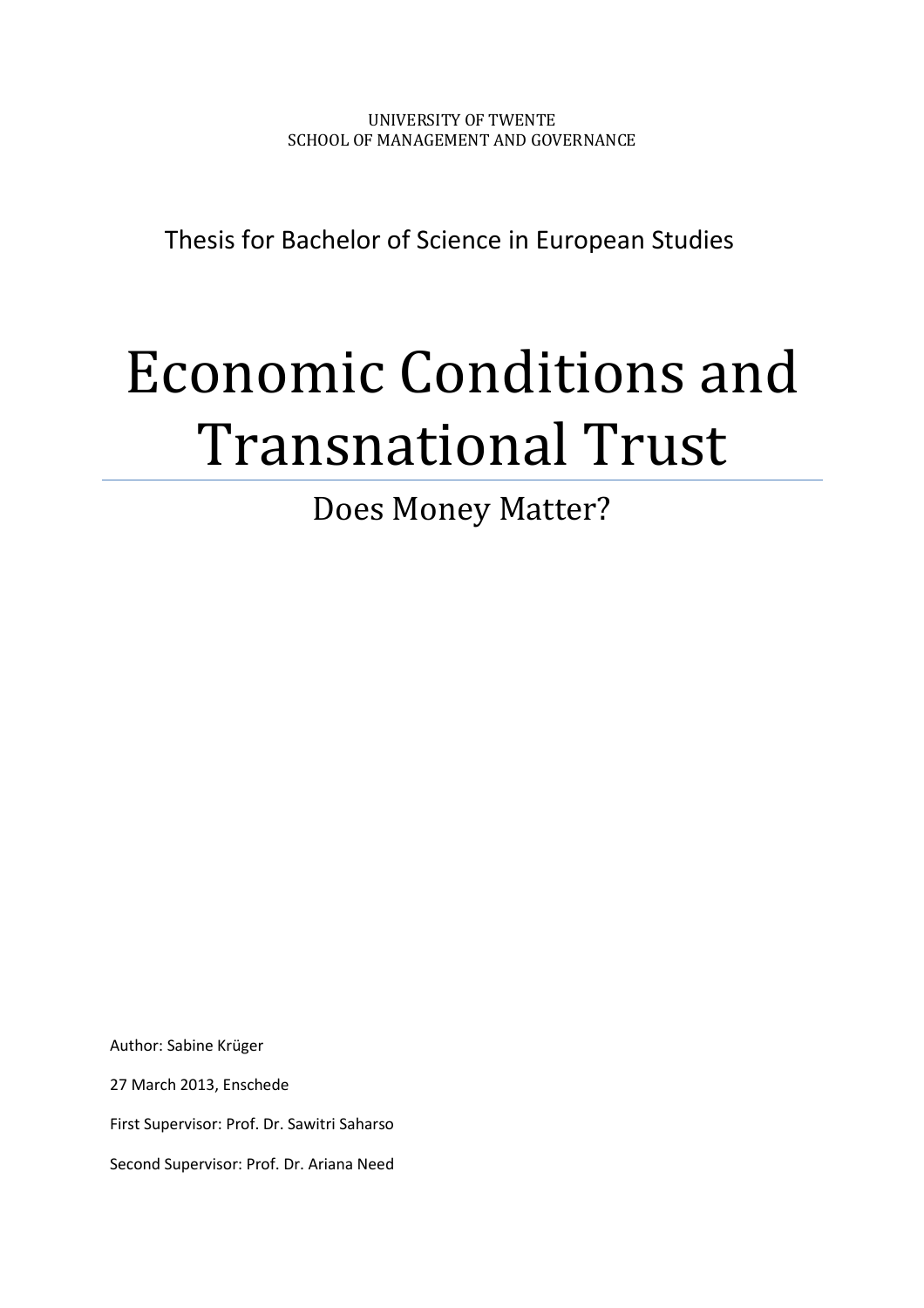# **Contents**

| 1.   |  |
|------|--|
| 1.1. |  |
| 2.   |  |
| 2.1. |  |
| 2.2. |  |
|      |  |
|      |  |
|      |  |
| 2.3. |  |
| 3.   |  |
| 3.1. |  |
| 3.2. |  |
| 3.3. |  |
| 3.4. |  |
| 3.5. |  |
| 4.   |  |
| 4.1. |  |
| 4.2. |  |
| 4.3. |  |
| 5.   |  |
| 5.1. |  |
| 5.2. |  |
| 5.3. |  |
|      |  |
|      |  |
|      |  |
|      |  |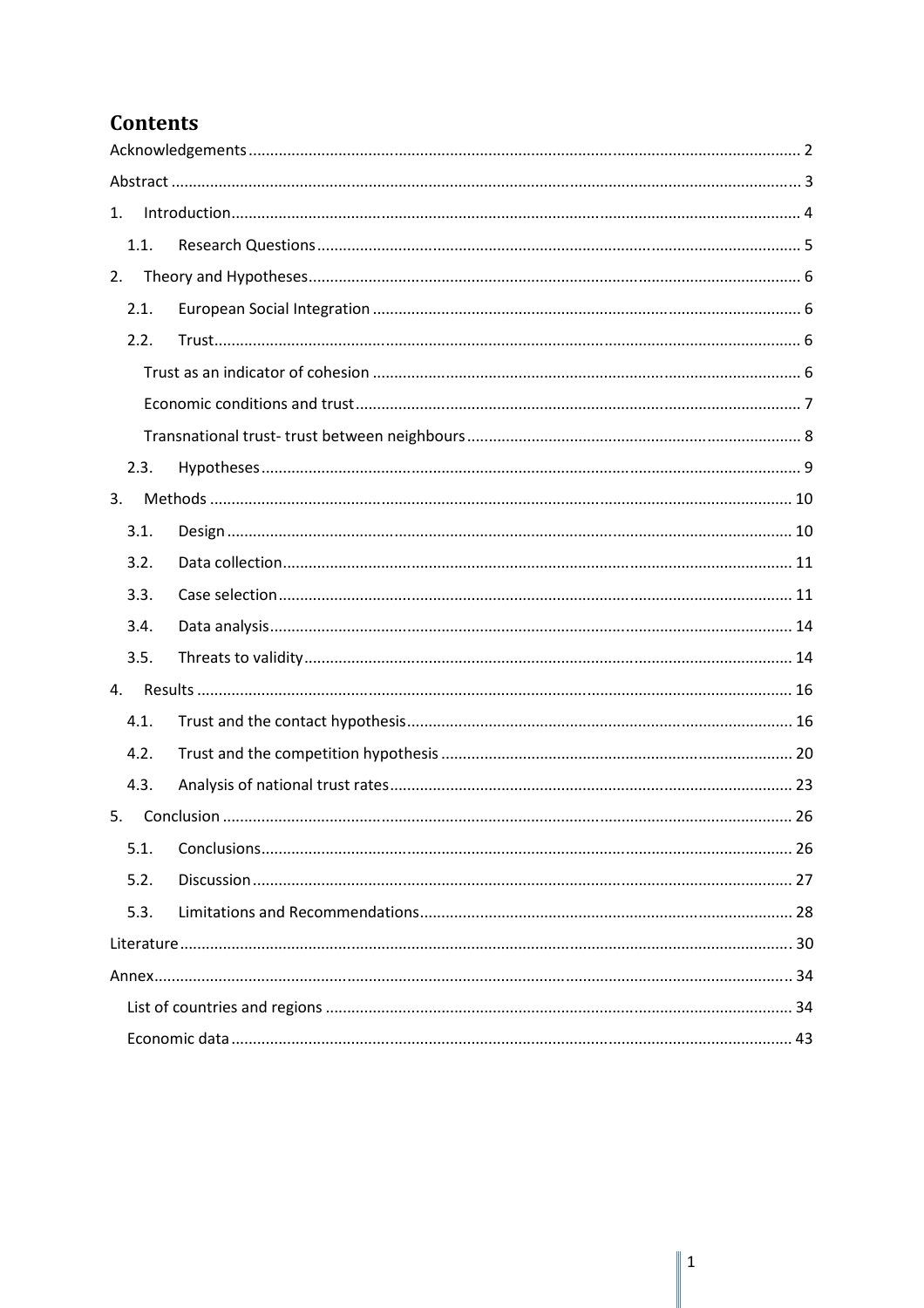# **Acknowledgements**

First of all, I would like to thank my parents, who have supported me throughout my whole studies, in any way I could imagine. I feel lucky to have such a supportive family.

My special gratitude is also dedicated to my supervisor Professor Sawitri Saharso. I was always eager to discuss my ideas with her and went home inspired and motivated after our meetings.

I also want to express my thankfulness to Professor Need who gave me valuable advice on the methodological part and showed me that data analysis, exploring and playing with your own data in SPSS can be fun indeed, an insight which will be surely helpful during my master studies.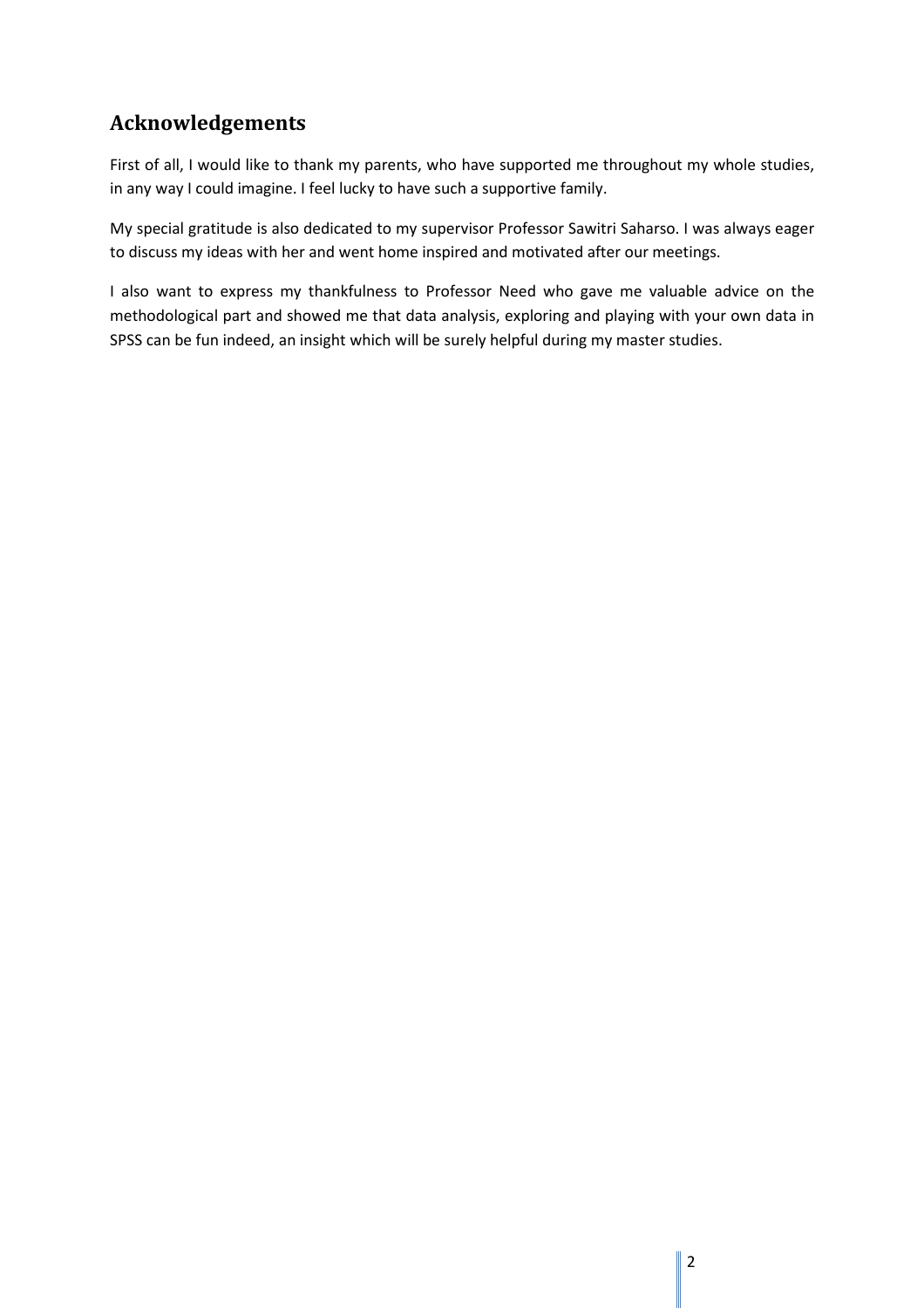# **Abstract**

In the context of European social integration, border regions play a crucial role. Being the place where neighbouring populations meet, they are often seen as catalysts of trust, enabling contact and cross-border exchange. At the same time, border residents are the bearers of possible negative consequences of open borders. As the enlarged European Union is characterised by marked standards of living, this study analyses trust between neighbours in European border regions.The aims of the study are twofold: firstly, analyse the relationship between economic indicators on national level with trust in the neighbour country, and secondly, taking into account the special nature of border regions, whether border residents' trust in the neighbour country is rather driven by economic considerations or cross-border contacts. The central research question is formulated as follows:

'Under which economic circumstances does contact lead to trust in the neighbour country?'

Two competing hypotheses are formulated based on the literature:

H1: *The level of transnational trust in the neighbouring country is on average higher in border regions than in the rest of the country*.

H2 (When there are marked differences in the standards of living between two countries): *The level of transnational trust in the neighbouring country is on average lower in border regions than in the rest of the country.* 

Four economic indicators are used to compare neighbour countries with different standards of living: the Gross Domestic Product per capita in purchasing power parities (where EU average=100), the national unemployment rate, hourly labour costs and the GINI score of each country. The dependent variable, trust, is measured by a survey question asking for trust in different populations, taken from the European Election Study of 2004. Variables are created to distinguish between border regions and rest of a country. The mean trust differences between them are compared and statistically analysed using one-way ANOVA tests.

The results show that contact does not automatically result in higher trust. The results of the analysis are inconclusive and do not produce enough evidence to confirm the contact hypothesis. Regarding the competition hypothesis, we find that economic differences do not lower trust in border regions, at the opposite, trust differences between border regions and the rest of a country increase with economic differences. However, marked differences in labour costs and income inequality are significantly related to lower national trust rates.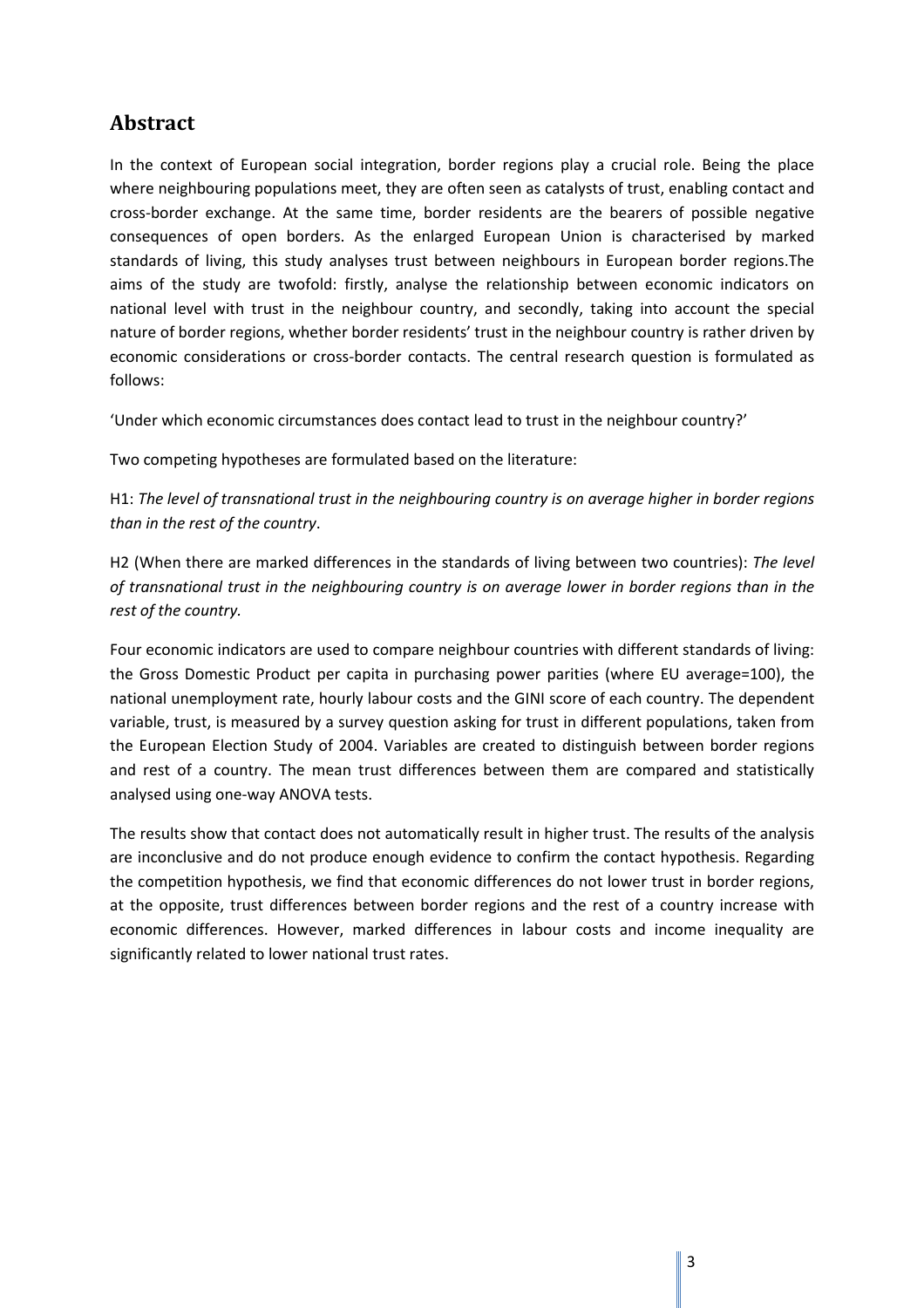# **1. Introduction**

 $\overline{a}$ 

While the classical literature on European integration focuses on political and economic integration, the question of the extent of social integration has been rather neglected. European social integration refers to the existence (or absence of) a European society.

 The question of European social integration is increasingly relevant. Politically, the formation of a European society has always been one of the goals of European integration. As Jean Monnet stated: "we are uniting people, not forming coalitions of states" (cited in Delhey, 2004b). With the formation of the European Union in the Maastricht Treaty, the concept of a European citizenship was introduced, together with the objective to create an "ever closer union among people".

Political scientists point to the importance of a European public that is able to monitor and to discuss European political processes and policies (Eder 2000, Roose 2008). According to Rippl et al. (2010: 5- 6) "only the parallel completion of system and social integration will ensure a successful European unification in the long run".

But while the political and economic integration of Europe has been analysed intensively, much less is known about the integration that is going on between the *people* of Europe. Focusing on border regions, this study aims at filling this gap by studying trust between neighbour populations.

According to Delhey's theory of European social integration (Delhey, 2004b), social integration has a quantitative and a qualitative dimension. Trust in other nationalities is a central indicator of the qualitative dimension, because it implies familiarity as well as a sense of commitment for the other. Indeed, the objective of "uniting people" and political cooperation seems hardly possible without trust. For Simmel (1950: 326), "trust is one of the most important synthetic forces within society."

In game theory and social capital theory, trust is often described as the result of economic selfinterest (Axelrod, 1981, Brehm and Rahn, 1997). Accordingly, several scholars have found that interpersonal trust is influenced by economic conditions, i.e. income inequality, wealth and unemployment (Bjornskov, 2006; Brehm and Rahn 1997; Delhey 2004a, 2005, 2007; Delhey and Newton, 2005; Gerritsen and Lubbers 2010; Putnam 2007; Rothstein and Uslaner, 2005; Steijn and Lancee, 2011). Moreover, research on prejudice and ethnic competition has shown that other ethnic groups are likely to be seen as an economic and especially labour market competition, and that this effect is influenced by the general economic situation (Burns and Gimpel, 2000; Gerritsen and Lubbers, 2010)<sup>1</sup>. The latter finding is relevant in transnational trust research, especially if the target group is geographically close. It can thus be expected that economic uncertainty plays a special role in border regions, since they are the bearers of possible negative consequences of a "Europe without frontiers". This effect has often been described for the border between "old" and new member states, where the big economic differences lead to fears of social dumping in the wealthier countries and to fears of rising prices in the new member states (Rippl et al, 2010). <sup>2</sup>

*<sup>1</sup>* Ethnic is not meant as "racial" in this regard, ethnic groups distinguish themselves by culture, language etc. <sup>2</sup> The term "Lohndumping" (wage dumping) was created in Germany and is often used in the media related to actual or felt labour market competition related to the Eastern enlargement (see Die Welt, 2011; Hamburger Abendblatt, 2011; Stern, 2007)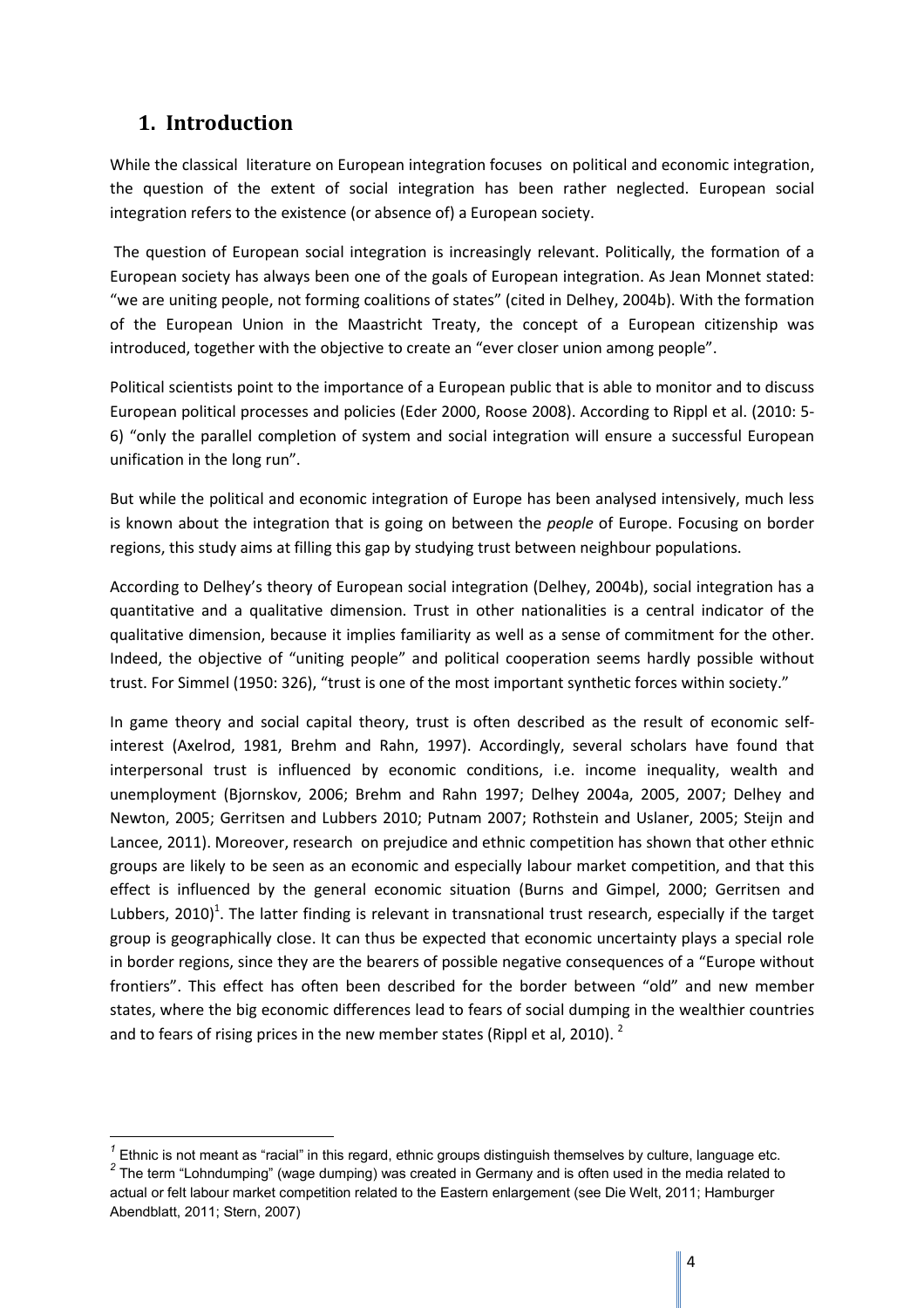The recently reported "wave of separatism in the European Union", which involves a number of rich regions seeking independence seems to add to the argument of the importance of economic conditions. "[The] crisis has accelerated calls for independence from member countries' richer regions, angry at having to finance poorer neighbors" (Erlanger, October 2012, see also Ditchev, December 2012).

On the other hand, the geographical proximity to the neighbour country also offers unique possibilities for cross-border exchange and cooperation, which is assumed to be positively related to trust. Several scholars have found evidence for the influence of cross-border activities on transnational trust (Delhey, 2004a, 2005, 2007; Gerritsen and Lubbers, 2010; Rippl et al., 2010), transnational identity (Roose, 2010) and euroscepticism (Kuhn, 2011, 2012). According to contact theory (see Allport, 1954; Pettigrew and Tropp, 2006), contact increases knowledge and familiarity with the other population, and thereby reduces stereotypes and increases trust and identification with them.

Thus, in order to enhance our understanding about how economic self-interest influences on trust between European neighbours (and eventually on European social integration), this paper analyses the relationship between economic circumstances and transnational trust with a focus on border regions.

# **1.1. Research Questions**

The general research question is:

#### **Under which economic circumstances does contact lead to trust in the neighbour country?**

Since the study focuses on EU border regions, transnational trust is defined as trust in the neighbour country.

The aims of the study are twofold: firstly, analyze the relationship between economic indicators on national level with trust in the neighbour country, and secondly, taking into account the special nature of border regions, whether border residents' trust in the neighbour country is rather driven by economic considerations or cross-border contacts.

In order to answer this question, economic indicators that define the economic situation have to be used. In this study we will use **wealth** (measured by GDP per capita), **unemployment** (measured by the national unemployment rate), **income inequality** (measured by the national GINI index) and **labour costs** (measured by hourly labour costs) to compare the economic performance of (neighbour) countries.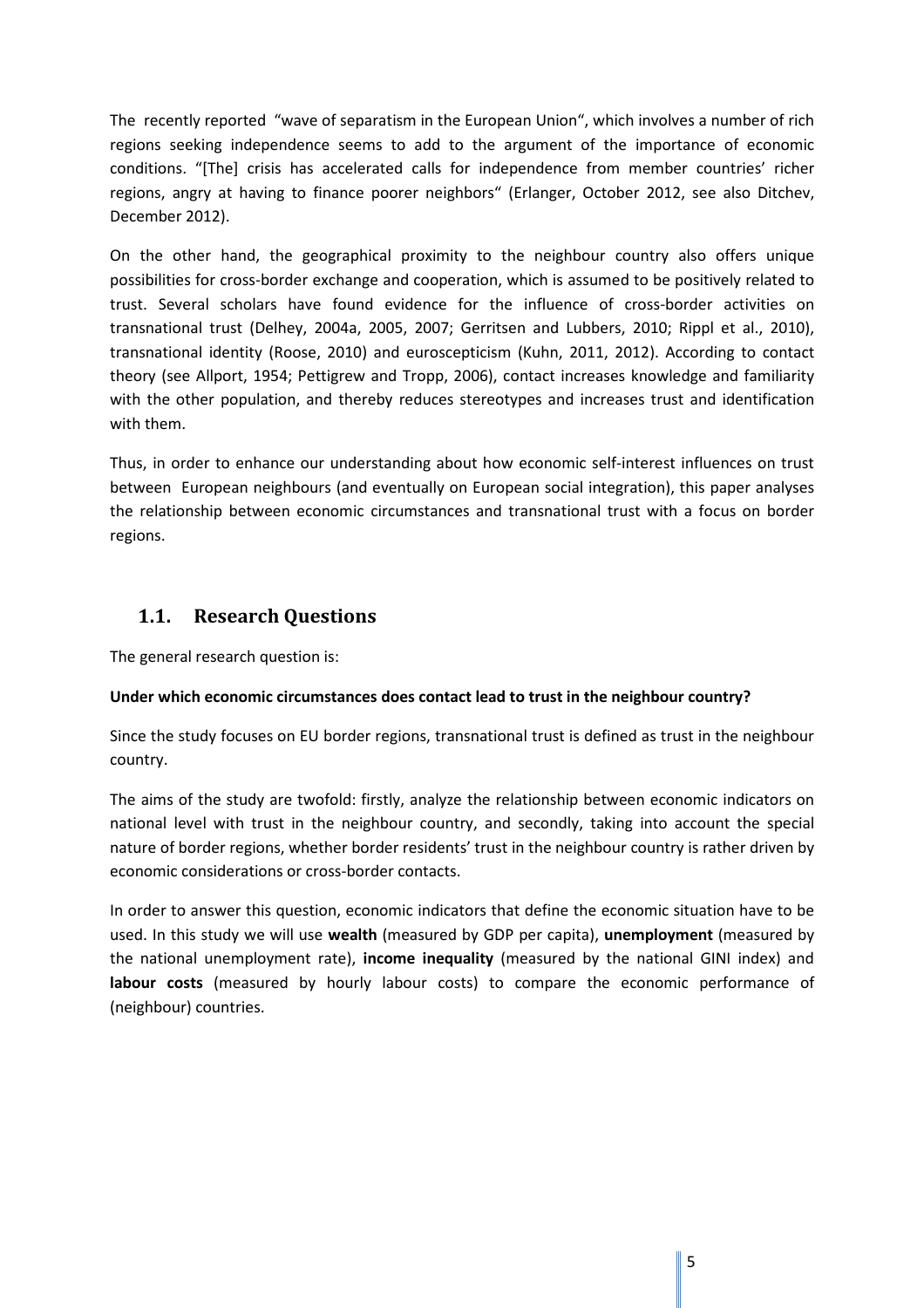# **2. Theory and Hypotheses**

# **2.1. European Social Integration**

While the economic and political aspects of European integration have been analysed intensively, the social dimension of European integration has been neglected for many years.

Social integration manifests itself at the micro-level, representing Europeanisation or integration "from below" (Roose, 2010). Lockwood (1964) differentiates between social integration and system integration and defines social integration as the interactions and relationships between individuals in a society.*<sup>3</sup>*

Delhey (2004b) has developed a concept of European social integration based on Deutsch's transactionalist theory (Deutsch, 1966, 1972). He defines the European Union as a social space in which the most important parameter is nationality. It is thus comprised of national collectivities, whose intergroup relations define the extent of social integration in the European social space (Delhey 2004b: 14). Delhey distinguishes between two dimensions of social integration, a quantitative one and a qualitative one. The quantitative dimension relates to the *mutual relevance* between the actors, including observable transactions as well as mutual attention, comparison, orientation (Delhey 2004b: 15). The qualitative dimension (*cohesion*) refers to the solidarity or sense of attachment between the social actors. He mentions trust and positive attitudes towards other EU nationalities as well as a European identity as strong indicators of this dimension (Delhey 2004b: 18).

This paper focuses on the qualitative dimension of European social integration and more precisely on trust.

# **2.2. Trust**

 $\overline{a}$ 

## **Trust as an indicator of cohesion**

Before turning to the state of research on trust, this section explains the relevance of trust as an indicator for social integration. Delhey (2004a: 19) points out that trust contains two aspects, familiarity with and felt responsibility or commitment towards the other. Thus, to trust someone implies certain knowledge of the other, but also a sense of solidarity and commitment. Trust is crucial for cooperation and solidarity across national borders (Delhey, 2004a; Gerritsen and Lubbers, 2010). Although trust is not a sufficient condition for cooperation or a desire of political unification, political integration without trust can hardly be successful. Genna (2003) shows that citizen's support for European integration is related to, among other things, the trust they have in other EUnationalities. Several scholars have therefore argued that it is "essential for a stable European institution" (Gerritsen and Lubbers, 2010: 268).

 In social capital theory, trust also plays a central role. Putnam (1993) assumes that participation in voluntary associations and clubs generates trust and solidarity between citizens. Trust is thus defined as a part of social capital, which is closely related to social integration and democratic stability (Newton, 2001; Putnam, 1993; Rippl et al., 2010).

*<sup>3</sup>* System integration on the other hand refers to the relationships between parts (i.e. institutions) of the society.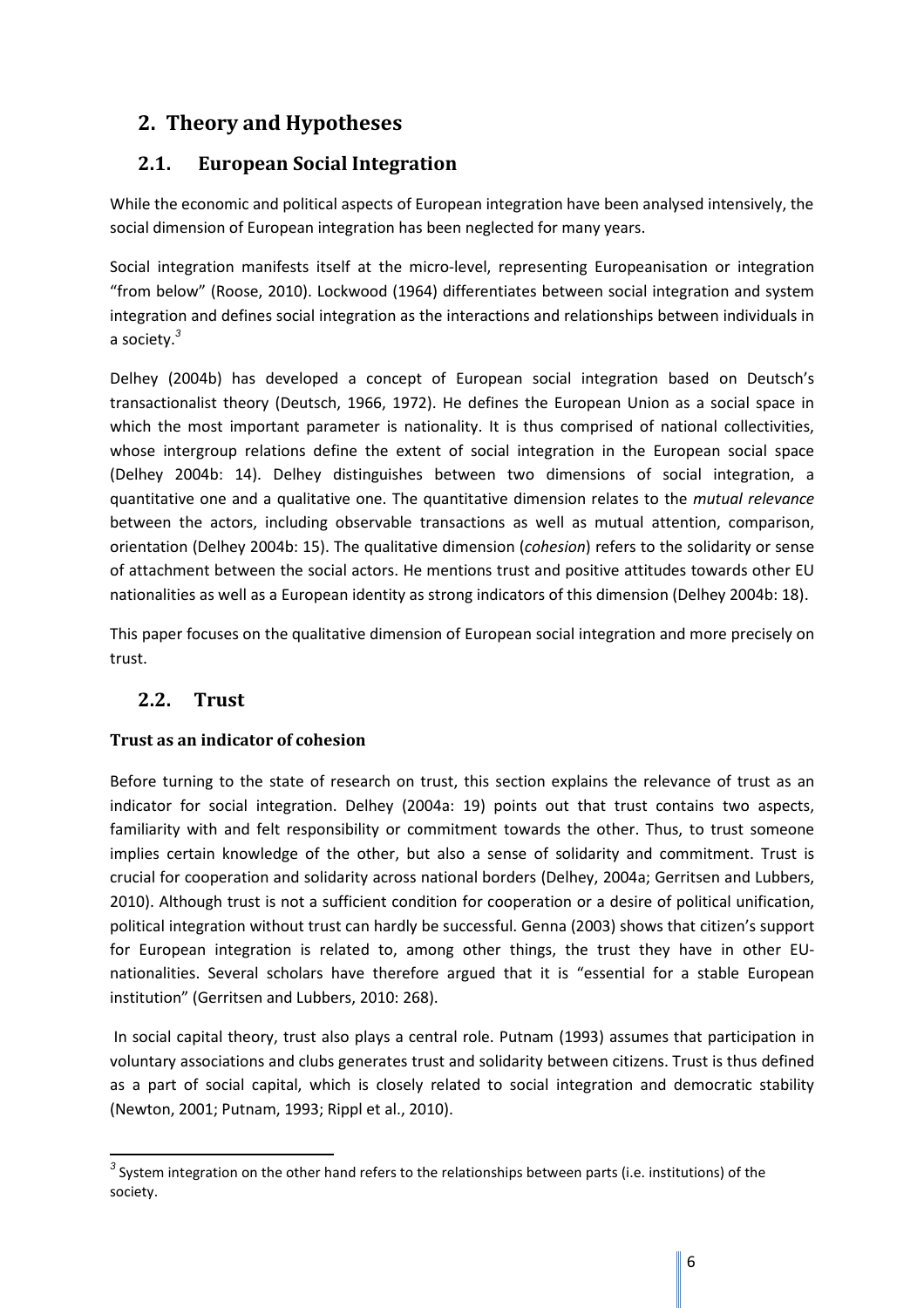Many studies analyze "generalised trust", where the addressee of trust is not clearly defined, whereas inter-population trust has barely been touched. Delhey (2004a, 2005, 2007) and Gerritsen and Lubbers (2010) are notable exceptions.

#### **Economic conditions and trust**

Trust is often described as the result of economic self-interest. The connection between economic self-interest, trust and cooperation has been analyzed in research on the prisoner's dilemma (see Axelrod, 1984, Orbell and Daves, 1991). In iterated PD games, cooperation is the more successful strategy. People cooperate when they expect others to cooperate, so trust is essential for cooperation. However, since the ultimate goal for each player is profit maximization, trust and cooperation are driven by economic self-interest.

Consequentially, many scholars have argued and found evidence that economic factors influence the level of trust, both in one's own population as well as between populations. Many studies show the negative effect of income inequality on generalized inter-personal trust (Brehm and Rahn, 1997; Delhey and Newton, 2005; Rothstein and Uslaner, 2005; Bjornskov, 2006; Putnam 2007), while Gerritsen and Lubbers (2010) find a significant effect on inter-population trust. Greater income inequality thus seems to reduce trust in everyone.

Next to income inequality, research has shown that wealth is influential for trust. Ross et al. (2001, as cited by Steijn and Lancee, 2011: 11) find that mistrust develops in poor neighbourhoods. Knack and Keefer (1997), Zak and Knack (2001) and Delhey and Newton (2005) find a positive relationship between wealth (as measured by GDP per capita) and generalized trust. Delhey and Newton (2005: 315) explain this by referring to Simmel's modernization theory, stating that "[r]isk and trust are closely associated, and it has also been argued that the wealthier the society, and the more it meets basic material needs, the more its members are able to take risks by virtue of their trusting attitudes, while, at the same time, making it both less necessary and less rewarding to act in an untrustworthy manner". Steijn and Lancee (2011) argue and find evidence that wealth rather than inequality influences trust. Delhey (2004a, 2005, 2007) concludes that populations of wealthier nations are both more trusted than populations of less wealthier nations and also more likely to trust other nationalities.

Brehm and Rahn (1997) include unemployment in their analysis, arguing that it increases economic uncertainty, which in turn diminishes trust. Their argumentation is similar to that of Delhey and Newton (2005). "Scarcity increases the risks of misplaced trust, so hard economic times may lead people to be less generous in their views of others, who may instead be viewed as competitors." (Brehm and Rahn, 1997: 1009). The negative effect of unemployment on generalised trust is also described by Freitag and Traunmüller (2009), Putnam (2000) and Uslaner (2002). Unemployment as a structural factor has, however, so far not been included in studies on inter-population trust.

Finally it has to be noted that the literature on transnational trust and social integration identifies several variables that, next to the economic situation, have an influence on trust. The most important predictors of trust include common history (Delhey, 2004a, 2005, 2007; Rippl et al., 2010), culture (cf. Delhey, 2005, 2007; Delhey and Newton, 2005; Gerritsen and Lubbers, 2010), the quality or prestige of the national political system (and the level of corruption) (Delhey, 2004a, 2005, 2007), ethnic diversity (Gerritsen and Lubbers, 2010; Gesthuizen et al., 2009; Putnam, 2007). The scope of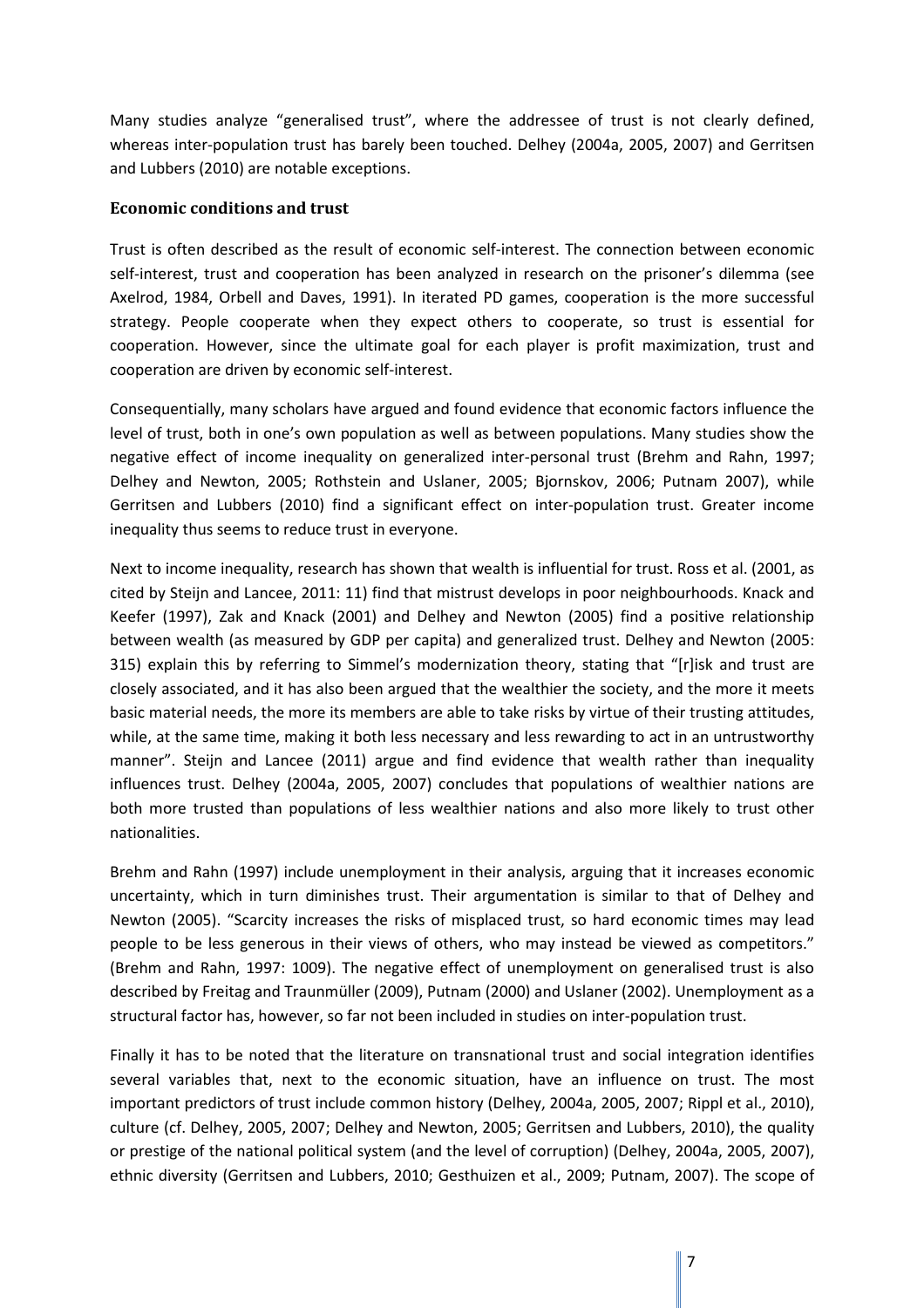this paper does not allow for the inclusion of these dimensions in the analysis; however they will be considered in the case selection process in order to obtain an unbiased sample of border regions.

#### **Transnational trust- trust between neighbours**

As pointed out above, the relationship between economic circumstances and general-level trust has been analysed by many scholars, while studies focusing on transnational, inter-population trust are rare (but see Delhey, 2004a, 2005, 2007; Gerritsen and Lubbers, 2010).

The analysis of inter-population trust differs from the analysis of generalised trust, because the "addressee" of trust is not some loosely defined group such as "most people", but exactly known. This allows for analyzing relationships between populations as givers and addressees of trust and increases the comparability (Delhey 2004a). This study uses neighbours as the frame of reference for transnational trust and gives special attention to border regions.

Border regions play a central role in European integration. To a great extent, they are the place where European integration takes place, where its consequences can be felt the most. Border regions can be described as "laboratories of social integration" in the European Union (Rippl et al, 2009: 79; see also Delhey, 2004a). They offer their residents unique possibilities of interaction and cooperation with the neighbouring population, economically and socially. Transnational activities and personal contacts are seen as crucial for the social integration. In Delhey's definition (2004b), they form the core of the mutual relevance dimension. Several scholars have found evidence for the influence of cross-border activities on transnational trust (Delhey, 2004a, 2005, 2007; Gerritsen and Lubbers, 2010; Rippl et al., 2010), identity (Roose, 2010) and euroscepticism (Kuhn, 2011, 2012). Transnational contacts increase knowledge and familiarity with the other, and thereby reduce stereotypes and increase trust and identification. This relationship is also described in contact theory (Allport, 1954; Pettigrew and Tropp, 2006).

However, being "laboratories" of integration, border regions are also the bearers of possible negative consequences of a "Europe without frontiers". Several studies show that diversity within a given social collective has negative consequences for trust (e.g. Alesina and La Ferrara 1999; 2000; 2002; Delhey and Newton, 2005; Hero, 2003; Putnam, 2007; Uslaner, 2002). Ethnic competition theory states that a large group of immigrants is perceived as a cultural or *economic* threat by the rest of the population, causing low levels of trust in the immigrant population (Gesthuizen et al, 2009; Gerritsen and Lubbers, 2010). Burns and Gimpel (2000: 223) analyse the relationship between economic selfinterest and prejudice and find evidence for their assumption that restrictionist preferences on immigration policy and prejudices are, among other things, also driven by economic insecurity, "especially during times of hardship". Labor competition is often at the root of economic fears and ethnic competition: "The fear of labor competition could easily bring about demands for protection even in the absence of racist beliefs" (Burns and Gimpel, 2000: 204). Rippl et al (2009) point out that the combination of open borders and differences in economic performance, labour costs and prices (especially between the CEECs and the "old" member states) leads to fears of social dumping on the wealthier side of the border and to fears of rising prices on the other side.

To sum up, there are two hypotheses in the literature that predict oppositional outcomes: Contact theory predicts that closeness and contact leads to more trust, while ethnic competition theory states that the presence of other groups may be seen as a cultural or economic threat and leads to negative outcomes including lower trust. The contact hypothesis is rather independent from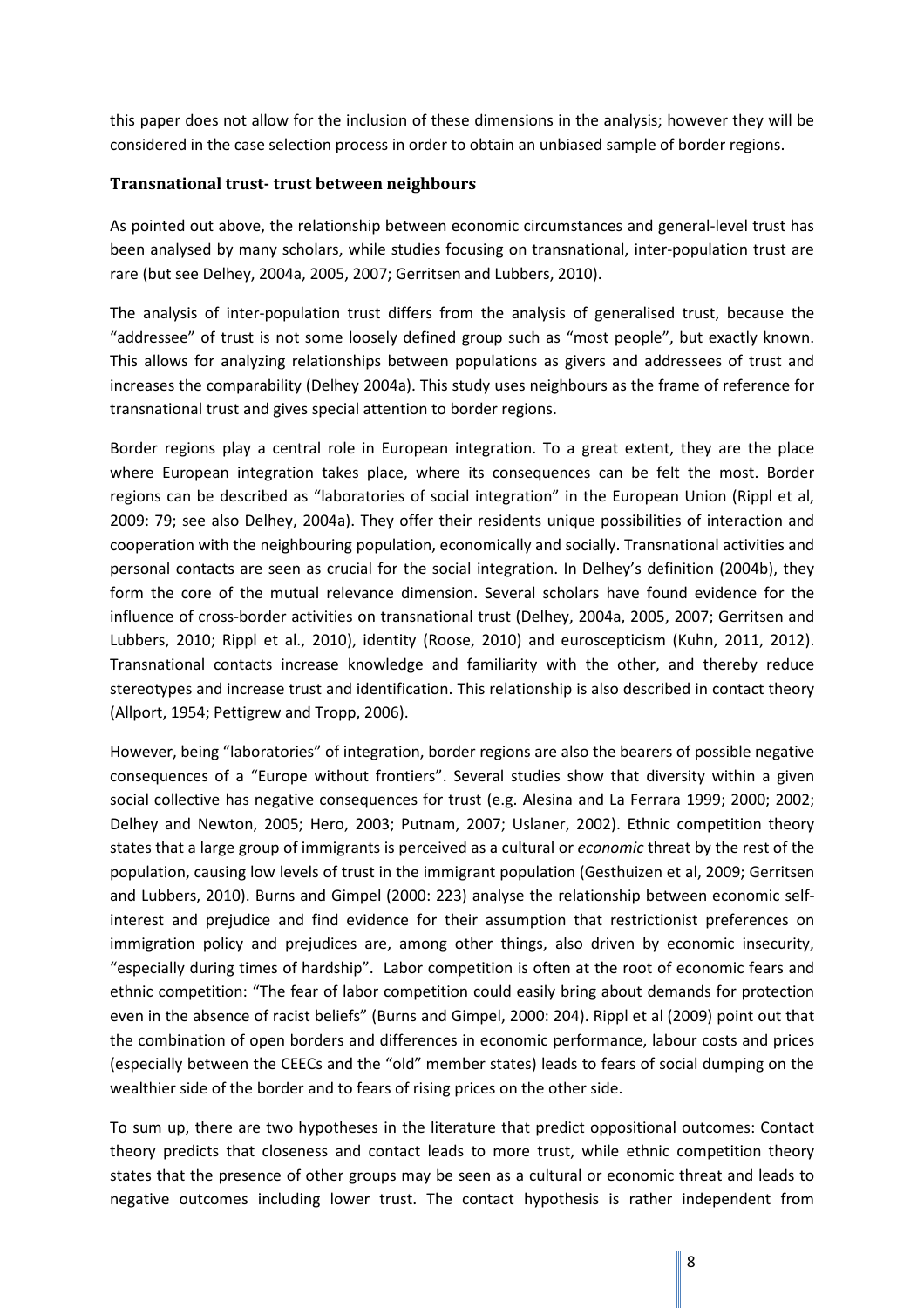economic circumstances, while the ethnic competition hypothesis is inherently related to economic anxieties.

# **2.3. Hypotheses**

Based on the conclusion above, we can derive two competing hypotheses:

Firstly, derived from the contact hypothesis it can be expected that (irrespective of the standards of living in two countries):

H1: *The level of transnational trust in the neighbouring country is on average higher in border regions than in the country as a whole.* 

Secondly, based on the ethnic competition hypothesis, economic differences between two countries are expected to lower trust:

H2 (When there are marked differences in the standards of living between two countries): *The level of transnational trust in the neighbouring country is on average lower in border regions than in the country as a whole.*

These two hypotheses directly relate to the competing theories and H2 offers the strongest test for investigating to what extent transnational trust is determined by economic circumstances.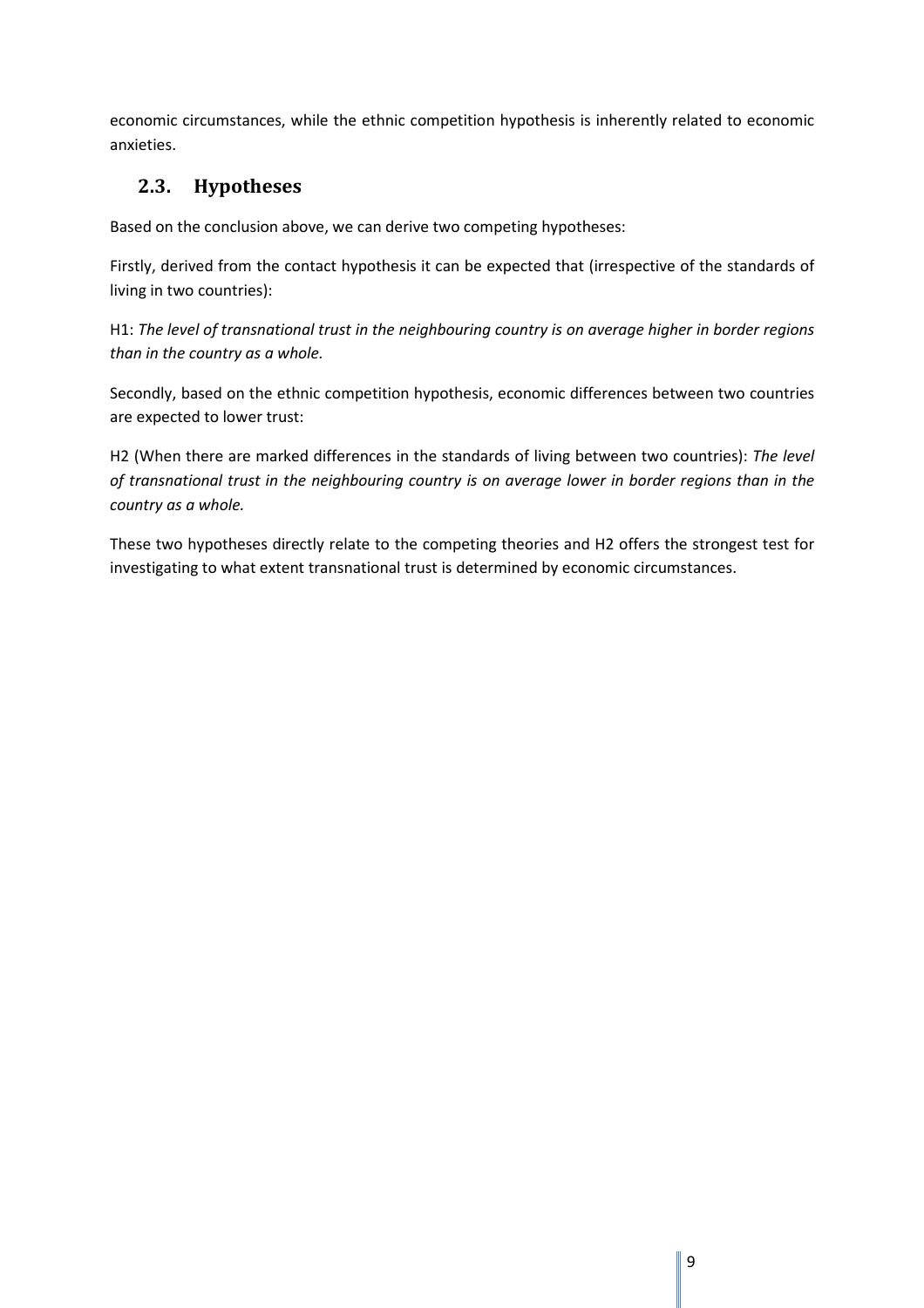# **3. Methods**

The following part familiarizes the reader with the research design, data collection, methods and models that are used in the study. Moreover, the measures and statistical tools are explained. Finally, possible threats to the validity of the study are explained and assessed.

# **3.1. Design**

In order to test the competing hypotheses and to ensure that differences are caused by the economic situation and not another factor, it is necessary to compare two groups of countries and border regions: firstly, country cases with marked differences in standards of living and country cases with no marked differences in standards of living (comparing the trust scores for the country as a whole with the border region). Since the only transnational trust covered in this study is trust between neighbour countries, they will be analysed as country-pairs.

The study uses a quantitative cross-sectional design to measure the expected relationship between the economic situation and trust in the neighbour country. A sample of countries (and border regions) is selected based on a most-different case design. The border regions will be compared with the country as a whole, to see whether contact results in different levels of trust.

## *The independent variables*

The independent variables consist of national economic indicators which are obtained from the European Commission's statistical service Eurostat and the national statistical institutions. Based on the literature, the national GDP per capita, national unemployment rate, national GINI coefficient and the national hourly labour costs will serve as the independent variables (data for 2004). These variables are standard economic indicators, regularly published by official institutions. The data obtained are thus highly reliable. Furthermore, they are suited for the analysis of a diverse sample of countries because they are relatively independent of the geographical or population size of a country. Based on these four independent variables, the country-pairs will be assigned to two groups named "economically similar" and "economically distant" (a list of scores and groupings for each economic variable is presented in the annex).

The study is based on general economic conditions rather than the personal economic situation, because the focus lies on social collectives and their characteristics. Furthermore, there is evidence that group interest is more important than narrow self-interest. Analyzing prejudice and economic insecurity, Burns and Gimpel (2000) assumed that the personal economic situation would be more influential than the general economic situation, but found evidence for the contrary. Voting and opinion studies also find evidence for the assumption that sociotropic economic fears exceed the importance of the own economic situation (cf. Feldman, 1982; Sears and Funk, 1990).

Moreover, it has to be noted that the study relies on the assumption that cross-border interaction is more intensive in border regions than in the national states. This assumption is based on the literature and not further researched in the study.

For all countries the difference in trust scores between border regions and the rest of the country are reported. This is done by creating a variable that classifies each region either as a border region to a specific country or a part of the "rest of the country".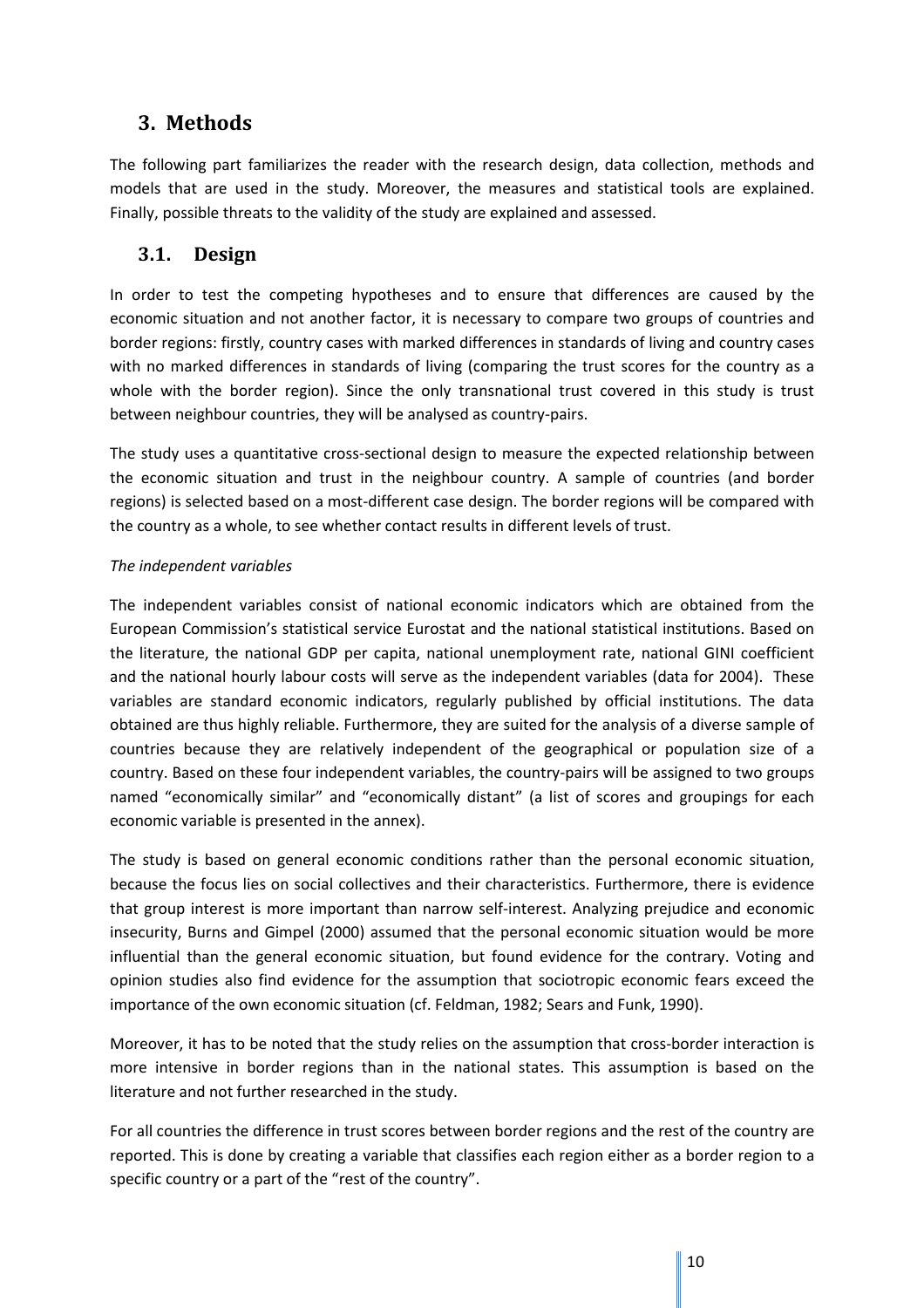#### *The dependent variable*

The dependent variable will be assessed using existing survey data from the European Election Study of 2004, which contains a question about trust in different European nationalities.

The central indicator for the dependent variable is a question which directly asks about trust in different nationalities. The question from the EES reads as follows:

"Now I would like to ask you a question about how much trust you have in people from various countries. Can you please tell me for each, whether you have a lot of trust of them or not very much trust."

The use of a single measure for trust in cross-country research is criticised by some scholars (Rost, 2005; Torpe and Lolle, 2011). However, multiple indicator approaches of trust also have their shortcomings (Delhey, 2007; Jagodzinski and Manabe, 2005). Moreover, the ambiguity of the survey question used in research on generalised trust which refers to "most people" or simply "people" is eliminated by the fact that the target group is clearly stated in the EES question.

# **3.2. Data collection**

To test the hypotheses, the study uses data from the European Election Study of 2004 (EES 2004). The EES 2004 contains questions about the interest and preferences regarding the elections of the European Parliament in 2004. Furthermore, the study addresses the issue of democratic legitimacy. Three dimensions of democratic legitimacy are included: performance, representation and identity (Gerritsen and Lubbers, 2010). For this paper, the identity section is used; more concretely the question about trust in other European populations. Until 1997, a trust question had been included in the Eurobarometer, but since it is no longer included, the EES 2004 is the most recent study that contains an inter-population trust item. The surveys were conducted in 24 countries, including the new member states that joined the EU in 2004; however Romania and Bulgaria were not yet included<sup>4</sup>. The EES is a sample of voters eligible for the European elections. Therefore, only European citizens have been interviewed. In total, the number of participants in the EES was 28,861.

# **3.3. Case selection**

 $\overline{a}$ 

Based on the European Election study 2004, a sample of 21 countries with a total of 40 trustrelationships is selected.

The regions are specified according to the administrative units rather than the NUTS-classification. Consequently, the size of these regional units differs between the countries. In the Eastern European countries (except Hungary) the regions are defined at NUTS 3 level, in the other countries at NUTS 2 level, except Germany, which is separated into its Länder (NUTS 1-level). The regional differentiation of Luxembourg does not correspond with the NUTS-classification, because due to its small size, the country as a whole is classified as a NUTS 3 region. In the EES, Luxembourg has been separated into 5 sub regions, of which three can be classified as border regions (EES, 2004).

*<sup>4</sup>* The only EU country missing is Malta. Malta was originally included, but according to the EES (2004) it "was not found possible to conduct a survey in Malta".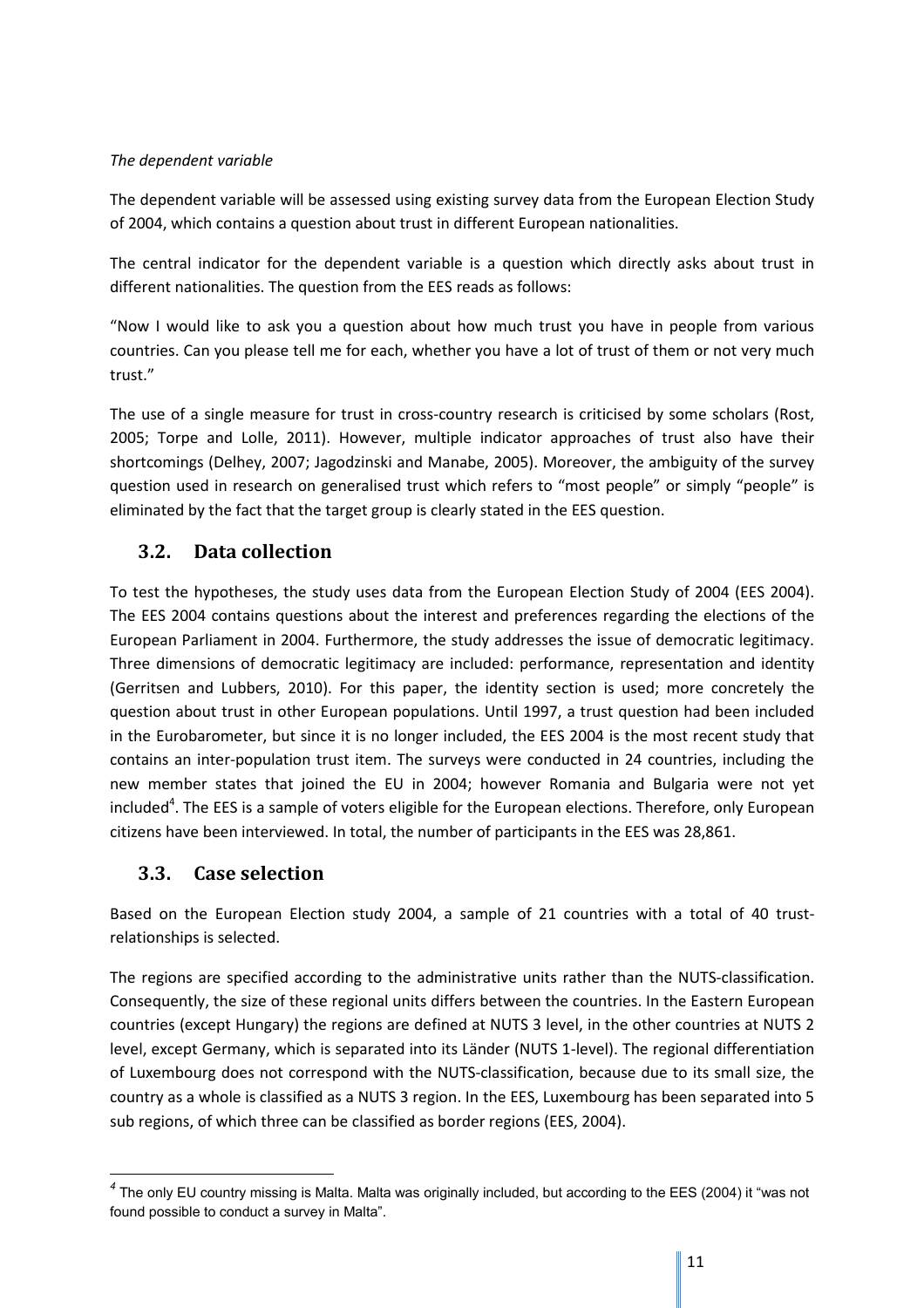The question on transnational trust was asked in 20 countries. The question was not asked in Belgium, Great Britain, Lithuania and Sweden. The region of the interview was not documented in Austria, Cyprus, Denmark, Ireland, Italy, Lithuania, Poland and Sweden. The case selection is designed to include as many countries as possible; however, the availability of data restricts the analysis in the sense that it is not possible to show the bivariate relationship between each country-pair. Thus while Austria, Belgium, Denmark, Great Britain, Italy, Lithuania, Poland and Sweden have been included in the study, due to the lack of data they can only be analysed as the receivers of trust, not as the originators of trust. However, since the hypotheses ask for the difference in trust levels between border regions and the rest of a country, it is not necessary to report bivariate scores for each pair.

The case selection is thus partly determined by the data collection, i.e. the availability of data in the EES. However, the case selection is especially driven by the theory on transnational social integration and inter-population trust. More concretely, based on the fact that inter-population trust is influenced by many factors such as political prestige, historical background and culture, a mostdifferent case selection approach is used in order to get a sample of cases that is as diverse as possible with regard to those characteristics. The study includes 21 countries from all parts of Europe (North, South, East, West), which belong to different linguistic and religious groups, have different historical and political backgrounds.<sup>5</sup>

Also with regard to the economic indicators a sufficiently diverse sample is necessary to infer significant evidence. The research design needs to include countries with marked differences as well as economically similar countries in order to test the hypotheses. To differentiate the countries economically, 4 economic indicators are used, as explained in *the independent variables* section. The country-pairs are separated into two groups called "economically similar" and "economically distant" based on their scores on the four economic indicators. For each indicator, the difference in scores between two neighbours will be reported. Based on a certain difference threshold for each indicator*<sup>6</sup>* , each country-pair will be identified as similar or distant with regard to this variable (see annex). To create the final groups, two countries will be identified as economically distant if they differ significantly in at least two out of the four indicators. Graph 1 shows the neighbour-pairs, ordered by their number of economic differences. As it illustrates, many country-pairs differ in at least one economic variable, but only Germany and Poland differ in all four. Moreover, the only economically similar countries are France, Germany and Belgium, as well as the Baltic countries.

*<sup>5</sup>* More Details: The study contains countries from four language families (Germanic, Latin, Baltic, Slavic), Catholic, Protestant and Mixed countries, large and small countries, border regions with a common war history and border regions without conflictive history, different political systems and corruption rates (see Transparency International, 2004)

*<sup>6</sup>* GDP per capita in PPS: >20 GINI Index: >4 Unemployment rate: >5 percentage points Hourly labour costs: > 4.50 €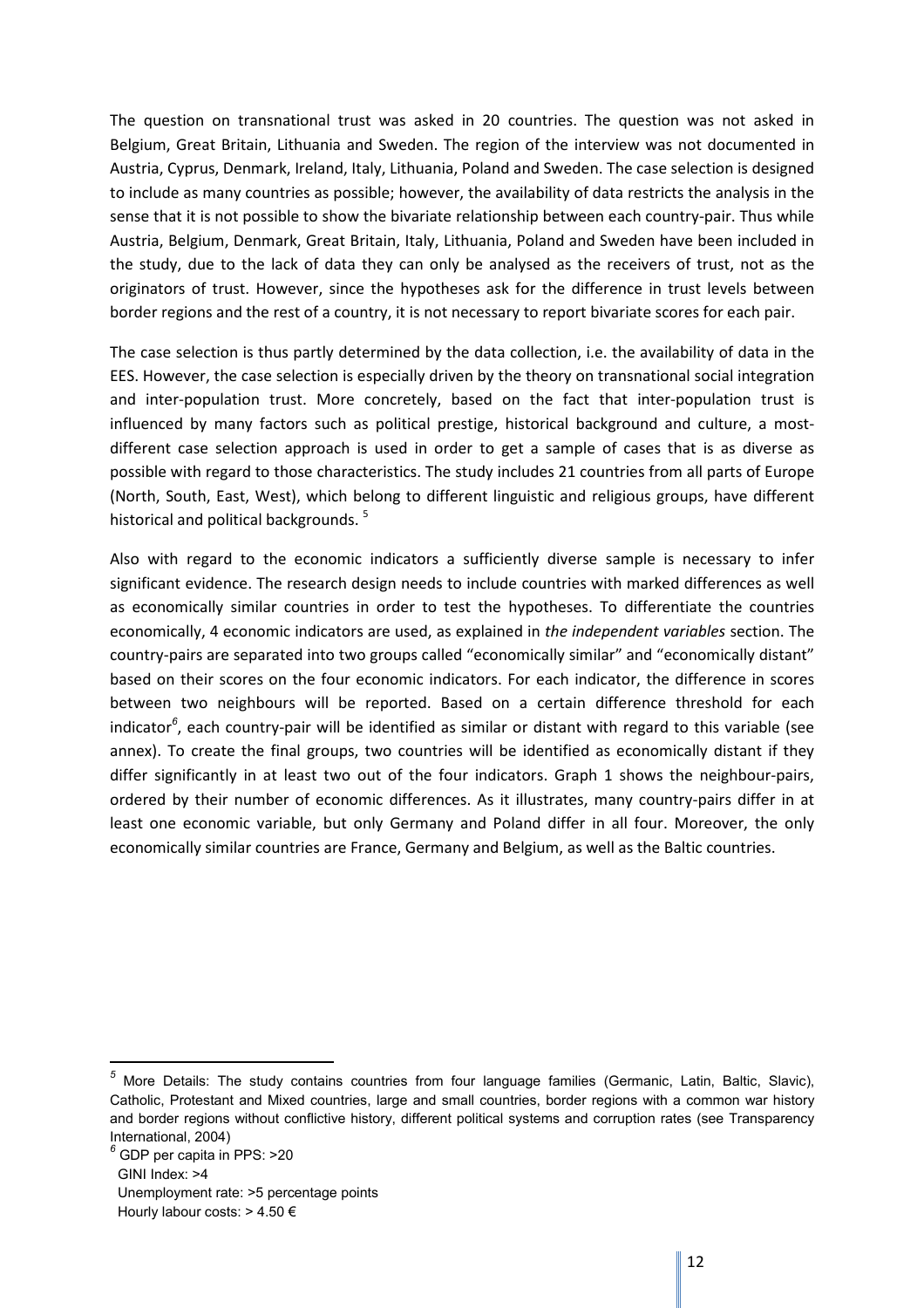#### **Graph 1: Country-groups**

- 1. Red: differ in all four indicators
- 2. Light red: differ in three
- 3. Light pink: differ in two
- 4. Light orange: differ in one
- 5. Green: no differences



France-Italy Germany-Luxembourg Hungary-Slovenia Czech Republic-Germany Hungary-Austria Czech-Republic Slovakia

5

3 and 2010 and 2010 and 2010 and 2010 and 2010 and 2010 and 2010 and 2010 and 2010 and 2010 and 2010 and 2010

Luxembourg-Belgium France-Luxembourg France-Spain Finland-Sweden Slovenia-Italy France-UK Germany-Denmark Slovakia-Poland Germany-Austria Germany-Netherlands Hungary-Slovakia

Germany-Belgium Estonia-Latvia France-Germany France-Belgium Latvia-Lithuania

13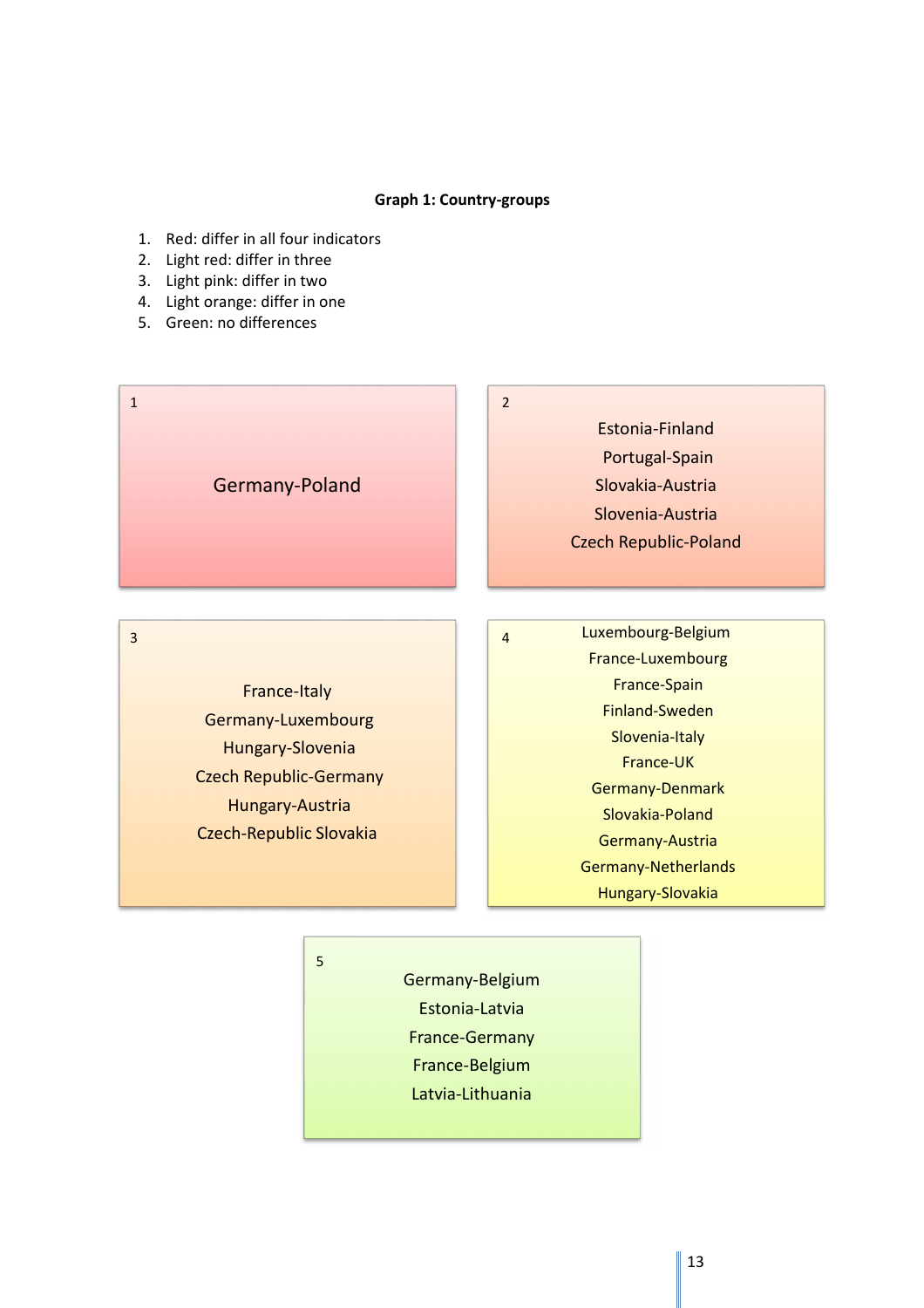In order to answer the research question, it is necessary to compare trust rates in border regions to the trust rate in the rest of the country. However, this approach also involves problems, which are mainly related to the availability of data for the regions. First of all, as explained above, the classification of regions differs in every country and leads to different sizes both in terms of population and geography. The number of respondents per region also differs markedly, from 38 respondents in the French Alsace region to 376 participants in South-Finland. However, the differences in the number of respondents per region are not related to the different sizes of the regions, but rather to the fact that the number of respondents per country differs between the member states.<sup>7</sup> For example, in the case of Alsace and South Finland, both are NUTS 2 regions, and thus of a comparable size (in terms of inhabitants).

 Since we are only interested in border vs. no border residence, we will sum up all regions that border a specific neighbour country into one single "border region". Thus, it has to be kept in mind that what is denoted "a border region" in this study is in many cases a combination of several regions bordering a neighbour country. The summing up of regions reduces the problem of small Ns in terms of respondents per region. A complete list of all countries, regions and their border status is provided in the annex.

# **3.4. Data analysis**

The data will be analysed using parametric statistical tools, even though the independent variables are ordinal. The interval character of the trust variable as well as the greater accuracy and powerfulness of parametric tests justify this. The main statistical tool used is one-way ANOVA to test the significance between groups. It is used to test the significance of trust differences between border regions and the rest of a country and also between the economy- country groups explained above. The hypotheses are tested one-sided using ANOVA, thus the significance level is α=0.10.

For descriptive purposes nonsignificant results will also be reported, moreover the results will be presented in tables indicating the regional trust levels, differences and significance.

# **3.5. Threats to validity**

 $\overline{a}$ 

Statistical conclusion validity is rather low because of the small sample sizes and the nonparametric distribution. First of all, the number of respondents differs in each country and region. In some regions, samples sizes are small, but this problem is improved by the recoding of regions into two groups (border region or rest of country) for each country. Moreover, since the EES consists of national surveys, the conceptualization of region size is different in each country, as explained in the case selection section. The economic indicators used in this study are independent of variations in geographical and/or population size, but this is not the case for the dependent variable trust.

When comparing country groups, the number of trust relationships is an issue. Sample sizes are always problematic in country research, since the number of countries worldwide is limited and even more so in the European Union. Even though the number of cases is higher due to the reciprocal analysis of trust relationships (N=40), the consequence is lacking statistical significance in many cases.

<sup>&</sup>lt;sup>7</sup> The surveys have been conducted independently on the national level and the sample sizes per country vary independently from country size. For example, Germany counts a sample of 596, while Estonia, which is a rather small country, counts 1606 participants (EES, 2004).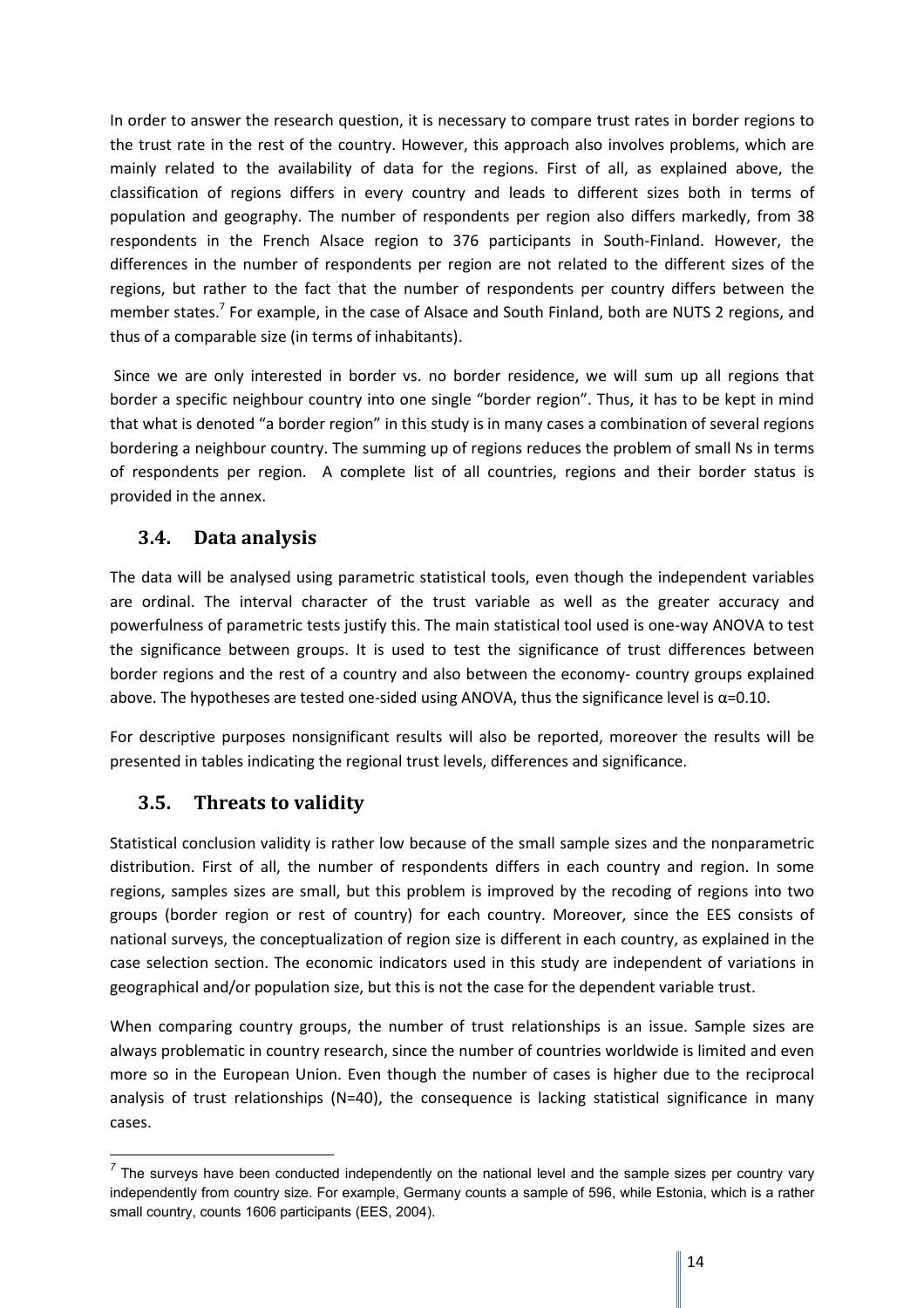Nevertheless, the study produces some significant outcomes and primarily many insights and recommendations for further research.

The internal validity is possibly flawed by two major concerns. Firstly, the cross-sectional design of the study means that its basis for establishing causality is rather weak. The snapshot nature of crosssectional studies allows to state that two variables are related at one point in time, but it cannot ultimately explain which precedes the other. A longitudinal study about the relationships studied here would be desirable, however longitudinal studies about inter-population trust are difficult to conduct and also have their problems. Since those studies require a big, transnational sample, researchers are generally forced to rely on existing datasets from European wide surveys such as the Eurobarometer, European Election Study, European Value Survey etc. However, the trust item often changes over time (cf. Delhey 2004a) and since 1997 it has not been asked in the Eurobarometer, so that the EES of 2004 is the only and most up-to-date survey including this question. Moreover, the goal of the study is to gain a general overview about the relationships assumed in the hypotheses.

Secondly, other factors influencing trust cannot be tested and might have an influence on the relationship. Even though the variables discussed in the literature have been taken into account as intensely as possible, the scope of the paper does not allow for their inclusion in the analysis.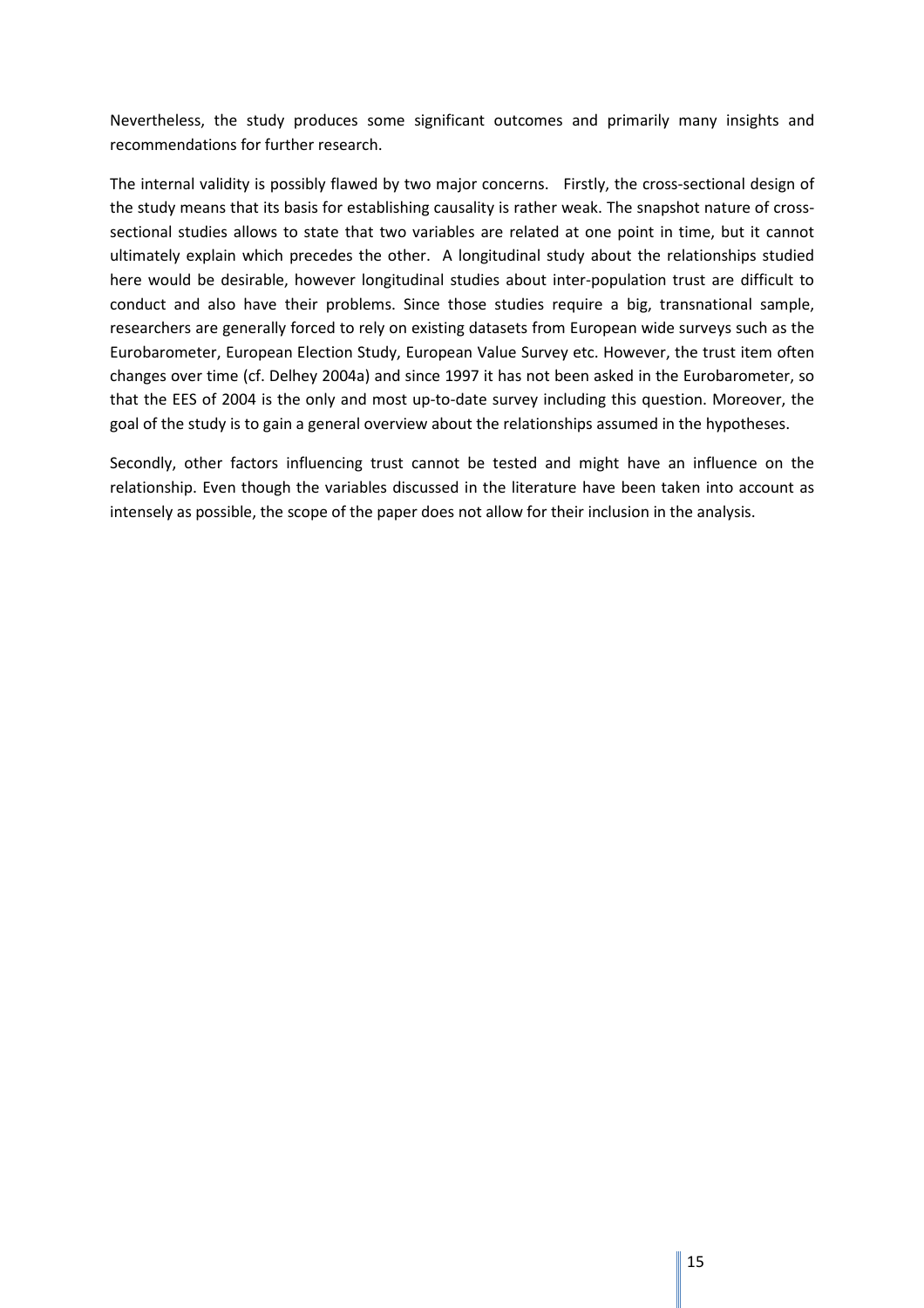# **4. Results**

This chapter presents the results of the empirical analysis of trust between neighbour countries. It is a statistical analysis of the national economic data and survey data from the European Elections Study 2004. The aim is to answer the research question "Under which economic circumstances does contact lead to trust in the neighbour country?". The first part of this chapter is concerned with the contact theory and the first hypothesis. The second part analyses the neighbour country-cases with marked differences in the standards of living and tests the second hypothesis, which states that "the level of transnational trust in the neighbouring country is on average lower in border regions than in the rest of the country". Additionally, the relationship between economic circumstances and national trust rates is assessed.

# **4.1. Trust and the contact hypothesis**

In this part we will describe the results of the analysis of the first hypothesis, which was tested in both country groups. Derived from the contact hypothesis, H1 expresses our expectation that *the level of transnational trust in the neighbouring country is on average higher in border regions than in the rest of the country*. Table 1 summarises the results of the analysis.

#### **Table 1**

Trust in border regions, rest of country and trust difference between them. Ranked by

| <b>Trusting</b><br>population | <b>Trusted</b><br>population | <b>Economically</b><br>different | <b>Trust in</b><br>border<br>region | <b>Trust in</b><br>rest of<br>country | <b>Difference</b> | <b>Contact</b><br><b>Hypothesis</b> |
|-------------------------------|------------------------------|----------------------------------|-------------------------------------|---------------------------------------|-------------------|-------------------------------------|
|                               |                              |                                  |                                     |                                       |                   |                                     |
| Estonians                     | Latvians                     | $\mathsf{N}$                     | 77.1                                | 77.7                                  | $0.6*$            | reject                              |
| Finns                         | Swedes                       | N                                | 83.3                                | 91.5                                  | $-8.2$            | reject                              |
| French                        | <b>Belgians</b>              | $\mathsf{N}$                     | 90.4                                | 90.8                                  | $-0.4*$           | reject                              |
| French                        | Germans                      | N                                | 82.7                                | 83.9                                  | $-1.2*$           | reject                              |
| French                        | Luxembourgers                | $\mathsf{N}$                     | 88.3                                | 85.7                                  | $2.6*$            | reject                              |
| French                        | Spaniards                    | N                                | 90.3                                | 83.6                                  | 6.7               | confirm                             |
| French                        | <b>British</b>               | $\mathsf{N}$                     | 42.7                                | 37.7                                  | $5.0*$            | reject                              |
| Germans                       | Austrians                    | $\mathsf{N}$                     | 85.7                                | 84.8                                  | $0.9*$            | reject                              |
| Germans                       | <b>Belgians</b>              | $\mathsf{N}$                     | 76.9                                | 81.2                                  | $-4.3*$           | reject                              |
| Germans                       | Danes                        | $\mathsf{N}$                     | 100                                 | 90.6                                  | $9.4*$            | reject                              |
| Germans                       | French                       | $\mathsf{N}$                     | 87.0                                | 85.8                                  | $1.2*$            | reject                              |
| Germans                       | Dutch                        | N                                | 87.8                                | 86.7                                  | $1.1*$            | reject                              |
| <b>Hungarians</b>             | Slovaks                      | $\mathsf{N}$                     | 39.5                                | 43.3                                  | $-3.8*$           | reject                              |
| Latvians                      | Estonians                    | $\mathsf{N}$                     | 76.9                                | 70.5                                  | 6.4               | confirm                             |
| Latvians                      | Lithuanians                  | $\mathsf{N}$                     | 74.7                                | 69.0                                  | 5.7               | confirm                             |
| Luxembourgers                 | <b>Belgians</b>              | N                                | 82.7                                | 82.6                                  | $0.1*$            | reject                              |
| Luxembourgers                 | French                       | $\mathsf{N}$                     | 89.3                                | 86.2                                  | 3.1               | confirm                             |
| Dutch                         | Germans                      | $\mathsf{N}$                     | 72.9                                | 74.7                                  | $-1.8*$           | reject                              |
| Slovaks                       | Hungarians                   | $\mathsf{N}$                     | 64.0                                | 49.4                                  | 14.6              | confirm                             |
| Slovaks                       | Polish                       | $\mathsf{N}$                     | 88.6                                | 85.9                                  | $2.7*$            | reject                              |
| Slovenians                    | Italians                     | N                                | 26.0                                | 33.3                                  | $-7.3*$           | reject                              |

country groups (economically different or similar).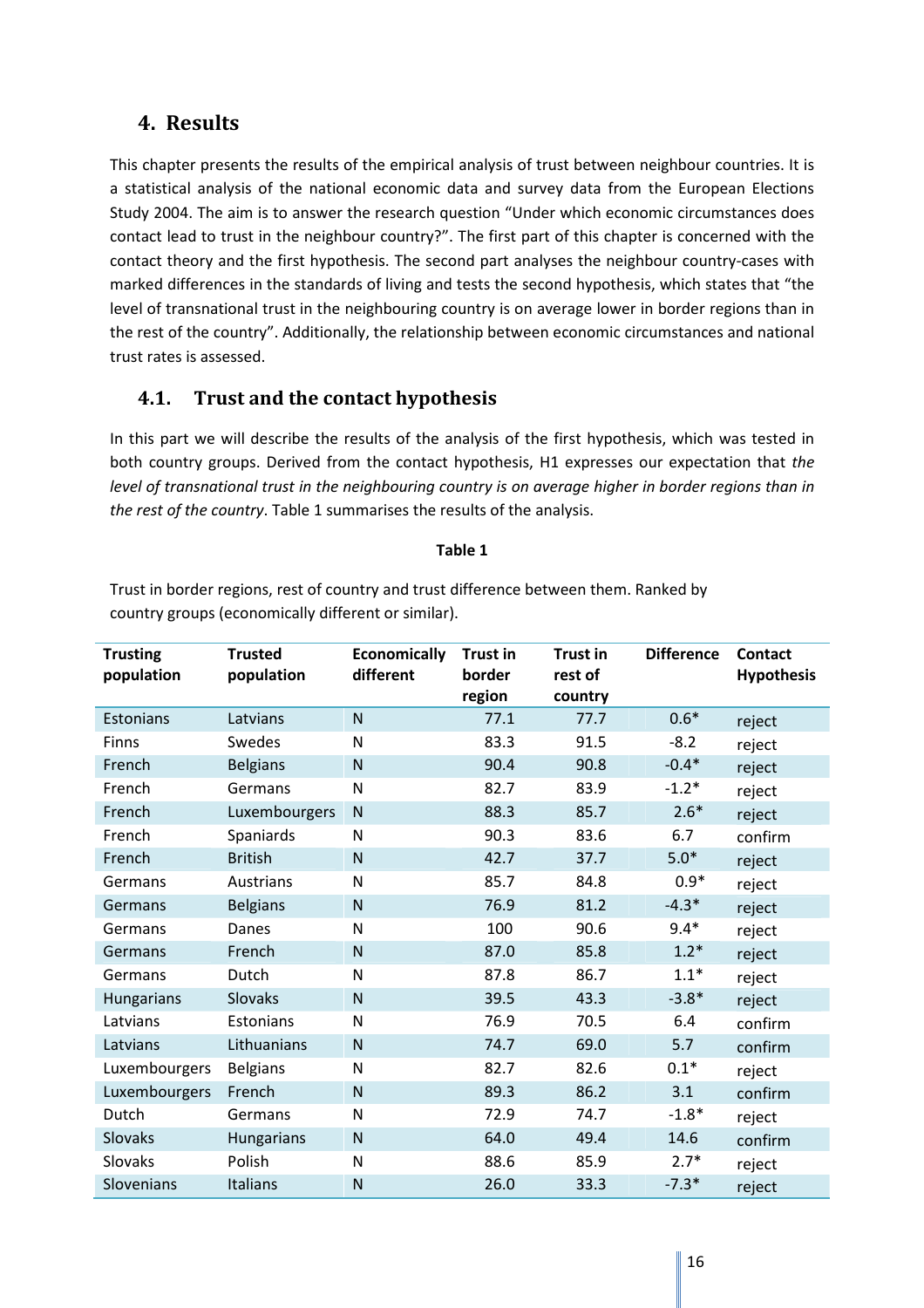| Spaniards         | French            | N | 71.7 | 64.7 | 7.0     | comfirm |
|-------------------|-------------------|---|------|------|---------|---------|
| Czechs            | Germans           | Υ | 42.0 | 40.3 | $1.7*$  | reject  |
| Czechs            | Polish            | Υ | 77.9 | 77.8 | $0.1*$  | reject  |
| Czechs            | Slovaks           | Υ | 91.1 | 83.5 | 7.6     | confirm |
| Estonians         | Finns             | Υ | 74.2 | 74.5 | $-0.3*$ | reject  |
| <b>Finns</b>      | Estonians         | Υ | 60.7 | 57.4 | $3.3*$  | reject  |
| French            | <b>Italians</b>   | Y | 81.1 | 74.5 | 6.6     | confirm |
| Germans           | Czechs            | Υ | 55.4 | 62.5 | $-7.1*$ | reject  |
| Germans           | Luxembourgers     | Υ | 100  | 88.2 | 11.8    | confirm |
| Germans           | Polish            | Y | 42.9 | 39.5 | $3.4*$  | reject  |
| <b>Hungarians</b> | Austrians         | Υ | 84.1 | 77.3 | $6.8*$  | reject  |
| <b>Hungarians</b> | Slovenians        | Y | 55.8 | 52.0 | $3.8*$  | reject  |
| Luxembourgers     | Germans           | Υ | 80.3 | 83.7 | $-3.4*$ | reject  |
| Portuguese        | Spaniards         | Υ | 61.7 | 56.3 | $5.4*$  | reject  |
| Slovaks           | Austrians         | Υ | 80.5 | 79.9 | $0.6*$  | reject  |
| <b>Slovaks</b>    | Czechs            | Υ | 94.8 | 94.1 | $0.7*$  | reject  |
| Slovenians        | Austrians         | Υ | 46.8 | 39.9 | $6.9*$  | reject  |
| Slovenians        | <b>Hungarians</b> | Υ | 48.7 | 47.0 | $1.7*$  | reject  |
| Spaniards         | Portuguese        | Υ | 86.5 | 77.9 | 8.6     | confirm |

Notes: \* – statistically not significant, ANOVA sig. > .10*<sup>8</sup>*

As we can see, only ten of the 40 cases confirm the hypothesis. However, this is to a great extent related to statistical significance. The role of statistical significance is discussed below, after a general presentation of the results.

 In eight cases (20%) trust levels between border region and country as a whole are almost equal, with a difference of less than one per cent (positive or negative), and in another eight cases trust is lower in the border region than in the rest of the country. In 24 cases trust in the border region is higher, and interestingly this number splits evenly (12, 12) over economic similar and different neighbour countries. Comparing Western European neighbour countries with CEECs (Central and Eastern European Countries) indicates that neighbouring populations in Eastern Europe tend to trust each other more than those in the old member states. When taking into account only statistically significant results, the percentage of cases where trust in the neighbour country is higher in the border region is 36. 4 per cent in the Eastern European countries and 30% in the Western European countries.*<sup>9</sup>* The same holds for the percentage of cases where trust at the border is equal or lower than in the country as a whole. With 36. 4% of cases in Eastern Europe and 40% in Western Europe, trust seems to be slightly higher between Eastern Europeans than it is between Western European neighbours. When differentiating between "equal" and "lower" trust rates, this tendency becomes even clearer. In Western Europe, 25% of cases show less trust in border regions than in the rest of the country, compared to 9% in Eastern Europe.

*<sup>8</sup>* One tailed ANOVA

<sup>&</sup>lt;sup>9</sup> When including nonsignificant results the values are 63, 4% in the Eastern European countries and 60% in Western European countries.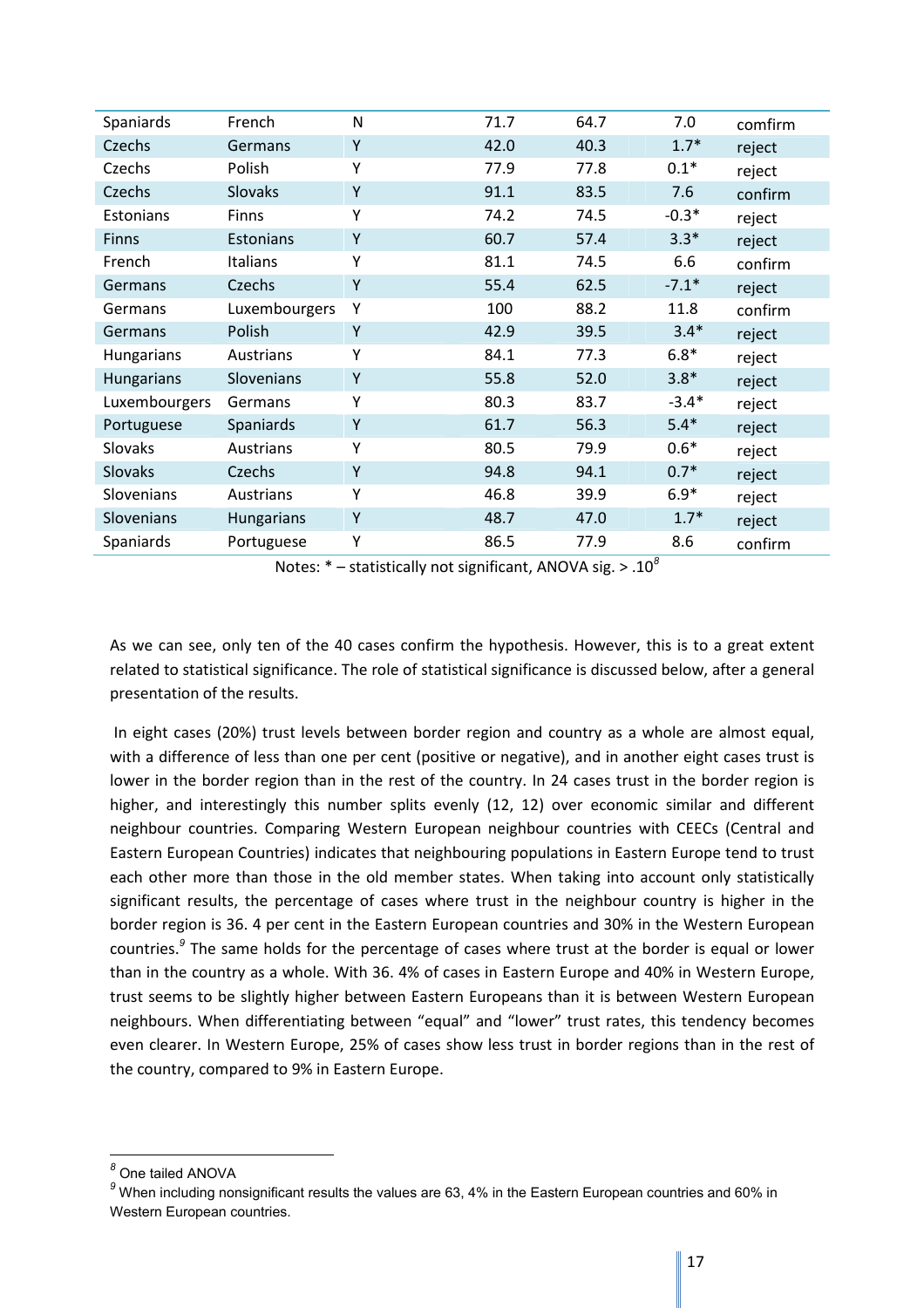| Difference in trust between border region and rest of country |         |    |                |  |  |  |  |
|---------------------------------------------------------------|---------|----|----------------|--|--|--|--|
| Country location Location                                     | Mean    | N  | Std. Deviation |  |  |  |  |
| of the country in the EU                                      |         |    |                |  |  |  |  |
| 1 Both Western Europe                                         | 2,5100  | 20 | 5,07386        |  |  |  |  |
| 2 Both Eastern Europe                                         | 3,6455  | 11 | 4,87962        |  |  |  |  |
| 3 West/East                                                   | $-1333$ | 3  | 6,03352        |  |  |  |  |
| 4 East/West                                                   | 1,4000  | 6  | 5,26726        |  |  |  |  |
| Total                                                         | 2,4575  | 40 | 5,01587        |  |  |  |  |

**Table 2** Difference in trust between border region and rest of country

Notes: The differences between the groups are not significant (ANOVA sig. ,574).

Table 2 shows the mean differences in trust between border region and rest of the country for the different geographical combinations of neighbour countries. It confirms the results mentioned above, showing that, on average, the positive border effect is the highest when both countries are CEECs. This is remarkable, given that the countries that joined the European Union in 2004 are often described as low trust countries. Delhey (2007: 263) states that "Western Europe is largely a region of mutual trust and security, Eastern Europe is not – or at least was not in the 1990s". The numbers indicate that this has changed. Tables 3 and 4 show neighbour country-trust in border regions and respectively in the rest of the country for the different locations. Indeed, trust rates are higher between Western European countries, both in border regions (difference of 10.3%) and the rest of the country (11.3%). However, the differences are not large enough to maintain that the relations between the Eastern European countries are "moulded by non-trust rather than trust" (Delhey 2007: 263), especially given the positive outcome in the border regions.

| Trust in border region Trust in border region         |         |    |                |  |  |  |
|-------------------------------------------------------|---------|----|----------------|--|--|--|
| Country location Location<br>of the country in the EU | Mean    | N  | Std. Deviation |  |  |  |
| 1 Both Western Europe                                 | 82,0650 | 20 | 12,87753       |  |  |  |
| 2 Both Eastern Europe                                 | 71,7364 | 11 | 17,82455       |  |  |  |
| 3 West/East                                           | 53,0000 | 3  | 9,13947        |  |  |  |
| 4 East/West                                           | 58,9333 | 6  | 23,87515       |  |  |  |
| Total                                                 | 73,5750 | 40 | 18,52244       |  |  |  |

**Table 3**

| Trust in rest of country Trust in rest of country |         |    |                |  |  |  |
|---------------------------------------------------|---------|----|----------------|--|--|--|
| Country location Location                         | Mean    | N  | Std. Deviation |  |  |  |
| of the country in the EU                          |         |    |                |  |  |  |
| 1 Both Western Europe                             | 79,5400 | 20 | 13,17475       |  |  |  |
| 2 Both Eastern Europe                             | 68,2000 | 11 | 17,58369       |  |  |  |
| 3 West/East                                       | 53,1333 | 3  | 12,07905       |  |  |  |
| 4 East/West                                       | 57,5333 | 6  | 21,79006       |  |  |  |
| Total                                             | 71,1400 | 40 | 18,00673       |  |  |  |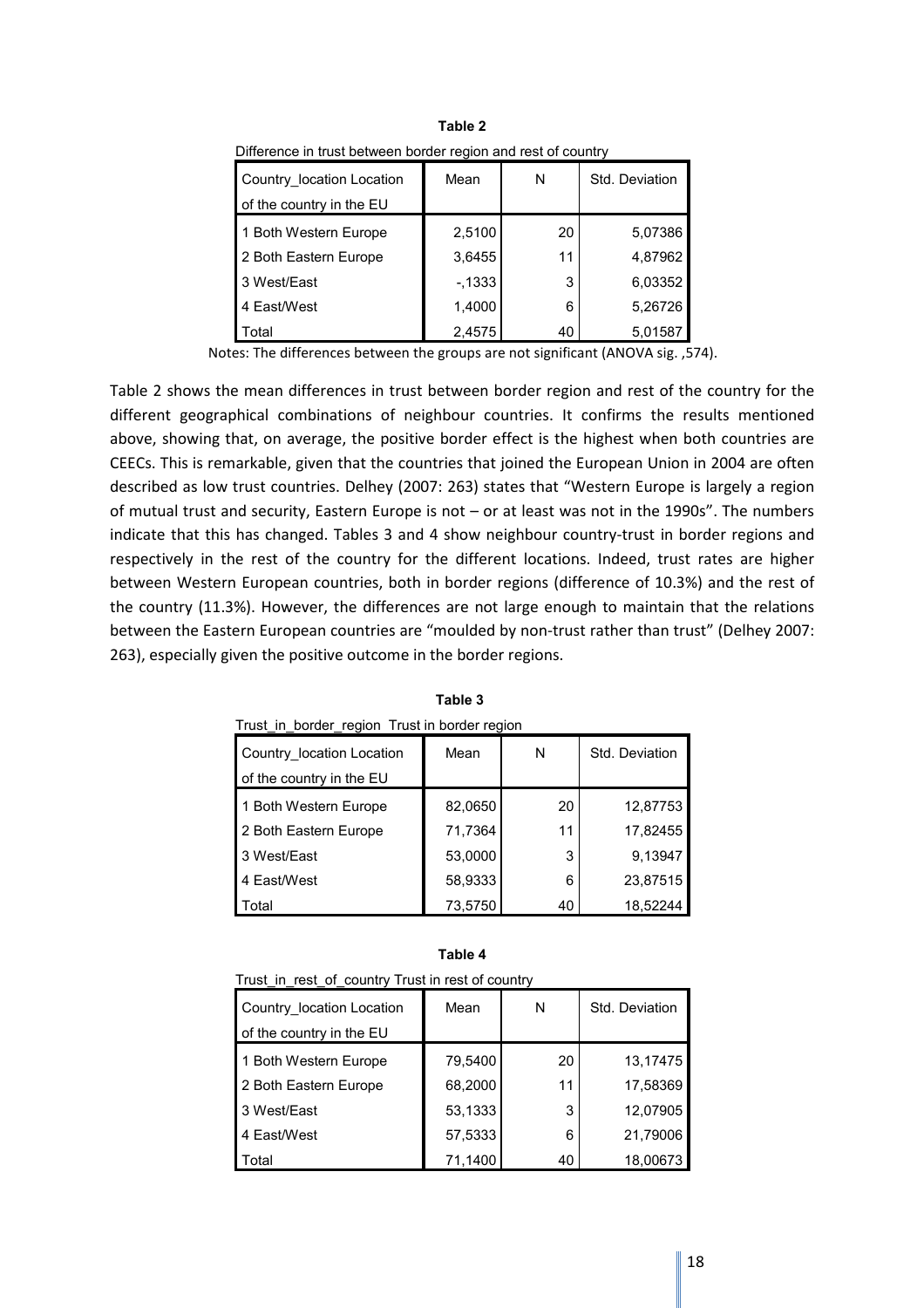The results presented in tables 2-4 also reveal the effect of the "border" between old and new EU members in 2004. Specifically, they show that people in the border regions of the "old Europe" rather distrust their neighbours in the new member states. Moreover, there are no significant cases showing more trust in the border region in this group, however in 5 of the 9 cases (55. 6%) trust in the neighbour country is higher without reaching statistical significance. The highest trust difference in this group can be found in Slovenia and Hungary, where the percentage of respondents claiming to have a lot of trust in Austrians is almost 7% higher in border regions.*<sup>10</sup>*

Analysing each country separately as a giver and receiver of trust shows interesting patterns and combinations. In Western Europe, contact at the border does result in higher trust in most cases, but interestingly, the exceptions concentrate on two countries: Belgium and Germany. In France, for example, trust in Italians (+6.5%), Spaniards (+7%), British (5%) and Luxembourgers (3%) is higher in the border regions with these countries. But at the Franco-German border, the percentage of people who trust Germans is lower than in the rest of the country (-1%), while at the border to Belgium, the trust levels are equal. The same holds for Luxembourgers in their trust relationship with their neighbours. Despite its small size, differences exist between border residents and the rest of the country. Luxembourgers living in the Western part of the country, bordering Germany, have less trust in Germans (-3.4%), while the residents of the South, close to France have more trust in their French neighbours (+3.2%) than the rest of Luxembourgers.

All of Germany's neighbours have less trust in Germans when they live close to the border (Luxembourgers, Dutch, French) except in the Czech Republic, where border residents have more trust in Germans (+1.6%). As far as Belgium is concerned, French and Luxembourgers show no regional differences in trust levels, while the percentage of respondents who trust Belgians is significantly lower in German border regions (4.2%) than in the rest of Germany. This is rather surprising, since German border residents generally have more trust in their neighbours than the rest of the population, Belgium and the Czech Republic being the only exceptions. But while the distrust in Czechs at the border might be explained by the competition theory or problems of accession such as trafficking etc., the distrust in Belgians at the border cannot be explained by either one of the theories.*<sup>11</sup>* Peculiar is also the case of Finland and Sweden. Although 91% of Finns claim to have a lot of trust in their Swedish neighbours, only 83% do so in the border region. The Finland-Sweden case shows the biggest negative trust difference between border regions and rest of country and is also the only case where this difference is significant.

In Eastern Europe, the cases where border trust is equal or lower are not concentrated in or around a specific country. In Slovakia, the trust that border and national populations have in Czechs and Austrians do not differ. Interestingly, 64% of Slovaks at the Bulgarian border have a "lot of trust" in Bulgarians, compared to only 49.4% of respondents in the rest of Slovakia, a difference of almost 15% and the biggest one found in the study. However, this is not a reciprocal trust, as Hungarians at the border have less trust in Slovaks than Hungarians in the rest of the country (-3.8%). A lower trust rate can also be located at the Slovenian-Italian border, where the trust difference is -7.3% compared to the rest of Slovenia. Moreover, also the national trust rate is low; only 32% of Slovenians claim to trust their Italian neighbours, the lowest percentage in the data.

*<sup>10</sup>* 6.9% in Slovenia and 6.8% in Hungaria.

*<sup>11</sup>* Germany and Belgium differ in none of the four economic indicators, and culturally and historically it can be assumed that the relations do not deviate seriously from the other Benelux states and France.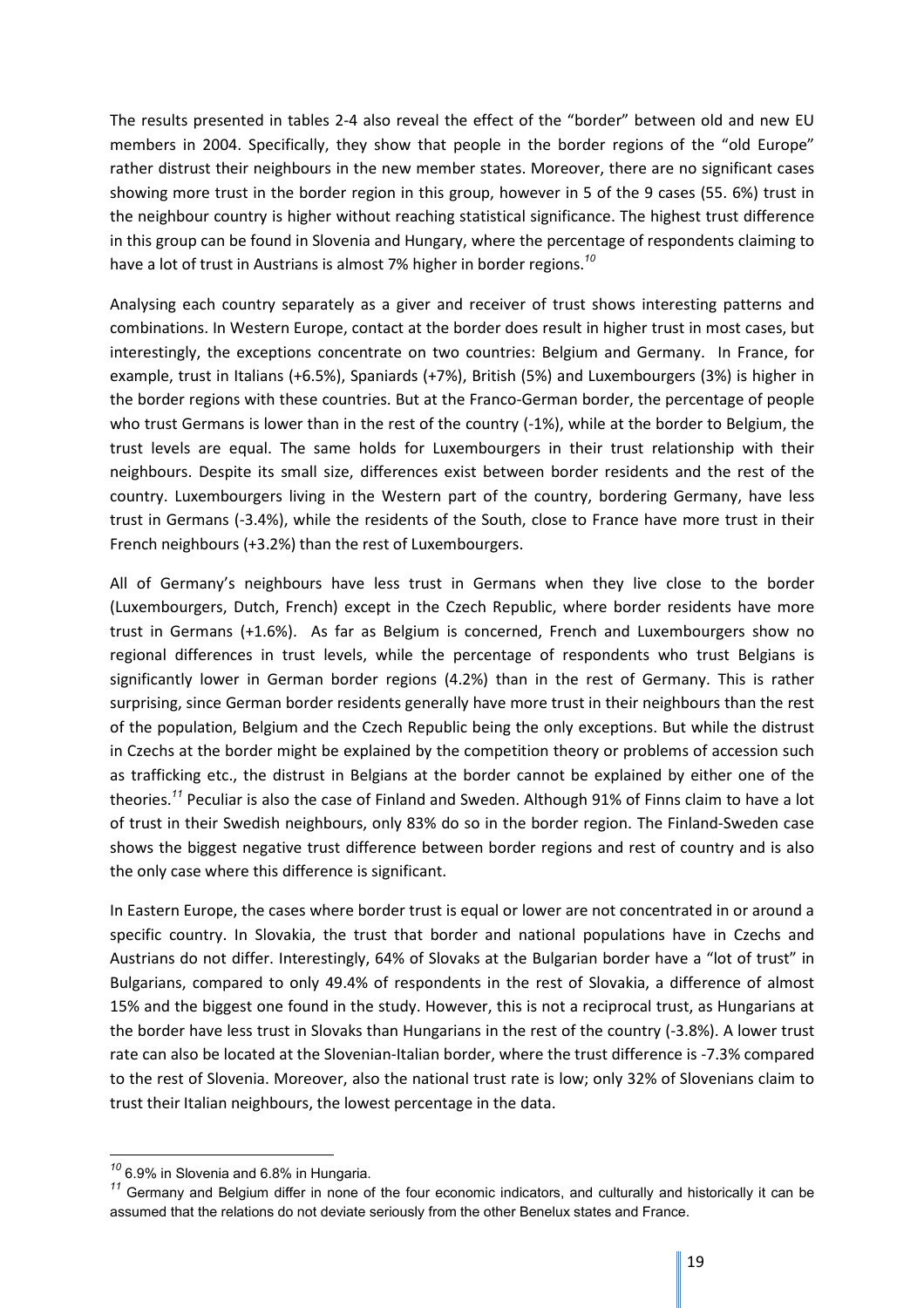All in all, in the majority of cases, neighbour-population trust in the border regions is either lower than in the rest of the country, equal, or the difference is not significant. It is worth mentioning that in 14 out of 40 cases (35%) transnational trust in the border region is higher but the difference is not statistically significant. This is mostly due to small samples and the fact that trust differences are often small. In many cases, trust differences are below 6%, and only in two cases they are higher than 10%. The definition of regions in the EES is also a factor, as the example of Germany shows. 4 of the insignificant cases occur in Germany, where regions are defined at NUTS 1 level (the Bundesländer). For the German-Dutch border region, for example, this means that Niedersachsen and Nordrhein-Westfalen have to be defined as the "border region", but a third of all German respondents reside in these *Länder*, which explains that the difference between the border residents and the national population is only 1% regarding trust in the Dutch. Not surprisingly, this influences the results significantly. In the analysis, they have been counted as cases where trust equals the rest of the country, and thus rejecting the contact hypothesis. This leads to a score of 30 cases, with 10 confirming the hypothesis. However, if statistical significance is ignored, the result would be noticeably different, with 24 cases supporting the hypothesis and only 16 rejecting it. This is important to keep in mind when interpreting the results and shows the influence of the choice of methods on the outcome. Moreover, the means show that on average trust in border regions is higher, except for the West/East border group. This difference is significant.*<sup>12</sup>*

To sum up, the results of the analysis are inconclusive with regard to the relationship between contact and trust. The statistical significance is low and the research does not produce enough evidence to confirm the first hypothesis.

# **4.2. Trust and the competition hypothesis**

In the following section, the results of the analysis on the second hypothesis, i.e. the competition hypothesis are presented. Table 5 summarises the results of the analysis.

#### **Table 5**

Trust differences between border region and rest of country for trust in the neighbour country. Economically different country-pairs.

| <b>Trusting</b><br>population | <b>Trusted</b><br>population | <b>Trust in</b><br>border<br>region | Trust in rest of<br>country | <b>Difference</b> | Competition<br><b>Hypothesis</b> |
|-------------------------------|------------------------------|-------------------------------------|-----------------------------|-------------------|----------------------------------|
| Czechs                        | Germans                      | 42.0                                | 40.3                        | $1.7*$            | Reject                           |
| Czechs                        | Polish                       | 77.9                                | 77.8                        | $0.1*$            | Reject                           |
| Czechs                        | <b>Slovaks</b>               | 91.1                                | 83.5                        | 7.6               | Reject                           |
| Estonians                     | <b>Finns</b>                 | 74.2                                | 74.5                        | $-0.3*$           | Reject                           |
| <b>Finns</b>                  | Estonians                    | 60.7                                | 57.4                        | $3.3*$            | Reject                           |
| French                        | <b>Italians</b>              | 81.1                                | 74.5                        | 6.6               | Reject                           |
| Germans                       | Czechs                       | 55.4                                | 62.5                        | $-7.1*$           | Reject                           |
| Germans                       | Luxembourgers                | 100                                 | 88.2                        | 11.8              | Reject                           |
| Germans                       | Polish                       | 42.9                                | 39.5                        | $3.4*$            | Reject                           |
| Hungarians                    | Austrians                    | 84.1                                | 77.3                        | $6.8*$            | Reject                           |
| <b>Hungarians</b>             | Slovenians                   | 55.8                                | 52.0                        | $3.8*$            | Reject                           |

*<sup>12</sup>* One sample T-test, Significance .004.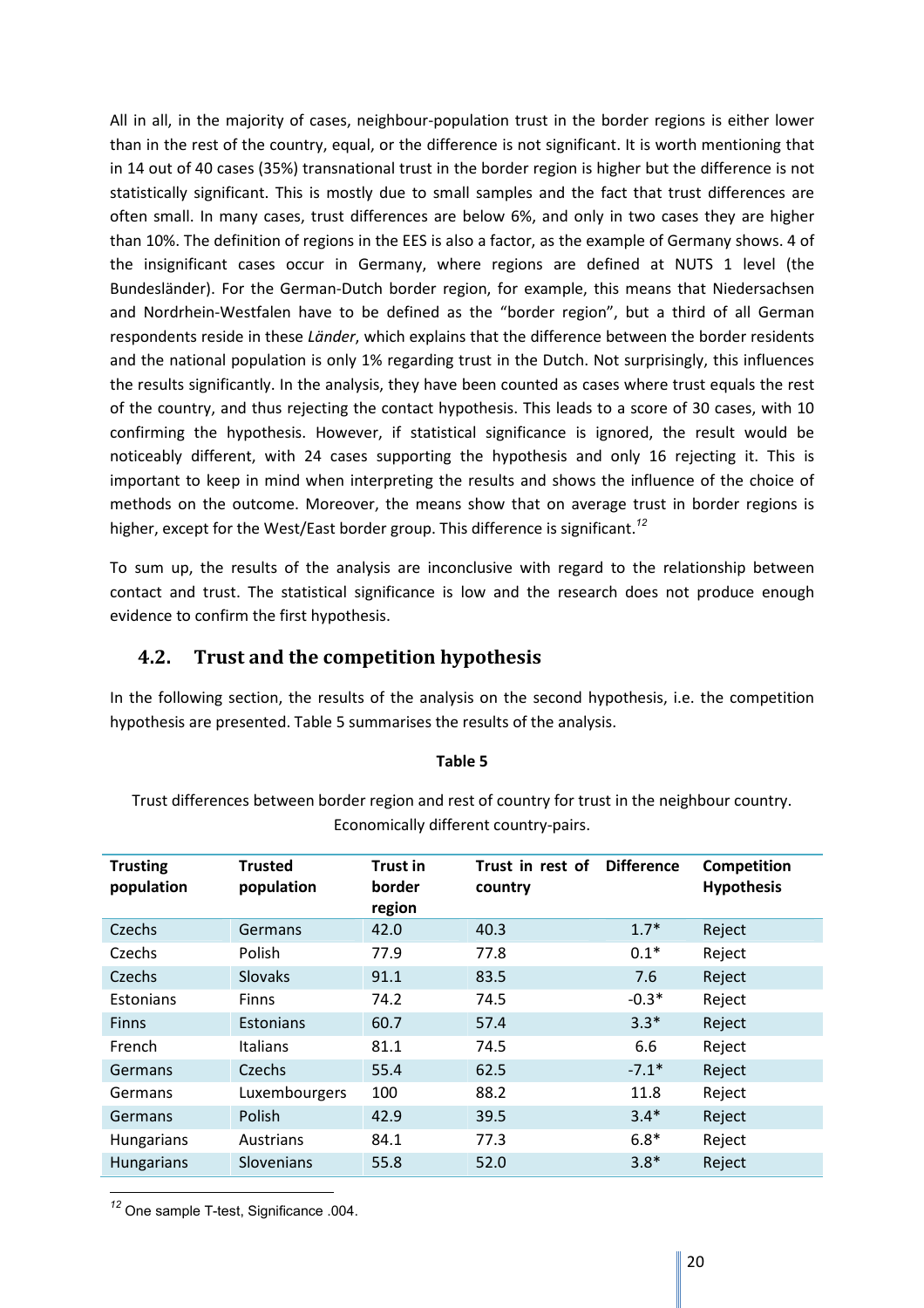| Luxembourgers  | Germans           | 80.3 | 83.7 | $-3.4*$ | Reject |
|----------------|-------------------|------|------|---------|--------|
|                |                   |      |      |         |        |
| Portuguese     | Spaniards         | 61.7 | 56.3 | $5.4*$  | Reject |
| <b>Slovaks</b> | Austrians         | 80.5 | 79.9 | $0.6*$  | Reject |
| <b>Slovaks</b> | Czechs            | 94.8 | 94.1 | $0.7*$  | Reject |
| Slovenians     | Austrians         | 46.8 | 39.9 | $6.9*$  | Reject |
| Slovenians     | <b>Hungarians</b> | 48.7 | 4.0  | $1.7*$  | Reject |
| Spaniards      | Portuguese        | 86.5 | 77.9 | 8.6     | Reject |

Notes: \* – statistically not significant, ANOVA sig. > .05

While the findings regarding the contact hypothesis are mixed, the results are clear when analysing the competition hypothesis. As Table 5 demonstrates, only two (or 11.1%) out of 18 cases show the expected outcome of less trust at the border when neighbour countries are economically distant, and the differences are not significant. In the majority (66.7%) of cases trust in the neighbouring country is higher in border regions than in the rest of the country, and in four cases (22.2%), the regional and national trust rates are almost equal. Moreover, the trust difference between border region and the rest of the country is even higher in this group compared to economically similar neighbour countries (see table 6). There is, however a notable difference between wealthier and less affluent neighbours, as table 8 shows. Even though border residents in richer countries do not trust less, they are closer to the national mean than the people on the "poorer" side of the border.*<sup>13</sup>* Even though not significant (ANOVA Sig. ,55), this difference shows that border residents recognize the economic differences and that economic self-interest does seem to influence their trust, but much less than expected. At the same time, absolute trust levels between neighbouring populations are higher when both are economically similar (6%, cf. table 7). This indicates a possible relationship between economic differences and trust levels on the national level.

| Difference in trust between border region and rest of country |        |    |                |  |  |
|---------------------------------------------------------------|--------|----|----------------|--|--|
| Economically_different differ                                 | Mean   | N  | Std. Deviation |  |  |
| in at least 2 indicators                                      |        |    |                |  |  |
| l N                                                           | 1,8227 | 22 | 5,37436        |  |  |
|                                                               | 3,2333 | 18 | 4,56934        |  |  |
| otal <sup>.</sup>                                             | 2,4575 | 40 | 5,01587        |  |  |

**Table 6**

| ×<br>۹<br>. .<br>۰, |
|---------------------|
|---------------------|

Trust in border region Trust in border region

| Economically_different in at | Mean    | N  | Std. Deviation |
|------------------------------|---------|----|----------------|
| least 2 indicators           |         |    |                |
| N                            | 76,2955 | 22 | 18,37186       |
|                              | 70,2500 | 18 | 18,67730       |
| ʻotal                        | 73,5750 | 40 | 18.52244       |

*<sup>13</sup>* For the sake of simplicity, "poorer" and "richer" have been chosen to denote economic status differences between countries. Since the status difference is not exclusively based on GDP, a country is not necessarily "poorer" than its neighbour, but may have a more unequal distribution of income or higher unemployment. The distinction here is meant to indicate which country of each neighbour-pair performs better than the other when they differ in at least two indicators.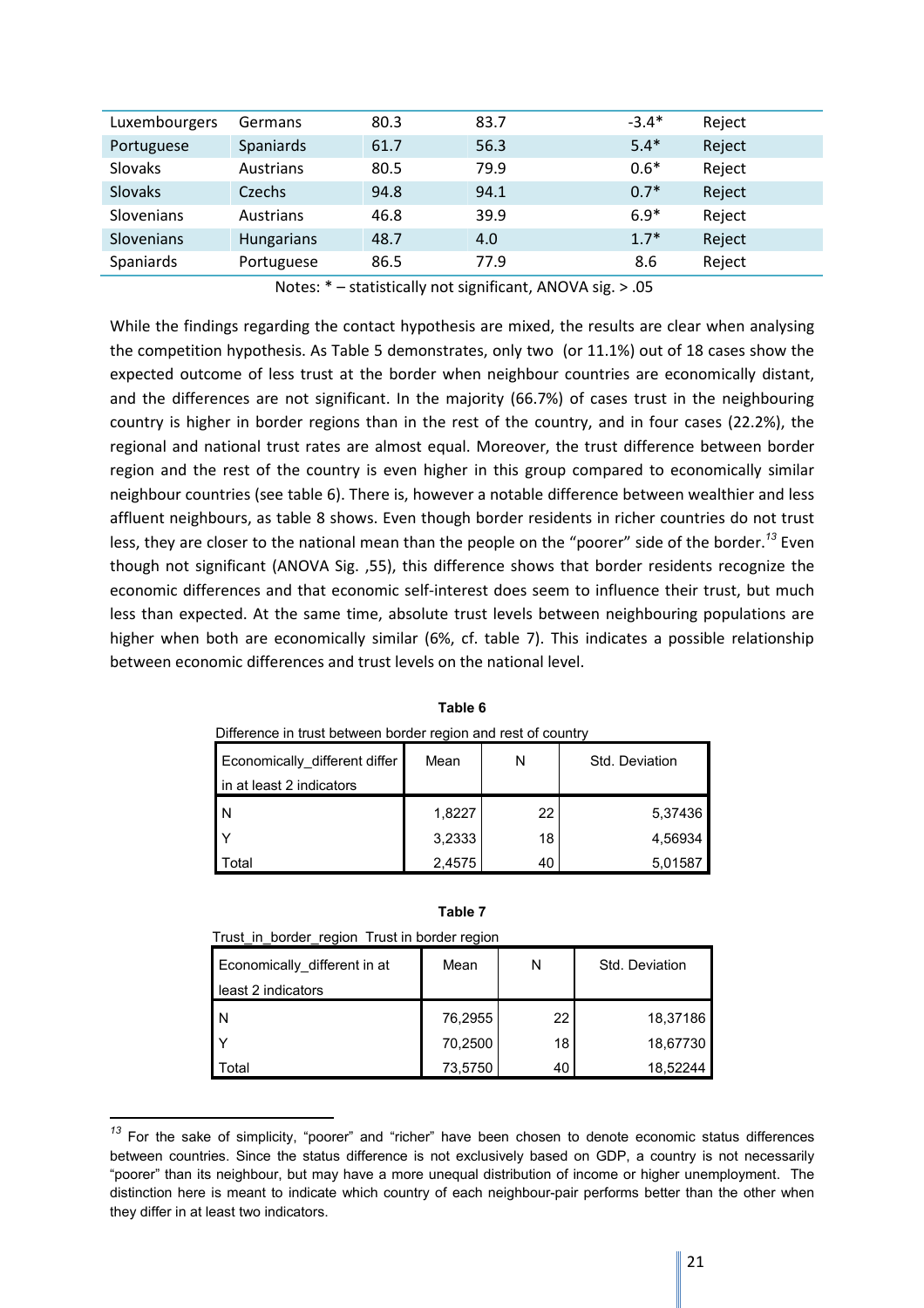| status difference poorer or richer<br>country when different | Mean   | N  | Std. Deviation |
|--------------------------------------------------------------|--------|----|----------------|
| 0 not different                                              | 1,1429 |    | 3,79028        |
| poorer                                                       | 3,3833 | 18 | 5,76942        |
| 2 richer                                                     | 1,9600 | 15 | 4,61284        |
| Total                                                        | 2,4575 | 40 | 5,01587        |

**Table 8** Difference in trust between border region and rest of country

Table 9 shows the differences in transnational trust between border region and rest of country and how they relate to the number of economic differences between neighbour countries. The mean trust difference is notably lower in the country group that shows a similar standard of living (and thus no big differences in either economic variable), whereas it is highest in the most different group. However, the latter consists only of one case (trust of Germans in their Polish neighbours) and can thus be neglected. But even without Germany-Poland the mean trust differences are highest in the groups that differ in two and three economic dimensions. However, when comparing the differences to the actual trust rates in the border regions, we can see that the opposite results: the trust rates decline as the number of economic differences increases. What is more, the outcomes indicate that low national trust rates might be related to comparatively higher trust in border regions. Table 10 shows that the mean trust is lower when the neighbour-pairs differ in two economic indicators, while it is higher in those cases that differ in one or three. At the same time, the trust difference between border region and the rest of a country is higher when neighbours differ in two indicators and lower when they differ in one or three. However, due to lacking significance, we cannot ultimately confirm a causal relationship.

| number diff number of economic differences | Mean   | N  | Std. Deviation |
|--------------------------------------------|--------|----|----------------|
| 0 none                                     | 1,1429 |    | 3,79028        |
| 1 differ in one dimension                  | 2,1400 | 15 | 6,06875        |
| 2 differ in two dimensions                 | 3,3727 | 11 | 5,40335        |
| 3 differ in three dimensions               | 2,9500 | 6  | 3,52860        |
| 4 differ in all dimensions                 | 3,4000 |    |                |
| Total                                      | 2,4575 | 40 | 5,01587        |

**Table 9** Difference in trust between border region and rest of country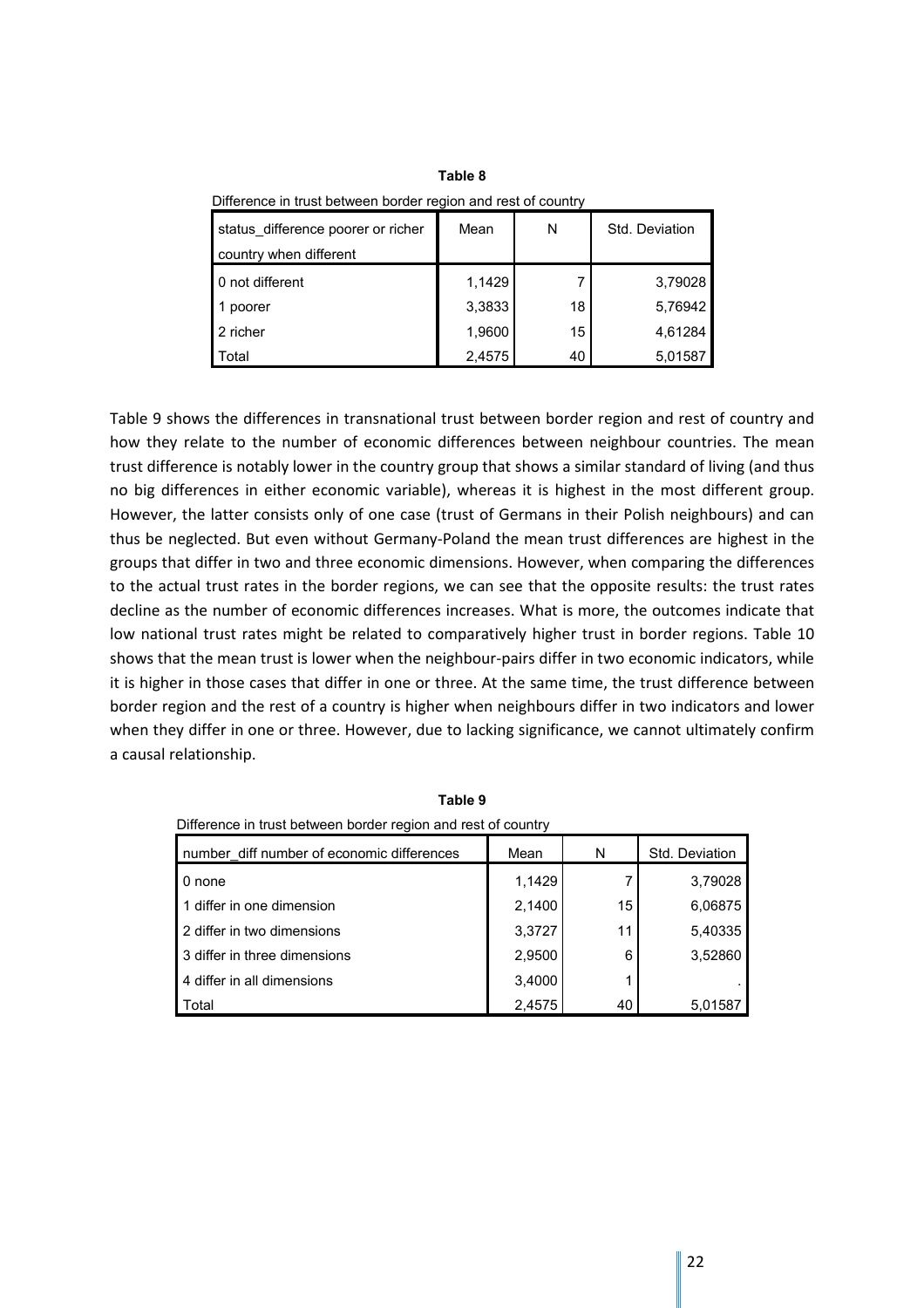| Trust in rest of country frust in rest of country |         |    |                |
|---------------------------------------------------|---------|----|----------------|
| number diff number of                             | Mean    | N  | Std. Deviation |
| economic differences                              |         |    |                |
| 0 none                                            | 79,8429 |    | 7,99268        |
| 1 differ in one dimension                         | 72,0267 | 15 | 20,70761       |
| 2 differ in two dimensions                        | 67,5455 | 11 | 19,96649       |
| 3 differ in three dimensions                      | 70,6333 | 6  | 10,82177       |
| 4 differ in all dimensions                        | 39,5000 |    |                |
| Total                                             | 71,1400 | 40 | 18,00673       |

**Table 10** Trust\_in\_rest\_of\_country Trust in rest of country

In addition to the quantity of economic differences it is also important to analyse the relation between trust differences and each economic indicator separately. For all indicators except labour costs, the difference in neighbour-country trust between a border region and the rest of a country is higher when the neighbours are economically distant. However, for unemployment rates (0.275), labour costs (0.2228) and Gross Domestic Product (0.825), the differences are small and not significant. A different score on the GINI Index, however, leads to on average 3.02% more trust in border regions compared to the rest of the country, which is also statistically significant (*p=0.089*). To sum up, differing labour costs is the only factor that negatively influences regional trust differences, while differences in the remaining economic indicators positively influence trust in the border regions, with the GINI Index having the greatest influence.

A consolidated view of the findings indicates that trust in the neighbour country in border regions does not decrease when there is a prosperity gap between the two countries. At the contrary, whereas the general trust level decreases, the trust in border regions in comparison to the rest of the country (measured as the mean trust difference) increases with economic differences. Of the four economic indicators, all except labour costs have a positive influence on the trust difference between border regions and rest of a country. Therefore we have to reject the second hypothesis.

# **4.3. Analysis of national trust rates**

 $\overline{a}$ 

The findings of the analysis of regional trust rates indicate a possible relationship between economic differences and trust, albeit not as expected by the theory. Whereas economic differences have no direct influence on the regional level, the national trust rate may to be related to them. To find out whether such a relationship exists on the national level, national trust rates have been analysed. The results are presented in the following. The sample includes more cases, since the availability of regional data is not necessary for the analysis of national trust rates.*<sup>14</sup>*

Table 11 and Graph 2 show how trust rates decline as economic differences between neighbour countries increase. Although there is a slight increase from the group that differs in one dimension to

<sup>&</sup>lt;sup>14</sup> The sample includes the same countries, however, whereas in the first analysis some trust relationships could only be reported unilateral, the national analysis contains all bivariate trust relationships between neighbour countries.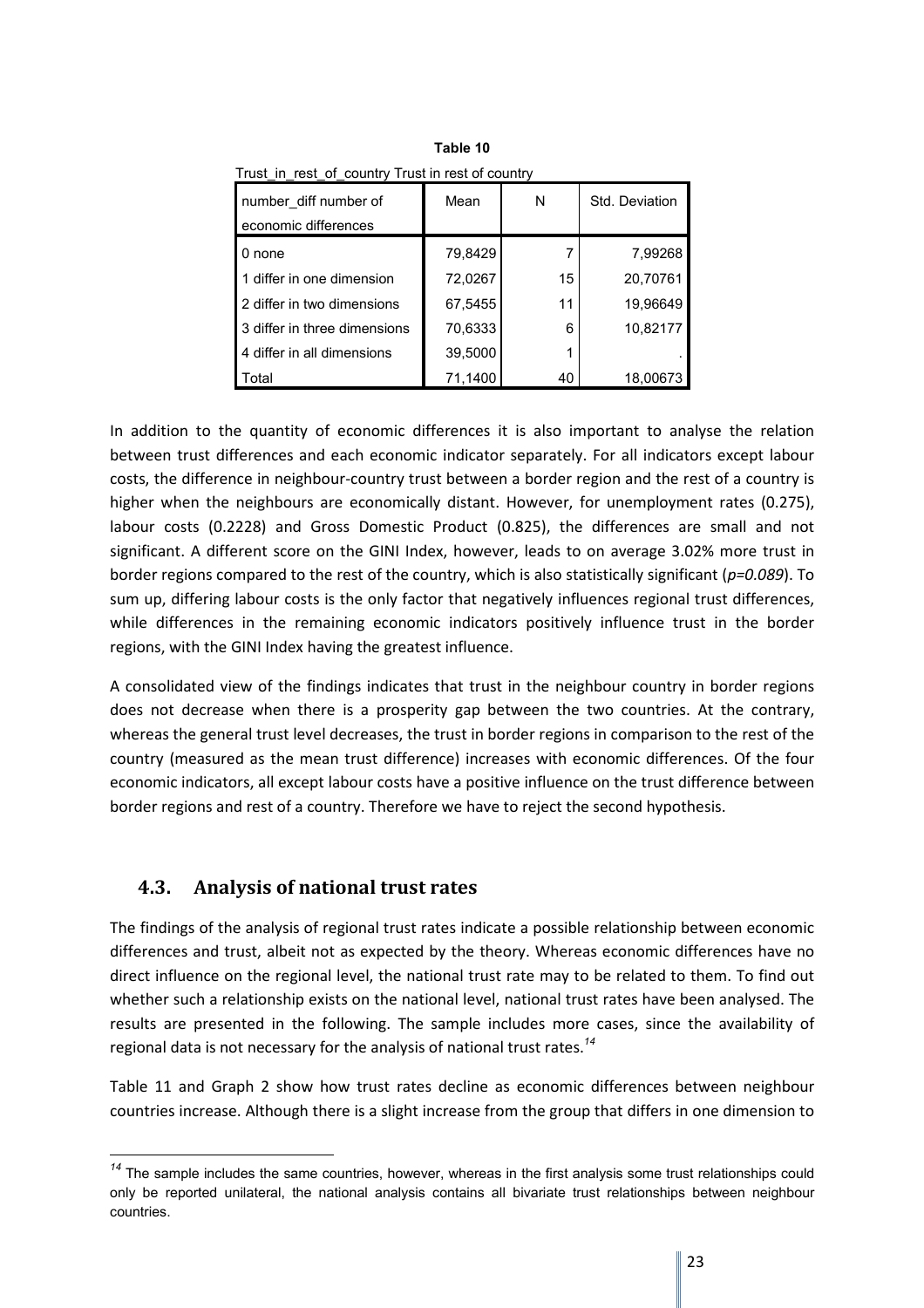the countries that differ in two economic dimensions, the general trend is clearly downwards as the number of differences increases. The greatest drop in trust rates can be observed from three to four differences, however it has to be noted that the last group is only composed of Germany and Poland, which is the only pair that differed in all economic indicators. Due to the small sample and the different group sizes, the differences between groups are not significant (Sig. ,42), but nevertheless indicate that a relationship between transnational trust and economic differences seems to exist at the national level.



**Table 11**

| Level of trust in neighbour                |        |    |                |
|--------------------------------------------|--------|----|----------------|
| number diff number of economic differences | Mean   | N  | Std. Deviation |
| 0 none                                     | 79,714 |    | 7,2736         |
| 1 differ in one dimension                  | 64,329 | 21 | 22,8491        |
| 2 differ in two dimensions                 | 66,267 | 12 | 19,5949        |
| 3 differ in three dimensions               | 60,900 | 10 | 15,8039        |
| 4 differ in all dimensions                 | 31,250 | 2  | 10,9602        |
| Total                                      | 64,915 | 52 | 20,4560        |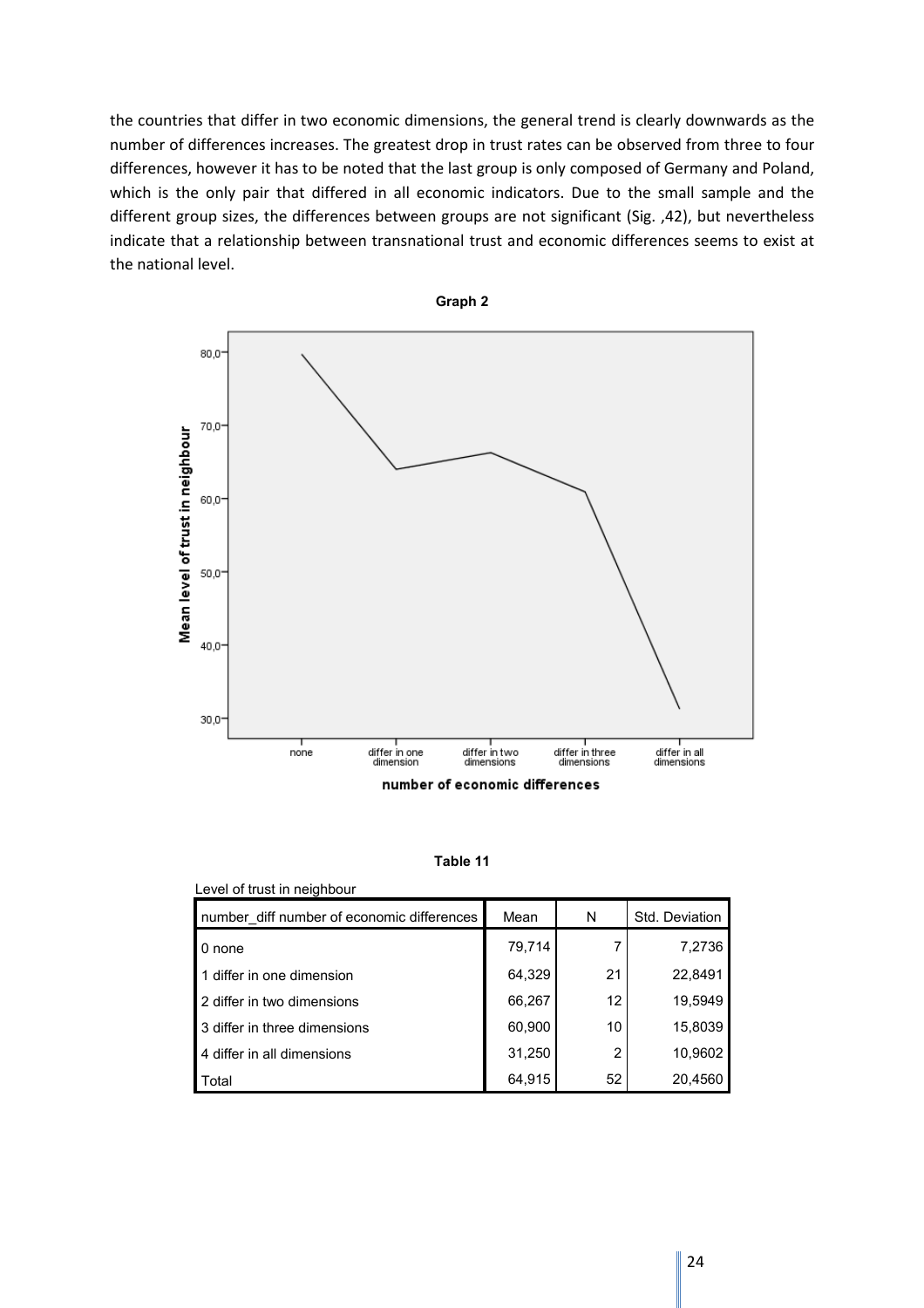Whereas graph 2 indicates a relationship between economic differences and trust in the neighbour country, it does not contain any information about the single economic indicators. However, it is important to know which economic variables cause the trust differences. Table 10 shows the trust differences and significance for each of the four economic indicators. Labour cost shows a high significance, and indeed the difference of 16 percentage points between the groups is remarkable. The GINI Index causes a difference of 11.4 percentage points in trust between similar and different neighbours, and is significant at *p* = 0.10.

#### **Table 10**

Trust means, differences and statistical significance for economic similar and different neighbour country-pairs for GDP, GINI Index, unemployment rate and hourly labour costs

| Indicator                     | Mean trust rate<br>when similar | <b>Difference</b><br>Mean trust rate<br>when different | <b>ANOVA</b> | <b>Significance</b> |
|-------------------------------|---------------------------------|--------------------------------------------------------|--------------|---------------------|
| 66.531<br><b>GDP</b>          | 63.300                          | $-3.231$                                               | .574         |                     |
| <b>GINI Index</b><br>68.871   | 57.444                          | $-11.427$                                              | .054         |                     |
| <b>Unemployment</b><br>64.583 | 65.663                          | 1.08                                                   | .863         |                     |
| rates                         |                                 |                                                        |              |                     |
| 71.990<br>Labour costs        | 55.996                          | $-15.994$                                              | .004         |                     |

As in the analysis of trust differences between border regions and rest of country, labour costs and GINI Index are the only relevant variables; however labour costs are the most influential variable on the national level.

To conclude, marked differences in the equality of the income distribution and especially in labour costs between two neighbouring countries significantly decrease trust rates between the populations of those countries.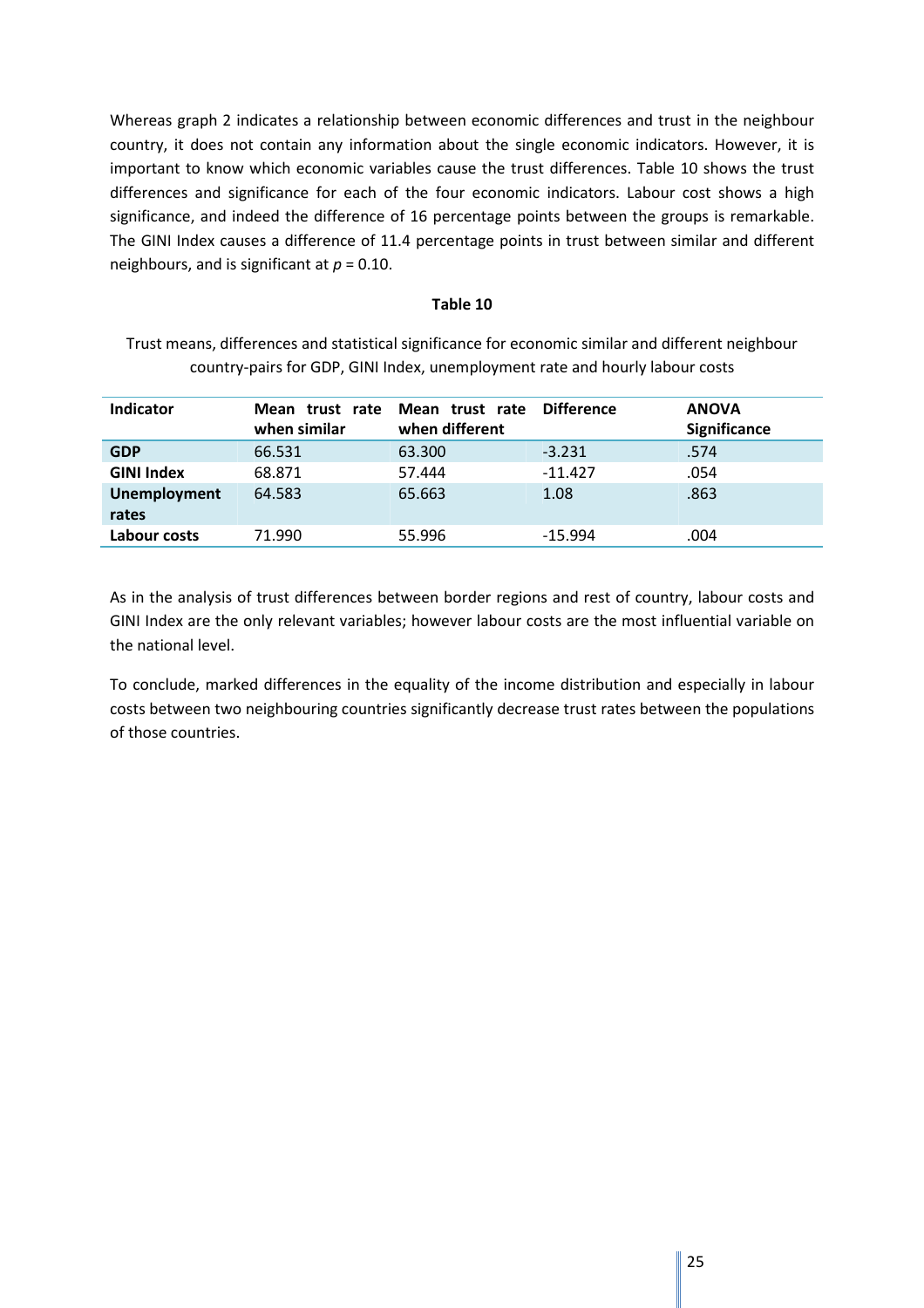# **5. Conclusion**

This last chapter presents the answer to the research question and the conclusions of our analysis of economic circumstances and trust between neighbour populations. The results are discussed and interpreted. Finally, the limitations of our study are explained and recommendations for further research are elaborated.

# **5.1. Conclusions**

The purpose of this study was to find out how contact and economic competition influence trust in border regions. The central research question is formulated as follows: 'Under which economic circumstances does contact lead to trust in the neighbour country?'

The literature identified two competing theories predicting opposite outcomes of trust in border regions: The contact theory, stating that border residency increases transnational contacts which in turn increases knowledge and familiarity, resulting in higher trust; and the ethnic competition theory, claiming that the presence of other groups might be seen as an economic threat leading to lower trust levels. Based on these theories, two competing hypotheses have been formulated:

H1: *The level of transnational trust in the neighbouring country is on average higher in border regions than in the rest of the country*.

H2 (When there are marked differences in the standards of living between two countries): *The level of transnational trust in the neighbouring country is on average lower in border regions than in the rest of the country.* 

To test these hypotheses, we used four economic indicators to compare neighbour countries with different standards of living: the Gross Domestic Product per capita in purchasing power parities (where EU average=100), the national unemployment rate, hourly labour costs and the GINI score of each country. The dependent variable, trust, was measured by a survey question asking for trust in different populations, taken from the European Election Study of 2004. Variables were created to distinguish between border regions and rest of a country. The mean trust differences between them were compared and statistically analysed using one-way ANOVA tests.

The study found that, on average, trust in border regions is 2.45 per cent higher than in the other parts of a country. On the other hand, it is questionable whether a difference of around 2.5 per cent in trust is likely to make any difference in terms of European social integration. In many cases, border regions do not have a great impact at all. However, we can also observe cases where trust is up to 15% higher in border regions. All in all, the results of the analysis are inconclusive and do not produce enough evidence to confirm the contact hypothesis.

Regarding the ethnic competition hypothesis and the influence of economic differences, the results show that, contrary to what we expected, trust in border regions is comparatively higher in border regions when two neighbour countries show different economic levels. However, the differences are not statistically significant. At the same time, higher border-trust rates are related to lower national trust rates caused by economic differences. Two of the four economic indicators, namely GINI Index scores and labour costs proved significant on the national level. We can draw two conclusions from these results: Firstly, we have to reject the hypothesis that economic differences between neighbour countries lead to lower transnational trust levels in border regions compared to the rest of the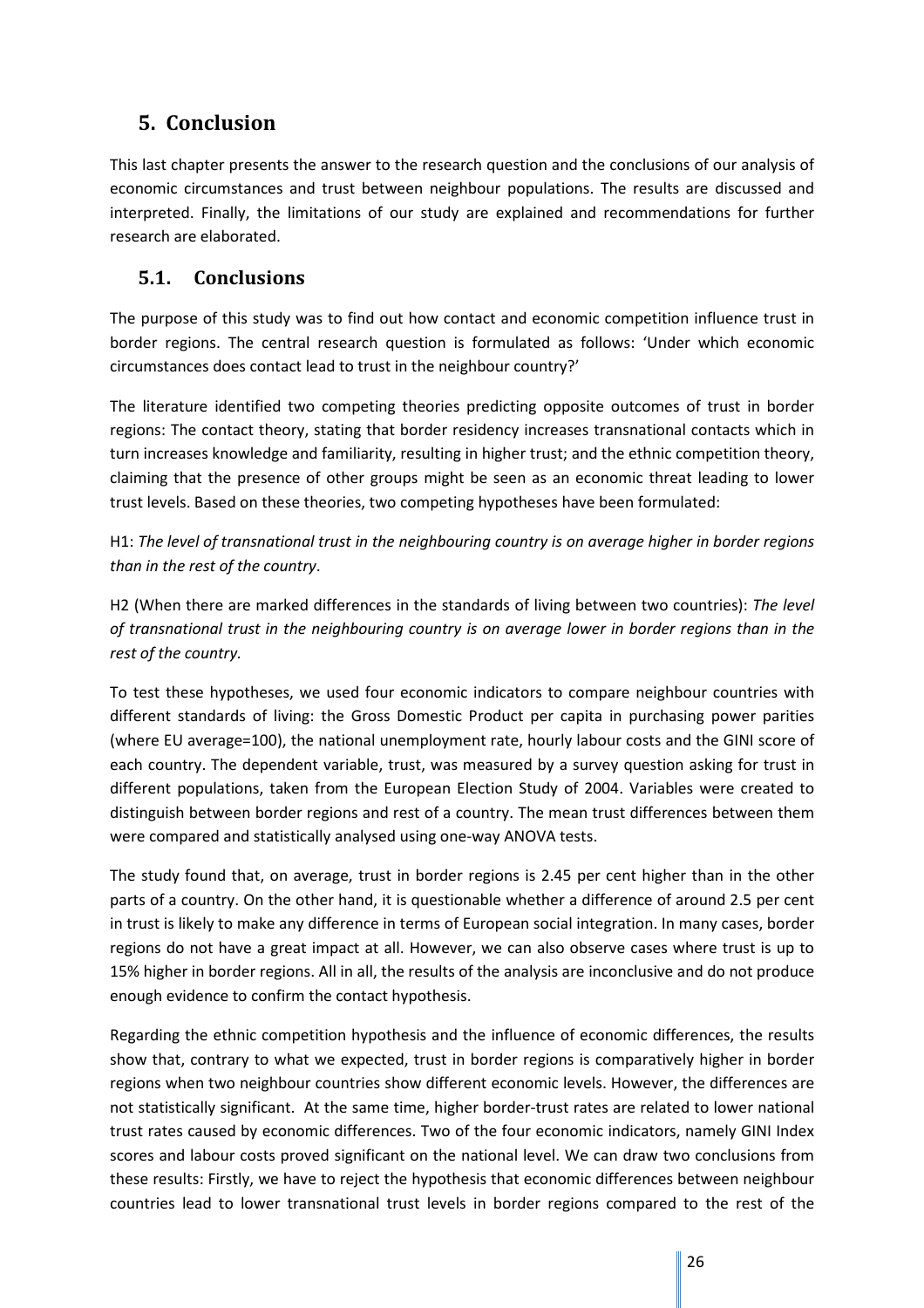country (H2). Secondly, based on the outcomes of our empirical research we can tentatively state the hypothesis that:

Marked differences in labour costs and the income distribution between two neighbour countries are related to lower trust rates between the populations of those countries.

Coming to the answer of our central research question, it seems that cross-border contact leads to trust when two neighbour countries show marked economic differences. At the same time though, economic differences lower national trust rates significantly. Since the trust differences in the border regions are not statistically different, further research would be necessary in order to assess whether economic differences and/or low national trust rates positively influences trust rates in border regions.

# **5.2. Discussion**

The data used in this study are from the year 2004, which is an important year in the history of European integration. 10 new member states joined the European Union, 8 of them CEECs. We therefore expected a "border effect" between old and new EU members, and especially in the border regions at the former EU-border. The results indicate that indeed there is such an effect, expressed in lower trust rates in the border regions of the "old" Europe. The fears of social dumping mentioned by Rippl et al. (2009) thus seem to exist. On the Eastern side of the old EU border, neighbour-country trust in border regions is higher, but lower compared to the trust that border residents have if their neighbour is another CEEC. However, there are exceptions, most notably Eastern Germans who have more trust in their Polish neighbours than people in other parts of Germany, although Germany and Poland are by far the most distant neighbour countries in terms of standards of living. On the other hand, the different economic status of the neighbours expresses itself in the national trust rates which are very low between Germans and Polish.

Comparing Western Europe and Eastern Europe as two separated "trust zones" shows that it is not legitimate anymore to denote Western Europe as a community of mutual trust and Eastern Europe as an area of distrust. While national trust rates continue to be on average 11% higher among Western European neighbours, the difference does not support such a contrasting terminology, especially in the context of higher trust rates in Eastern European border regions.

What is striking in Western Europe is the distrust in Dutch, French and Luxembourgish border regions to Germany. It could be due to a persistent legacy of the Second World War, but then the question is why this is not the case in the Czech Republic. This country-pair does not seem to fit into the "pattern". There are more cases which cannot be easily explained at first sight, such as the exceptionally low trust rates between Slovenia and Italy, in border regions as well as nationally, or the distrust of Germans in Belgians at the German-Belgian border. Interesting are also the cases were trust on one side of the border meets distrust on the other, as in the case of Slovakia and Hungary. Those cases would form an excellent basis for future research, especially case studies aiming at disclosing the special characteristics of these border regions.

In general, the results underline how difficult it is to explain a complex social construct such as trust. While theories are helpful in understanding the development of trust and European social integration, every border remains its own unique characteristics and no general theory can explain every existing border- and neighbour-relationship between populations. Therefore, the combination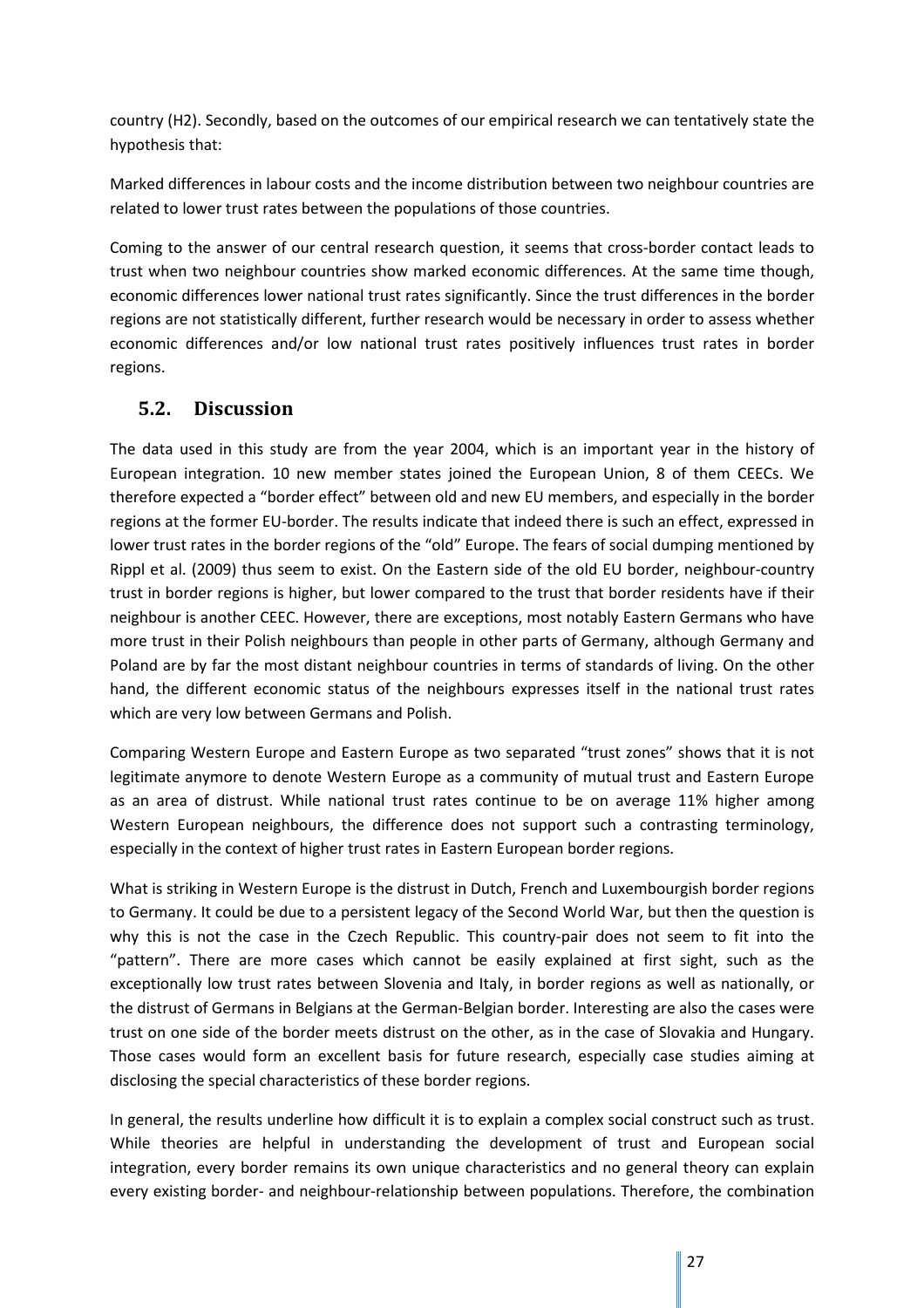of quantitative and qualitative research will be important in this still barely researched area of European integration.

Regarding the analysis of economic influences on trust, we can state that economic differences in terms of labour costs and income equality do influence trust, but only on the national level. Hence, we can assume that the nation, i.e. the national economy is more important as a point of reference for the citizens than the regional economy. In the *Design* section of the *Methodology* chapter, we pointed out that various studies show evidence for the higher importance of sociotropic economic fears over the personal economic situation (Burns and Gimpel, 2000; Feldman, 1982; Sears and Funk, 1990). The results of this study add further evidence to this hypothesis and also show that the national level is the prime economical reference unit for people. This also fits with Delhey's theory of European social integration, defining the European Union as a social space in which the most important parameter is nationality.

Moreover, the fact that especially labour costs influence trust levels shows that the competition theory has predictive power, since of all economic indicators, labour costs are primarily related to ethnic competition. As pointed out in the introduction, labour competition is often at the root of economic fears and ethnic competition. This study thus adds to our understanding about the relationship between competition and trust and on which levels it materializes.

In the theoretical part of the study, trust was presented as an indicator of European social integration. Trust implies familiarity and a sense of commitment for the other and is therefore crucial to foster cooperation and solidarity. For Simmel (1950: 326), "trust is one of the most important synthetic forces within society." Ultimately, the success of the European project depends on the level of trust and social integration between European citizens. It is thus important to ask the question: What do our results imply for European social integration?

Firstly, as pointed out earlier, transnational trust relationships are highly individual which makes the application of general theories and ultimately policies difficult. Nevertheless, the found relationship between ethnic competition and trust on the national level means that ultimately, strong economic differences in the European Union lower trust, which is a strong argument to further invest in cohesion and economic convergence.

On the other hand, the higher trust rates in border regions of economically distant neighbour indicate, that the border rather functions as a giver of opportunities in these cases rather than turning the border inhabitants into the bearers of the negative consequences of open borders. This phenomenon requires more attention in future research, to assess why it exists and how regional and national trust rates are related. If border regions work as catalysts of trust, as it is assumed, then they indeed fulfil a crucial role in the process of European social integration.

# **5.3. Limitations and Recommendations**

As discussed in the *Methodology* section, the research design of the study involves some validity issues. The central threats to validity stem from the cross-sectional nature of the study and the low statistical conclusion validity due to the small N.

The goal of this study is to shed light on the question whether trust in border regions is related to economic circumstances. As mentioned in the introduction, this relationship has been neglected in the literature so far, which is surprising given the importance of the economy in politics as well as in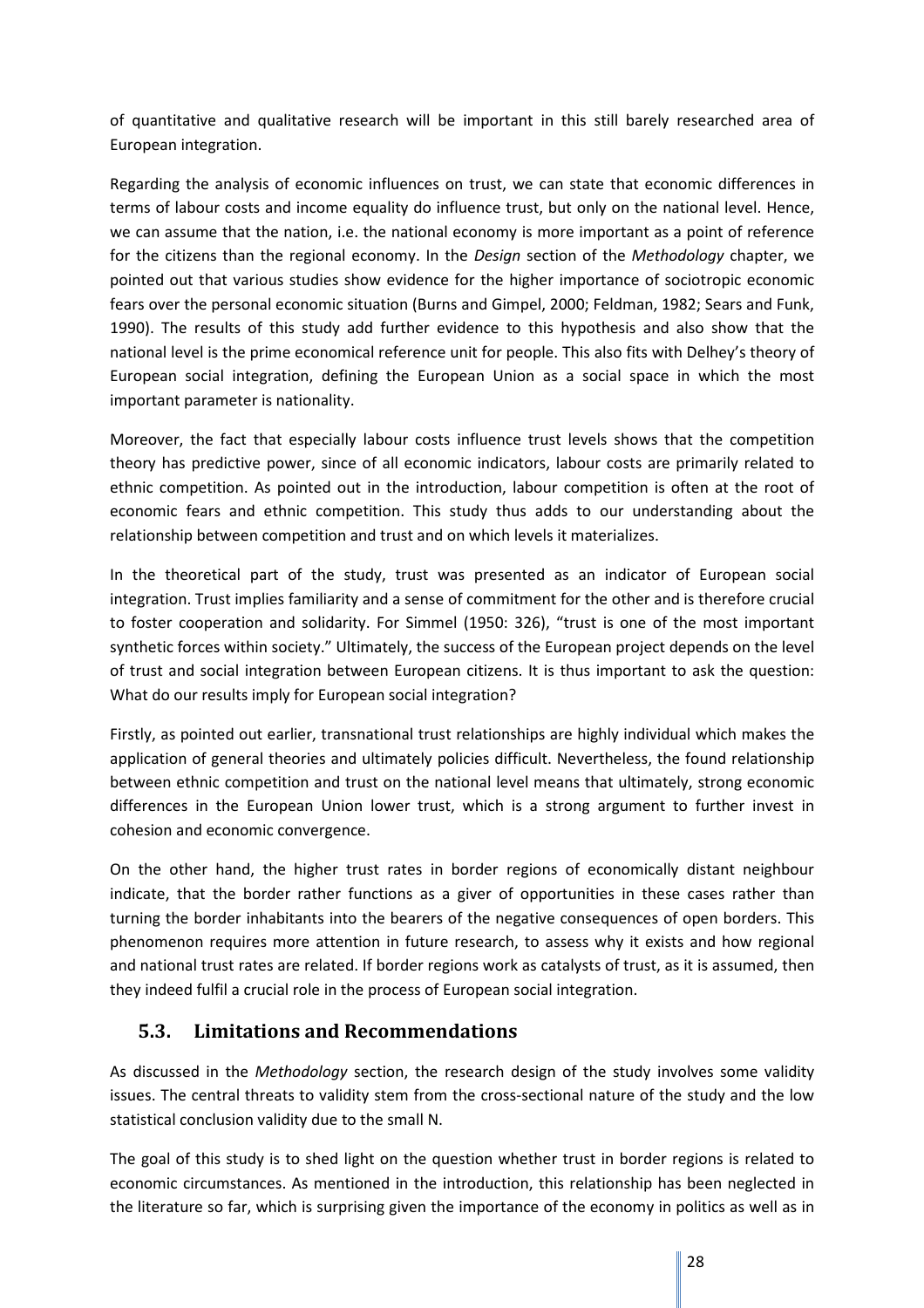people's everyday life. A broad, quantitative approach has been chosen deliberately to gain a general overview into this new line of research. The results show that economic circumstances do effect trust, but not as expected in the hypothesis. It also produced findings about which economic indicators influence trust and which do not. For further research, it might be valuable to take a more specific approach, focusing on special cases or regions only, using regional economic data and compare different border regions in the same country, as in this study all regions bordering a country have been summed up. The unit of analysis could be even smaller by investigating individuals and their perception of the economic situation rather than national and/or regional economic indicators.

Furthermore, the statistical conclusion validity of the study is low, lacking statistical significance in many cases. The reasons are explained in the methodology section. The small N and the weak significance mean that the generalizability of the results is very limited. However, external validity is not of great concern in this research, since the topic is trust between European neighbour countries as a dimension of European social integration. Given the unique extent of cooperation and integration in Europe, it is neither easily possible nor recommendable to generalize findings from European border- and interpopulation trust research to third countries. However, the sample includes 21 of the 27 member states, which means that it represents the EU countries more than sufficiently.

The cross-sectional design makes it hard to determine which variable precedes the other, it can only state that they are related at a single moment in time. This is especially relevant for the study, since the year 2004 is a landmark in the history of European integration. In this year, the European Union witnessed the biggest accession since its foundation. Ten new members joined the Union, most of which were post-communist CEECs. It can be assumed that EU membership and the opining of border have increased the familiarity between Western and Eastern neighbours. Delhey (2007) has shown that EU membership over time indeed increases trust. Economically, although the prosperity gap between Western and Eastern Europe still persists, many regions in Eastern Europe have developed considerably. Furthermore, due to the euro-crisis, the north-south gap in the EU has increased. In the south of Europe, the economic situation has clearly worsened since 2004. It can thus be expected that a repetition of the study with up-to-date data would generate notably different results. Delhey (2005, 2007) claims that national images and trustworthiness are stable constructs, but the economy, on the other hand, fluctuates. The analysis has shown that trust is related especially to labour costs and income inequality, which do not fluctuate as much over time as other economic indicators such as GDP. Nevertheless, a longitudinal study analysing the development of economies, economic crises and inter-population trust over time could enhance our understanding about the functioning of the relationship between economic circumstances, anxiety, ethnic competition and trust. Moreover, economic disequilibria between countries also have political consequences, as the current economic crisis in the Eurozone shows. It can be expected that this has tremendously negative consequences for trust and ultimately for European integration.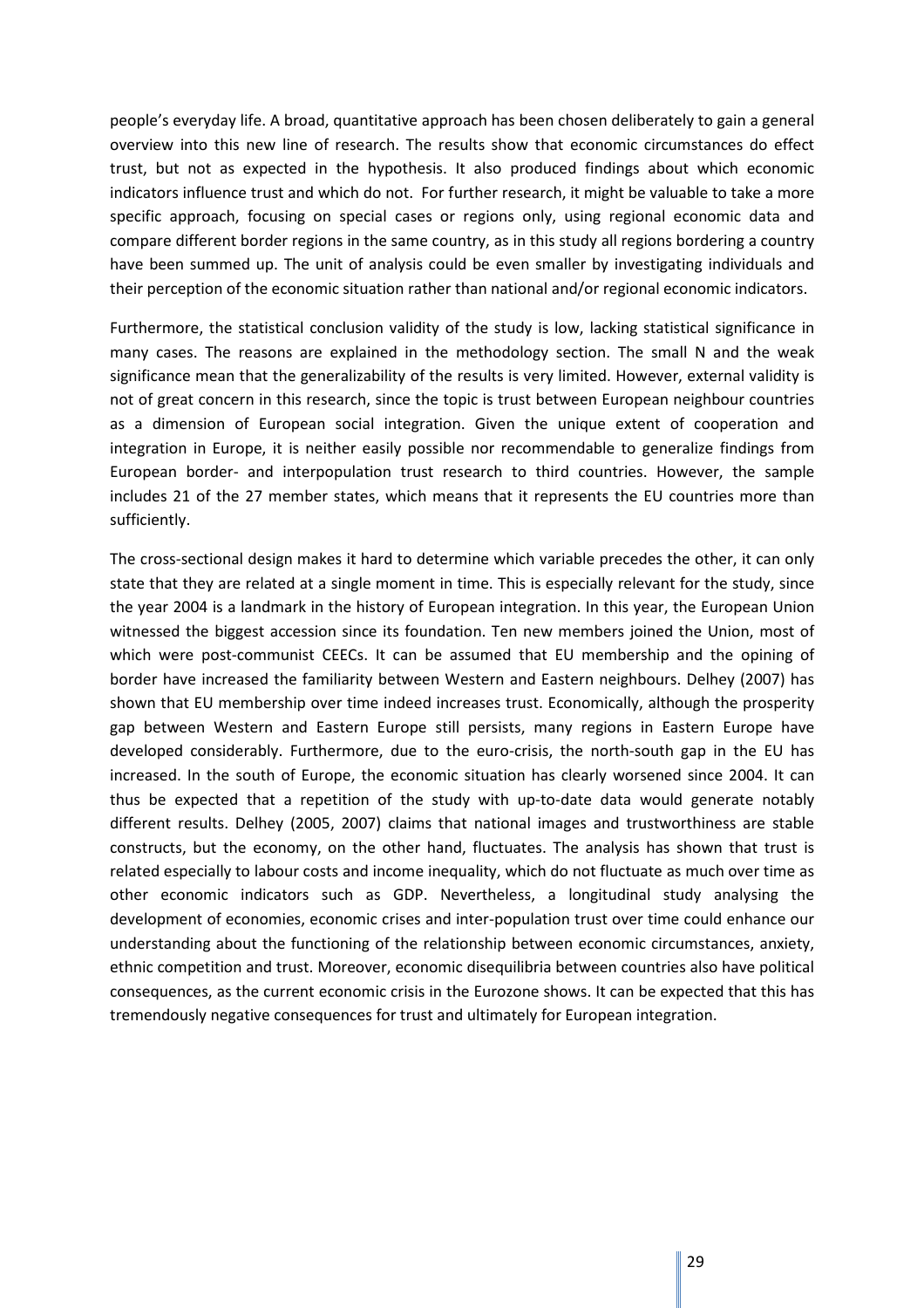# **Literature**

Alesina, A. and La Ferrara, E. (1999) 'The Determinants of Trust', NBERWorking Paper Series. No. 7621.

Alesina, A. and La Ferrara, E. (2000) 'Participation in Heterogeneous Communities', *Quarterly Journal of Economics*, 115 (3), 847–904.

Alesina, A. and La Ferrara, E. (2002) 'Who Trusts Others?', *Journal of Public Economics*, 85 (2), 207– 34.

Allport, G. (1954) *The Nature of Prejudice*. Cambridge, MA: Addison Wesley.

Axelrod, R. (1984) *The Evolution of Cooperation*. New York: Basic Books.

Bjornskov, C. (2006) 'Determinants of generalized trust: A cross-country comparison', *Public Choice*  130: 1-21.

Brehm, J., Rahn, W. (1997) 'Individual-Level Evidence for the Causes and Consequences of Social Capital', *American Journal of Political Science* 41(3): 999-1023.

Burns, P., Gimpel, J. (2000) 'Economic Insecurity, Prejudicial Stereotypes, and Public Opinion on Immigration Policy', *Political Science Quarterly* 115(2): 201-225.

Central Statistical Bureau of Latvia (2013). Gini Coefficient (%) 2004. *Community Statistics on Income*  and Living Conditions (EU-SILC) survey data on 2004 – 2009. Retrieved from Income and Living Conditions Statistics Section.

Delhey, J. (2004a) 'Nationales und transnationales Vertrauen in der Europäischen Union' [National and Transnational Trust in the European Union], *Leviathan* 32(1): 15–45.

Delhey, J. (2004b) 'European Social Integration. From Convergence of Countries to Transnational Relations between Peoples', Social Science Research Center Berlin (WZB), Discussion Paper No. SP I 2004–201.

Delhey, J. (2005) 'A trade-off between enlargement and integration? An analysis of trust between EU nationalities' WZB Discussion Paper, Social Science Research Center, Berlin.

Delhey, J. (2007) 'Do enlargements make the European Union less cohesive? An analysis of trust between EU nationalities'*, Journal of Common Market Studies* 45(2): 253–279.

Delhey, J., Newton, K. (2005) Predicting cross-national levels of social trust: Global pattern or Nordic exceptionalism? *European Sociological Review* 21: 311–327.

Deutsch, K.W. (1966) 'Power and Communication in International Society'. In de Rueck, A. and Knight, J. (eds.) *Conflict in Society* (London: Churchill)., pp. 300-316.

Deutsch, K.W. (1972) *Nationenbildung – Nationalstaat – Integration* (Düsseldorf: Bertelsmann Universitätsverlag).

DGB fürchtet Lohndumping durch Osteuropäer (2011, April 11). *Die Welt*: Retrieved from www.welt.de.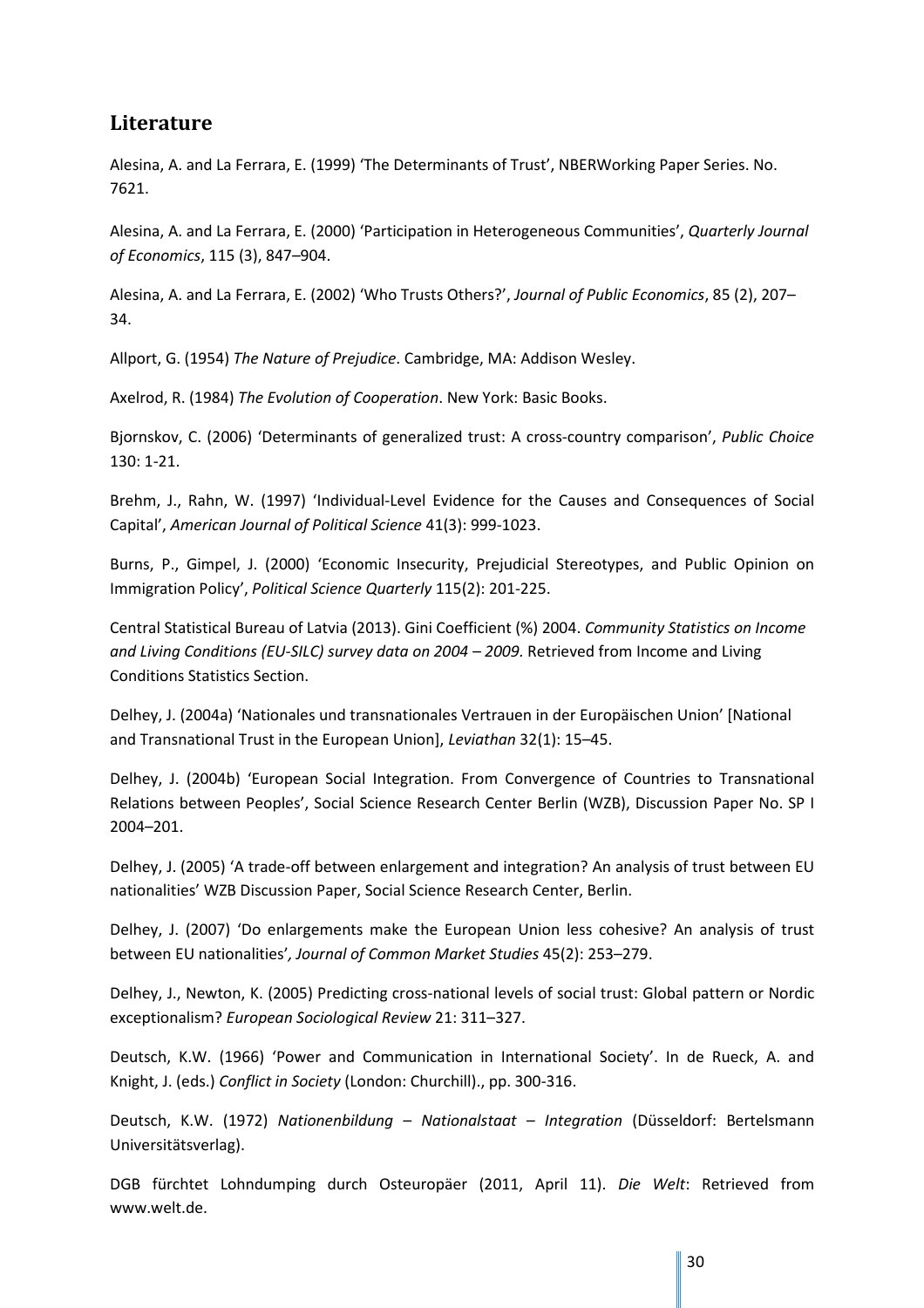Ditchev, I. (2012 December 3) Separatism is dragging Europe back to the Middle Ages. *24 Chasa*. Retrieved from www.presseurop.eu.

Eder, K. (2000) 'Zur Transformation nationalstaatlicher Öffentlichkeit in Europa. Von der Sprachgemeinschaft zur issuespezifischen Kommunikationsgesellschaft', *Berliner Journal für Soziologie* 10: 167-184.

Erlanger, S. (2012, October 8) Richer regions want to redraw the map. *The New York Times.* Retrieved from www.presseurop.eu

European Election Studies (EES) (2004) European Election Study 2004. Available at: www.eeshomepage.net.

Eurostat (2013a). *GDP per capita in PPS- [tec00114]; Index (EU 27=100)* [Data file]. Retrieved from http://epp.eurostat.ec.europa.eu/tgm/table.do?tab=table&init=1&plugin=1&language=en&pcode=tt e00114.

Eurostat (2013b). *Gini coefficient of equivalised disposable income (source: SILC)- [ilc\_di12]* [Data file]. Retrieved from

http://epp.eurostat.ec.europa.eu/portal/page/portal/income\_social\_inclusion\_living\_conditions/dat d/database.

Eurostat (2013c). *Unemployment rate by sex and age groups- [une\_rt\_a]; annual average, %* [Data file]. Retrieved from

http://epp.eurostat.ec.europa.eu/portal/page/portal/employment\_unemployment\_lfs/data/databas d.

Eurostat (2013d). *Hourly labour costs- [lc\_an\_costh]; NACE Rev. 1.1* [Data file]. Retrieved from http://epp.eurostat.ec.europa.eu/portal/page/portal/labour\_market/labour\_costs/database.

Feldman, S. (1982) 'Economic Self-Interest and Political Behavior', *American Journal of Political Science* 26(3): 446-466.

Freitag, M., Traunmüller, R. (2009) 'Spheres of trust: An empirical analysis of the foundations of particularised and generalised trust', *European Journal of Political Research* 48(6): 782–803.

Genna, G.M. (2003) 'Images of Europe and Europeans: In-Group Trust and Loyalty for European Integration'. Paper presented at the 2003 annual meeting of the Midwest Political Science Association.

Gerritsen, D., Lubbers, M. (2010) 'Unknown is unloved? Diversity and interpopulation trust in Europe', *European Union Politics* 11(2): 267–287.

Gesthuizen, M., Meer, T., Scheepers, P. (2009) 'Ethnic diversity and social capital in Europe: Tests of Putnam's thesis in European countries', *Scandinavian Political Studies* 32(2): 121–142.

Hero, R. (2003) 'Social Capital and Racial Inequality', *Perspectives on Politics*, 1 (1), 113–22.

Herreros, F., Criado, H. (2008) 'The state and the development of social trust', International *Political Science Review* 29(1): 53–71.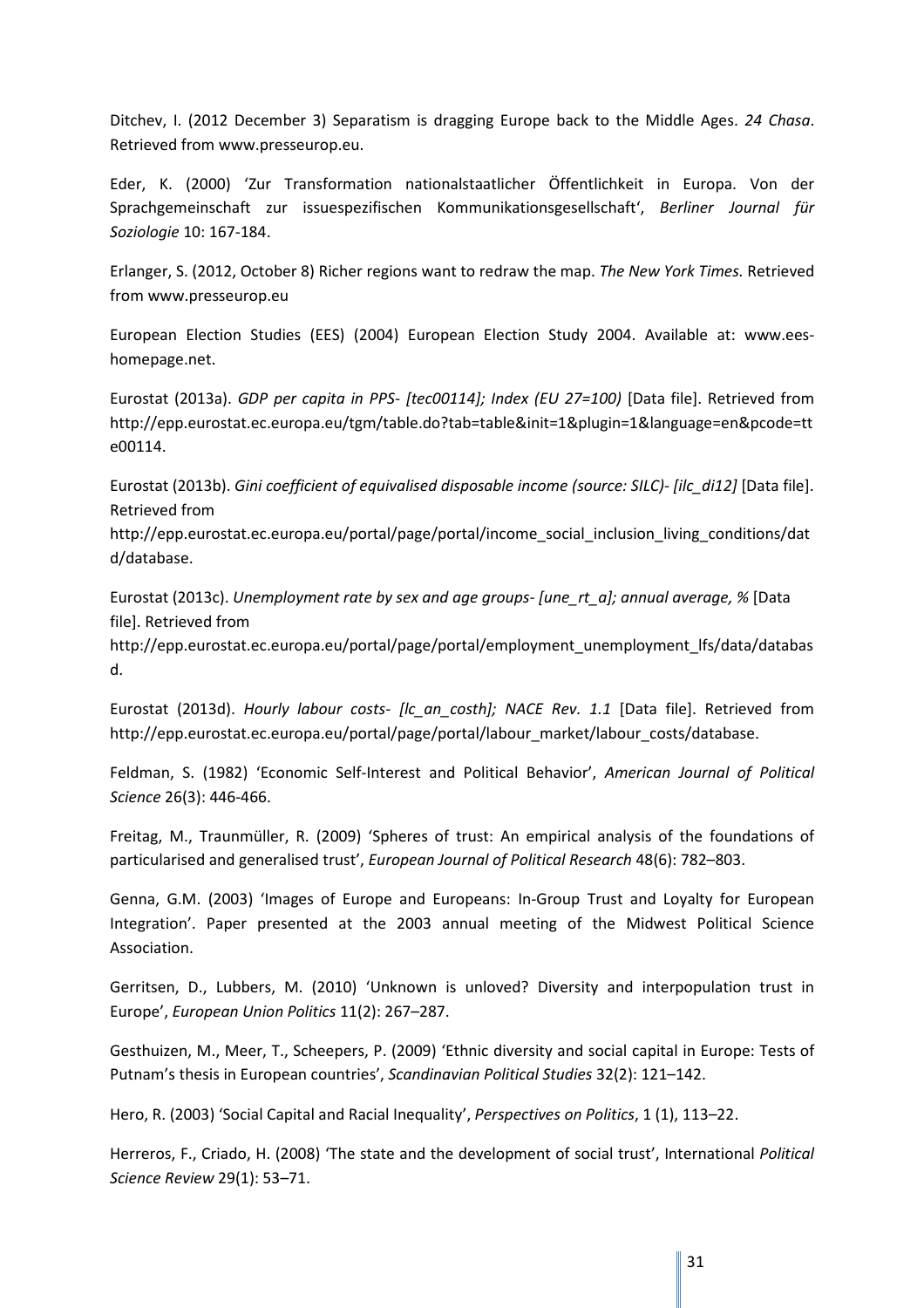Jagodzinski, W., Manabe, K. (2005) 'Warum auch Mehrfachindikatoren manchmal nicht helfen: Überlegungen zu einem multiplen Indikatorenmodell für interpersonales Vertrauen im Anschluss an die Anmerkung von Jürgen Rost', *ZA-Informationen* 56: 8–17.

Knack, S., & Keefer, P. (1997) 'Does social capital have an economic pay-off? A cross-country investigation', Quarterly *Journal of Economics* 112: 1251-1288.

Kuhn, T. (2011) 'Individual transnationalism, globalisation and euroscepticism: An empirical test of Deutsch's transactionalist theory' *European Journal of Political Research* 50(6): 811–837.

Kuhn, T. (2012) 'Europa ante portas: Border residence, transnational interaction and euroscepticism in Germany and France', *European Union Politics* 13(1): 94-117.

Lockwood, D. (1964) 'Social Integration and System Integration', in G.K. Zollschan and W. Hirsch (eds) *Explorations in Social Change*, pp. 244–57. London: Routledge.

Merritt, R. L. (1968) 'Visual Representation of Mutual Friendliness'. In Merritt, R. L. and Puchala, D. J. (eds) *Western European Perspectives on International Affairs* (New York, Washington, London: Praeger Publishers).

Newton, K. (2001) 'Trust, Social Capital, Civil Society, and Democracy', *International Political Science Review* 22(2): 201–214.

Orbell, J., Dawes. R. (1991) 'A 'Cognitive Miser' Theory of Cooperators Advantage', American *Political Science Review* 85(2):515-28.

OECD (2009). Income Inequality. *OECD Factbook 2009: Economic, Environmental and Social Statistics. Special Focus: Inequality - Income Inequalities - Measures of income inequality.* Retrieved from SourceOECD database.

Pettigrew, T., Tropp, L. (2006) 'A meta-analytic test of intergroup contact theory', Journal *of Personality and Social Psychology* 90(5): 751–783.

Putnam, R. (1993) *Making Democracy Work. Civic Traditions in Modern Italy.* Princeton, NJ: Princeton University Press.

Putnam, R. (2000) *Bowling alone: The collapse and revival of American community*. New York: Simon & Schuster.

Putnam, R. (2007) 'E Pluribus Unum: Diversity and community in the twenty-first century. The 2006 Johan Skytte Prize Lecture'*, Scandinavian Political Studies* 30(2): 137–174.

Rippl, S., Petrat, S., Kindervater, A., et al (2009) 'Zur Bedeutung "transnationalen Sozialkapitals": Sind Grenzgebiete Laboratorien sozialer Integration in Europa?', *Berliner Journal für Soziologie* 19:79-103.

Rippl, S., Bücker, N., Petrat, A., et al (2010) 'Crossing the frontier: Transnational social integration in the EU's border regions', *International Journal of Comparative Sociology* 51(1-2): 5-31.

Roose, J. (2008) 'In nächster Nähe so fern? Grenzübergreifende Regionalberichterstattung als Aspekt von europäischer Integration', *Zeitschrift für Soziologie* 37(4): 321-341.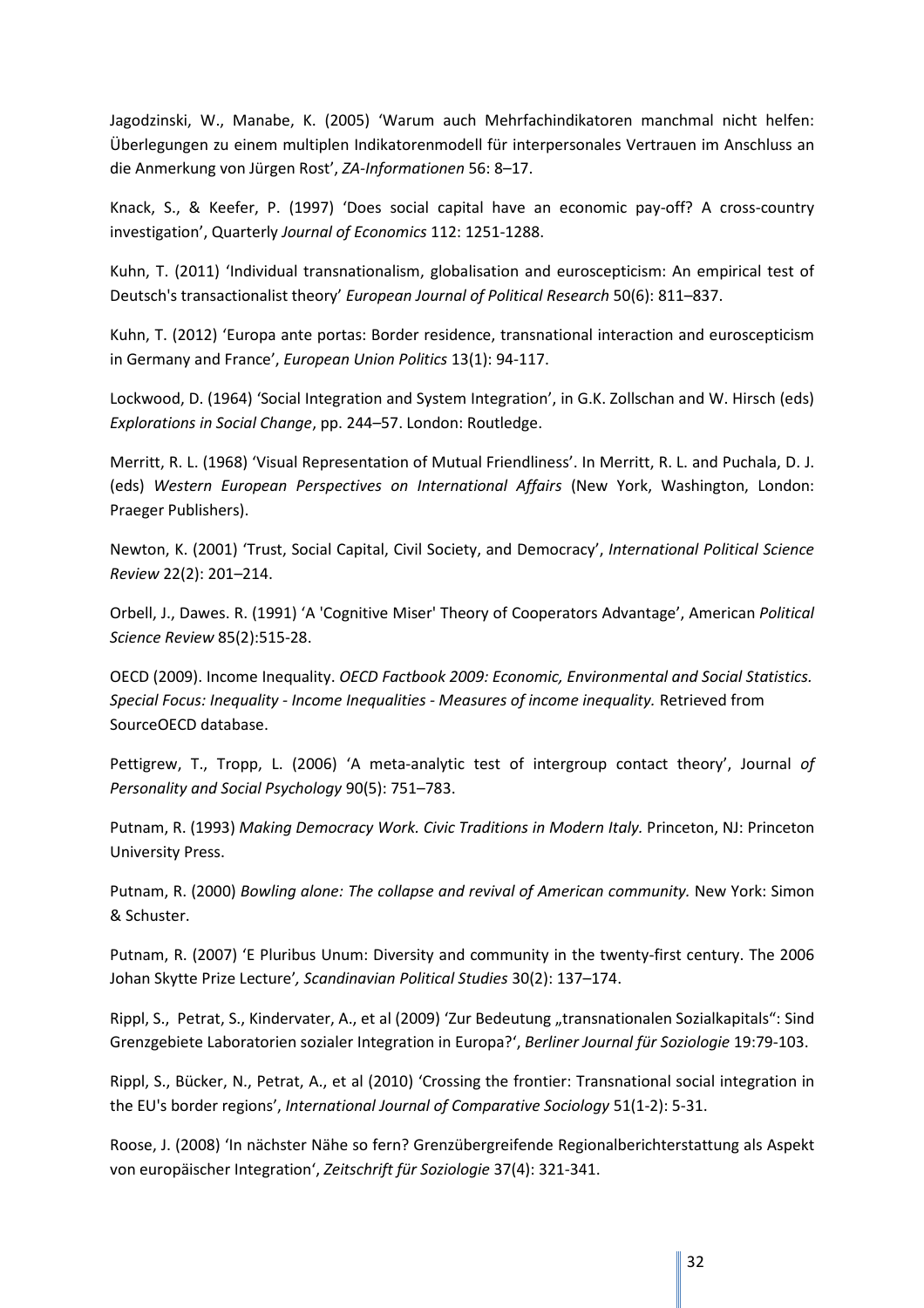Roose, J. (2010) *Vergesellschaftung an Europas Binnengrenzen. Eine vergleichende Studie zu den Bedingungen sozialer Integration.* Wiesbaden: VS Verlag für Sozialwissenschaften.

Rost, J. (2005) 'Messen wird immer einfacher!' *ZA-Informationen* 56: 6–7.

Rothstein, B., Uslaner, E. (2005) 'All for all. Equality, corruption and social trust', *World Politics* 58(1): 41–72.

Sears, D., Funk, C.L. (1990) 'The Limited Effect of Economic Self-Interest on the Political Attitudes of the Mass Public', *Journal of Behavioral Economics* 19(3): 247-261.

Simmel, G. (1950) *The Sociology of Georg Simmel* (K. Wolff, trans. and ed.). Glencoe, IL: The Free Press.

Steijn, S., Lancee, B. (2011) Does income inequality negatively affect general trust? Examining three potential problems with the inequality-trust hypothesis. Amsterdam, AIAS, GINI Discussion Paper 20.

Torpe, L., Lolle, H. (2011) 'Identifying Social Trust in Cross-Country Analysis: Do We Really Measure the Same?' *Social Indicators Research* 103(3): 481-500.

Transparency International (2004) *Transparency International Corruption Perception Index 2004*, Berlin [http://www.transparency.org/].

Unger, C. (2011, April 19) Schwesig sieht Lohndumping-Gefahr durch EU-Freizügigkeit. *Hamburger Abendblatt:* Retrieved from www.abendblatt.de.

Von Riegen, M.O. (2007, May 4) Lohndumping in der Fleischbranche. *Stern:* Retrieved from www.stern.de.

World Bank Group (2013). GINI Index. Data retrieved January 5, 2013, from http://data.worldbank.org/indicator/SI.POV.GINI?order=wbapi\_data\_value\_2004+wbapi\_data\_value &sort=asc&page=1.

Uslaner, E. (2002) *The Moral Foundation of Trust* (Cambridge: Cambridge University Press).

Zak, P.J., & Knack, S. (2001) 'Trust and growth', *The Economic Journal* 111: 295-321.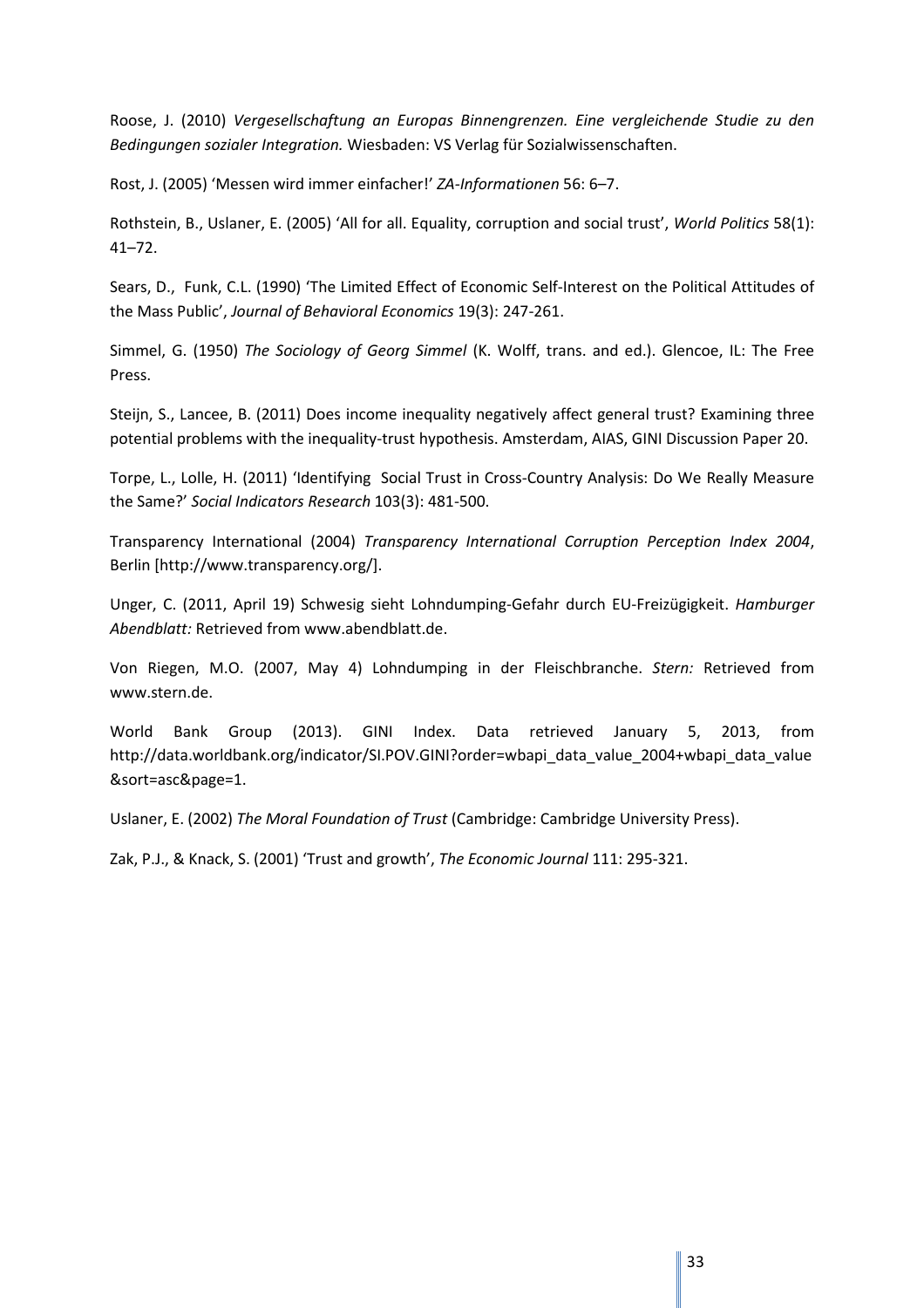# **Annex**

# **List of countries and regions**

**NB= No Border** 

- **5 Czech Republic:**
- (0 =No answer)
- 1 Hl. mìsto Praha (NB)
- 2 Støedoèeský (NB)
- 3 Jihoèeský (Germany)
- 4 Plzeòský (Germany)
- 5 Karlovarský (Germany)
- 6 Ústecký (Germany)
- 7 Liberecký (Poland)
- 8 Královehradecký (Poland)
- 9 Pardubický (Poland)
- 10 Vysoèina (NB)
- 11 Jihomoravský (Slovakia)
- 12 Olomoucký (Poland)
- 13 Zlínský (Slovakia)
- 14 Moravskoslezský (Slovakia)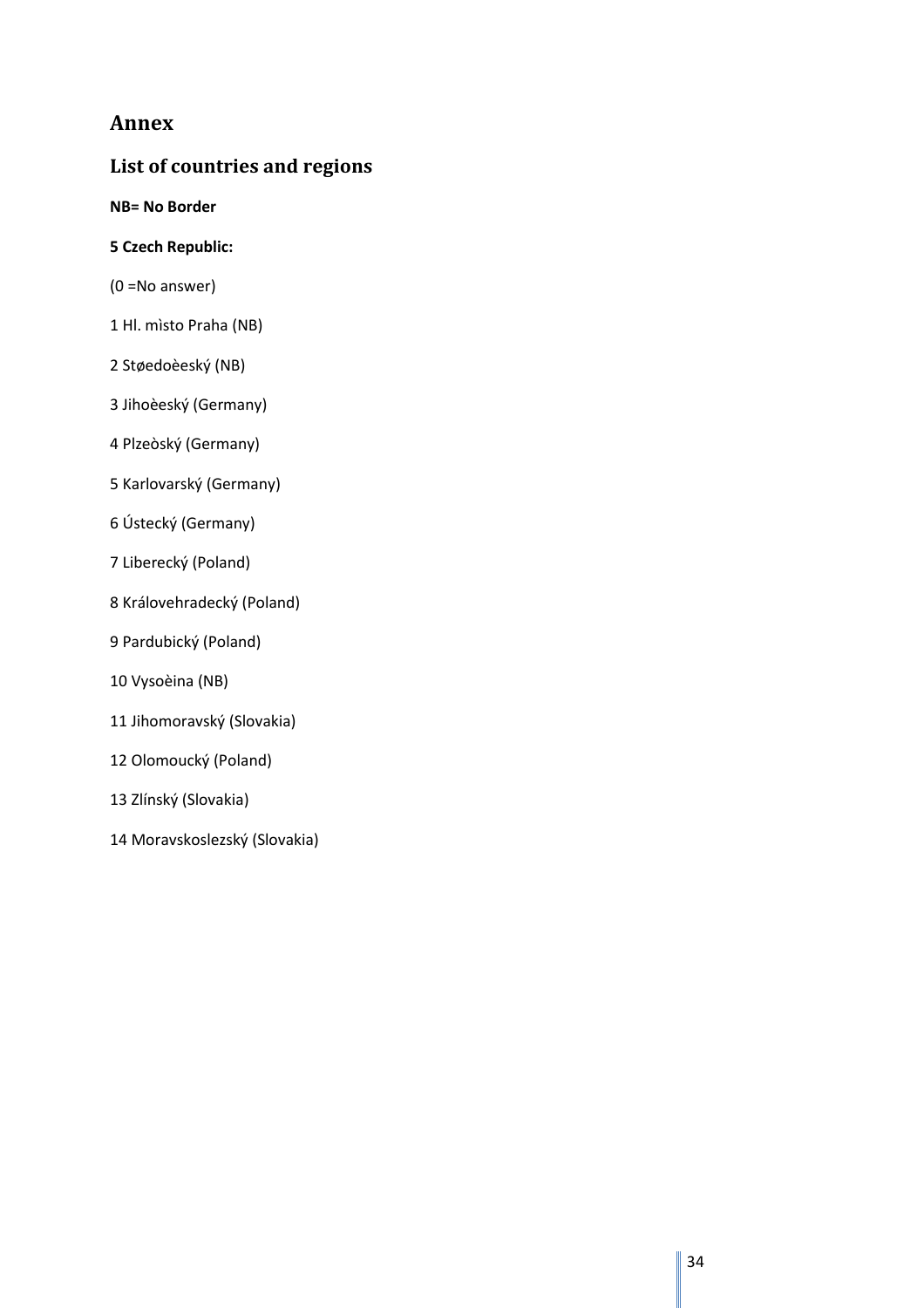### **7 Estonia:**

- 1 Harjumaa (Finland)
- 2 Ida-Virumaa (Finland)
- 3 Jõgevamaa (NB)
- 4 Järvamaa (NB)
- 5 Läänemaa (Finland)
- 6 Lääne-Viruma (Finland)
- 7 Põlvamaa (NB)
- 8 Pärnumaa (Latvia)
- 9 Raplamaa (NB)
- 10 Saaremaa (NB)
- 11 Tartumaa (NB)
- 12 Valgamaa (Latvia)
- 13 Viljandimaa (Latvia)
- 14 Võrumaa (Latvia)
- 15 Hiiumaa (NB)
- 16 Tallinn (NB)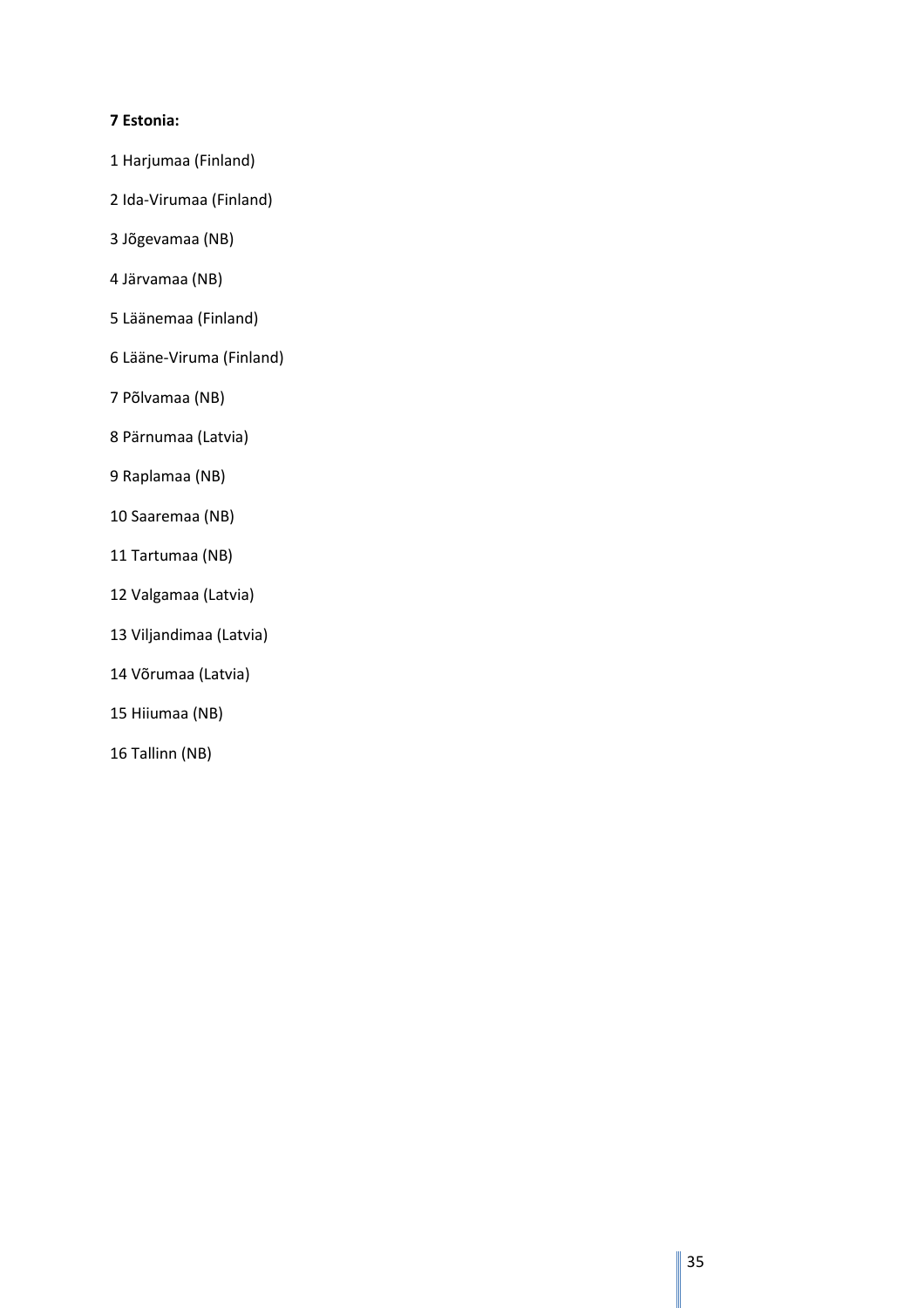## **8 Finland:**

- 1 Uusimaa (Estonia)
- 2 Varsinais-Suomi (Estonia)
- 3 Satakunta (NB)
- 4 Kanta-Häme (NB)
- 5 Pirkanmaa (NB)
- 6 Päijät-Häme (NB)
- 7 Kymenlaakso (Estonia)
- 8 Etelä-Karjala (NB)
- 9 Etelä-Savo (NB)
- 10 Pohjois-Savo (NB)
- 11 Pohjois-Karjala (NB)
- 12 Keski-Suomi (NB)
- 13 Etelä-Pohjanmaa (NB)
- 14 Pohjanmaa (NB)
- 15 Keski-Pohjanmaa (NB)
- 16 Pohjois-Pohjan (NB)
- 17 Kainuu (NB)
- 18 Lappi (Sweden)
- 19 Ahvenanmaa (Sweden)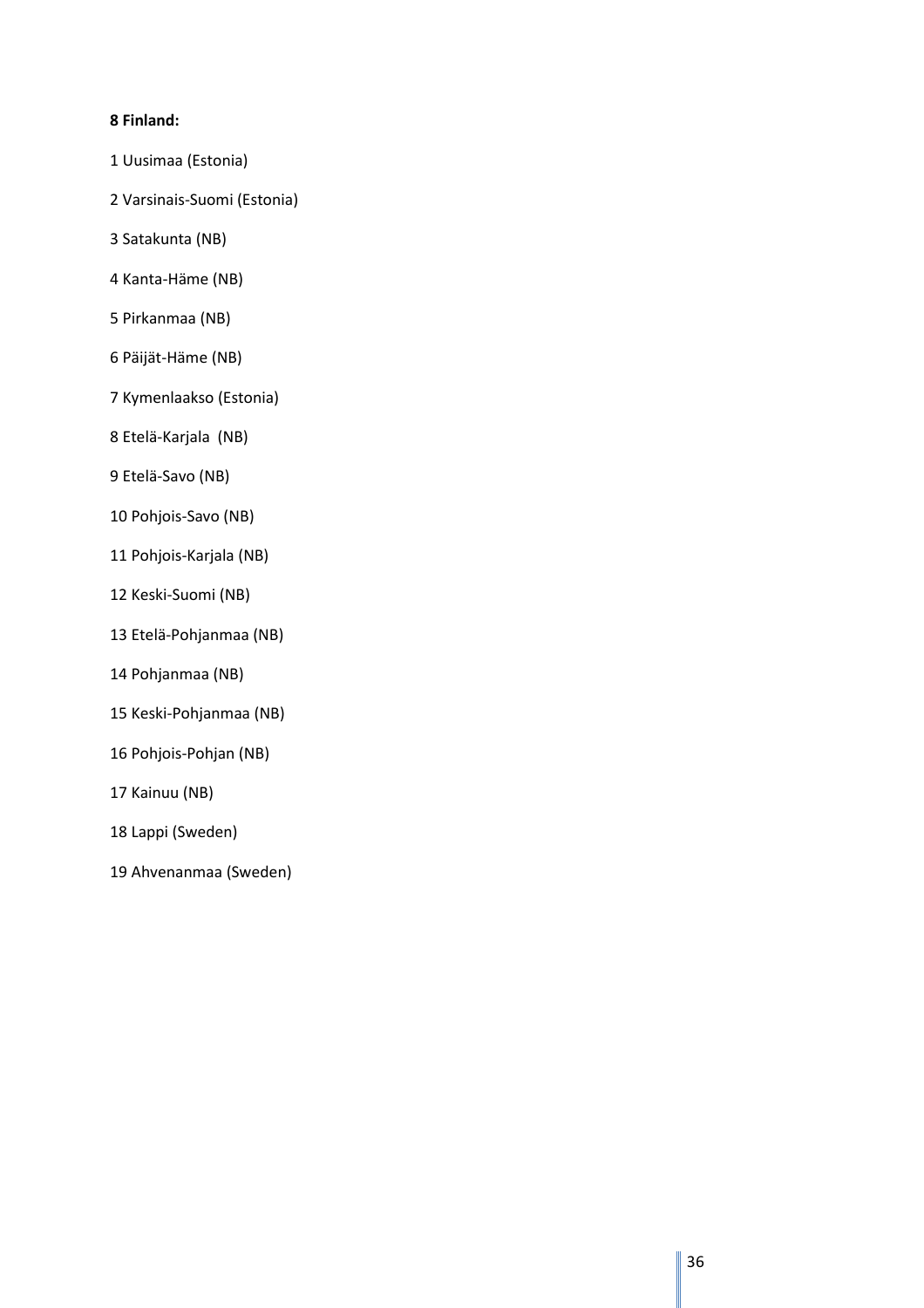#### **9 France:**

- 1 Basse-Normandie (UK)
- 2 Haute-Normandie (UK)
- 3 Nord-Pas-de-Calais (UK, Belgium)
- 4 Picardie (UK)
- 5 Bretagne (UK)
- 6 Pays-De-La-Loire (NB)
- 7 Poitou-Charentes (NB)
- 8 Aquitaine (Spain)
- 9 Langedouc-Rousillon (Spain)
- 10 Midi-Pyrenees (Spain)
- 11 Auvergne (NB)
- 12 Limousin (NB)
- 13 Centre (NB)
- 14 Corse (NB)
- 15 Provence-Alpes Cote d'azur PACA (Italy)
- 16 Rhone-Alpes (Italy, Switzerland)
- 17 Alsace (Germany)
- 18 Bourgogne (NB)
- 19 Champagne-Ardennes (Belgium)
- 20 Franche-Comte (Switzerland)
- 21 Lorraine (Germany, Luxembourg, Belgium)
- 22 Ile de France (NB)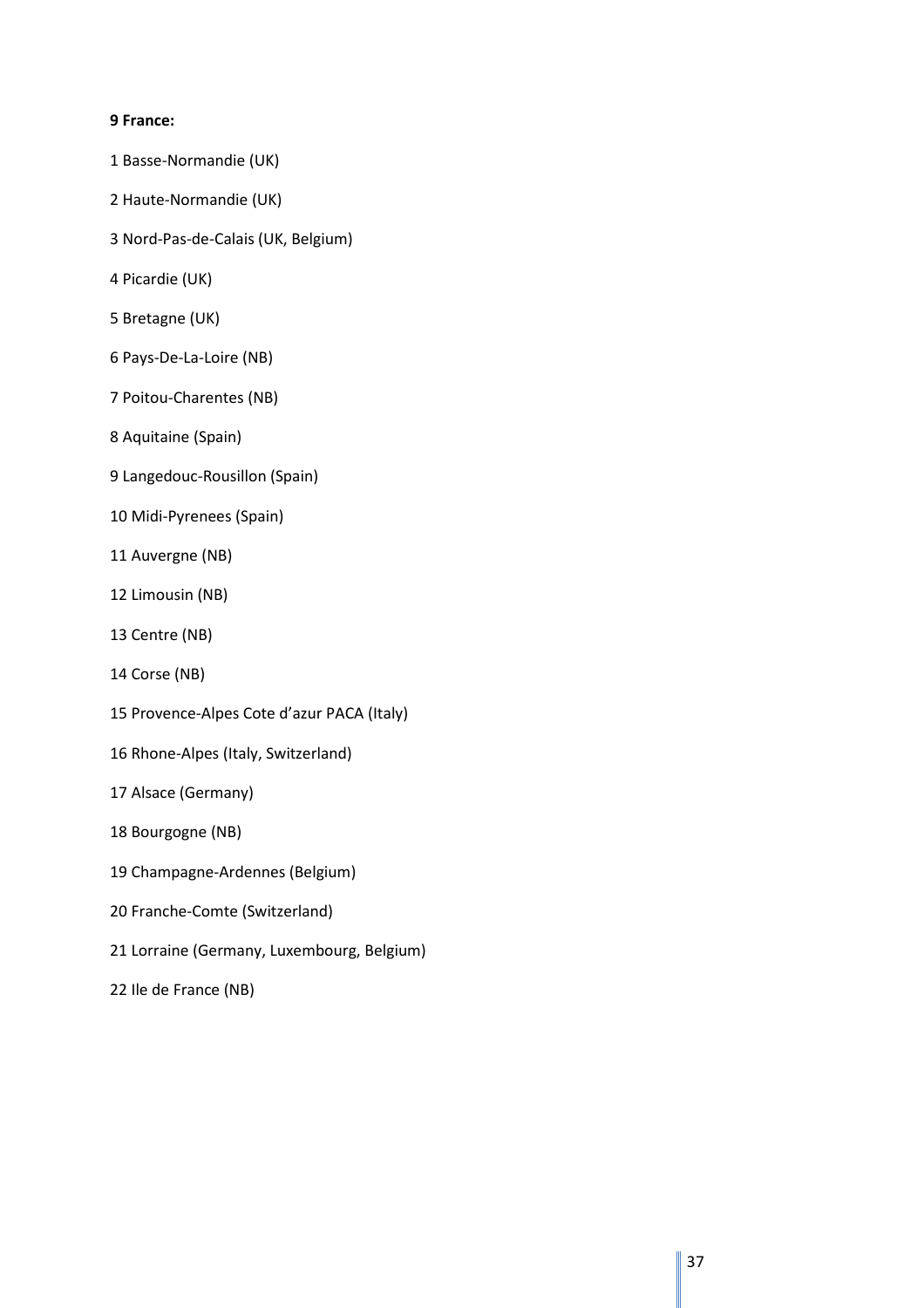#### **10 Germany:**

- 1 Baden-Württemberg (Switzerland, France)
- 2 Bayern (Austria, Czech Republic)
- 3 Berlin (NB)
- 4 Brandenburg (Poland)
- 5 Bremen (NB)
- 6 Hamburg (NB)
- 7 Hessen (NB)
- 8 Mecklenburg-Vorpommern (Poland)
- 9 Niedersachsen (Netherlands)
- 10 Nordrhein-Westfalen (Netherlands, Belgium)
- 11 Rheinland-Pfalz (Luxembourg, France)
- 12 Saarland (France)
- 13 Sachsen (Poland, Czech Republic)
- 14 Sachsen-Anhalt (NB)
- 15 Schleswig-Holstein (Denmark)
- 16 Thüringen (NB)

#### **12 Hungary:**

- 1 Central Hungary (Budapest, Pest) (NB)
- 2 Central Transdanubia (Fejer, Komarom) (Slovakia)
- 3 Western Transdanubia (Gyor, Vas) (Austria, Slovenia, Slovakia)
- 4 Southern Transdanubia (Baranya, Somogy) (NB)
- 5 North Hungary (Borsod, Heves, Nograd) (Slovakia)
- 6 North of the Plain (Hajdu, Szabolcs, Szolnok) (NB)
- 7 South of the Plain (Bacs, Bekes, Csongrad) (NB)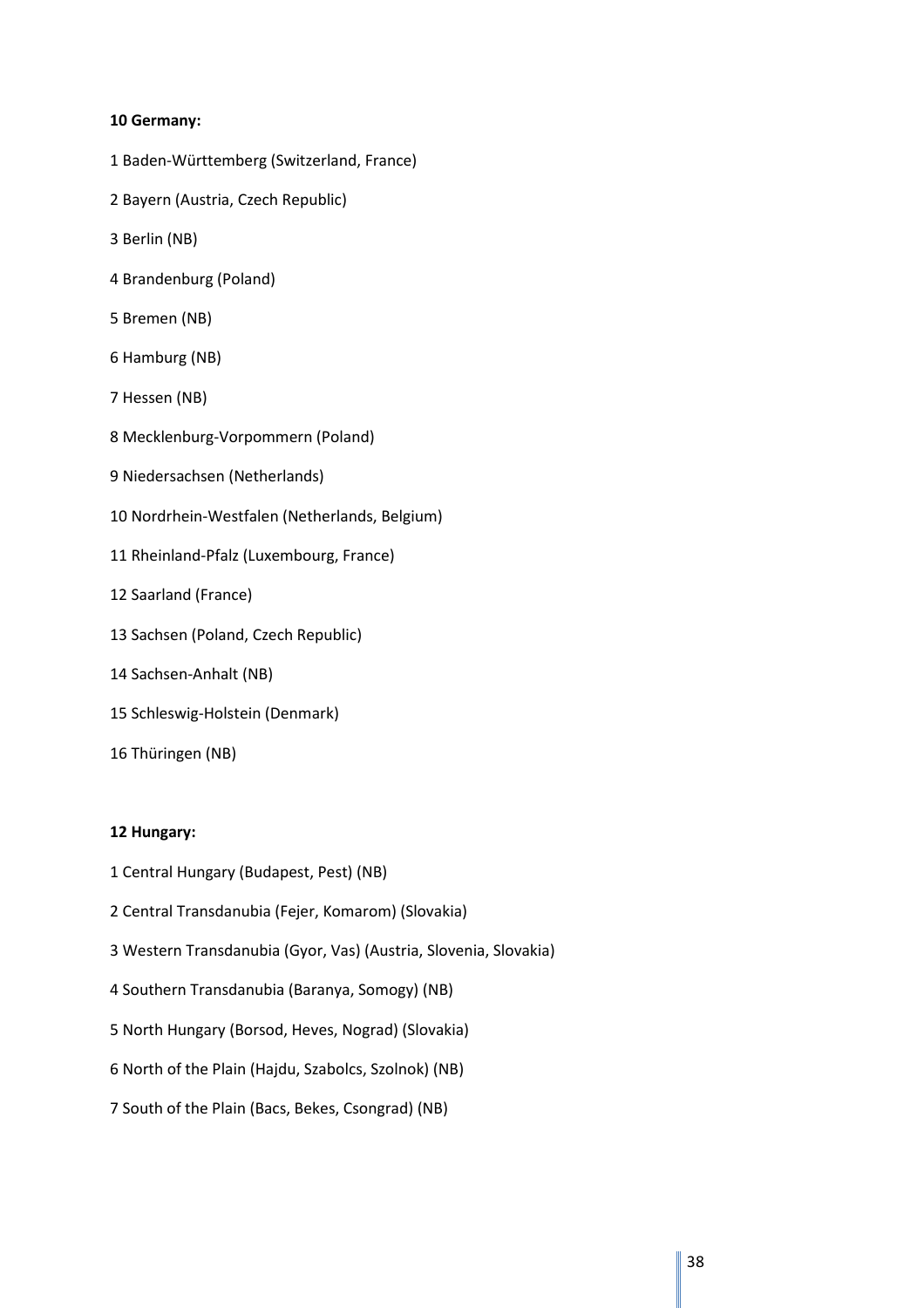#### **15 Latvia:**

- 1 Riga (NB)
- 2 Vidzeme (Estonia)
- 3 Kurzeme (Lithuania)
- 4 Zemgale Lithuania)
- 5 Latgale (NB)

#### **17 Luxembourg:**

- 1 Luxembourg-Ville (NB)
- 2 Center (NB)
- 3 South (France)
- 4 North (Belgium, Germany)
- 5 East (Germany)

#### **19 Netherlands:**

- 1 Groningen (Germany)
- 2 Friesland (NB)
- 3 Drenthe (Germany)
- 4 Overijssel (Germany)
- 5 Flevoland (NB)
- 6 Gelderland (Germany)
- 7 Utrecht (NB)
- 8 Noord Holland (including Amsterdam) (NB)
- 9 Zuid Holland (including Rotterdam and the Hague) (NB)
- 10 Zeeland (Belgium)
- 11 Noord Brabant (Belgium)
- 12 Limburg(Germany, Belgium)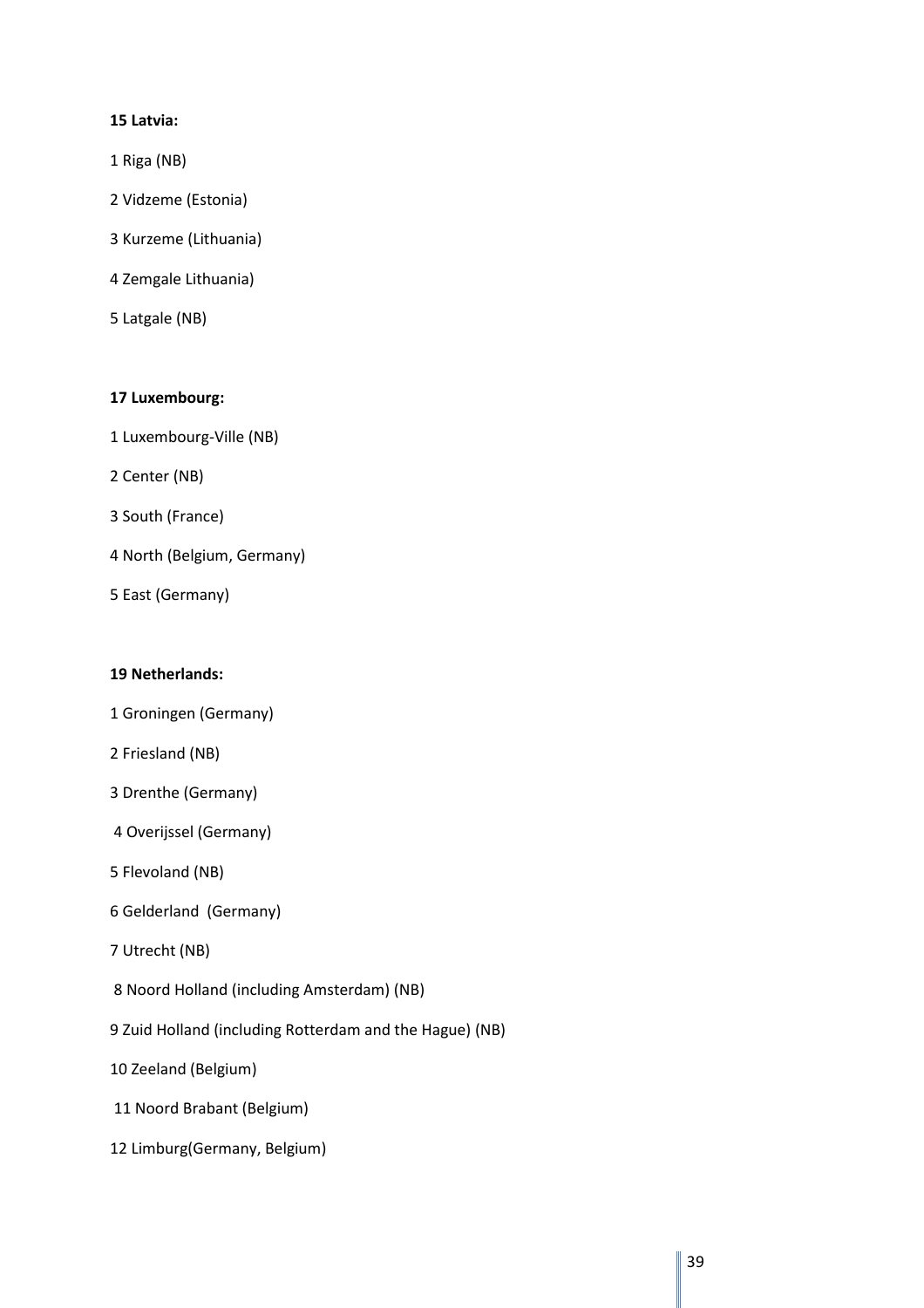#### **22 Portugal:**

- 1 Aveiro (NB)
- 2 Beja (Spain)
- 3 Braga (Spain)
- 4 Bragança (Spain)
- 5 Castelo Branco (Spain)
- 6 Coimbra (NB)
- 7 Évora (Spain)
- 8 Faro (Spain)
- 9 Guarda (Spain)
- 10 Leiria (NB)
- 11 Lisboa (NB)
- 12 Portalegre (Spain)
- 13 Porto (NB)
- 14 Santarém (NB)
- 15 Setubal (NB)
- 16 Viana do Castelo (Spain)
- 17 Vila Real Spain)
- 18 Viseu (NB)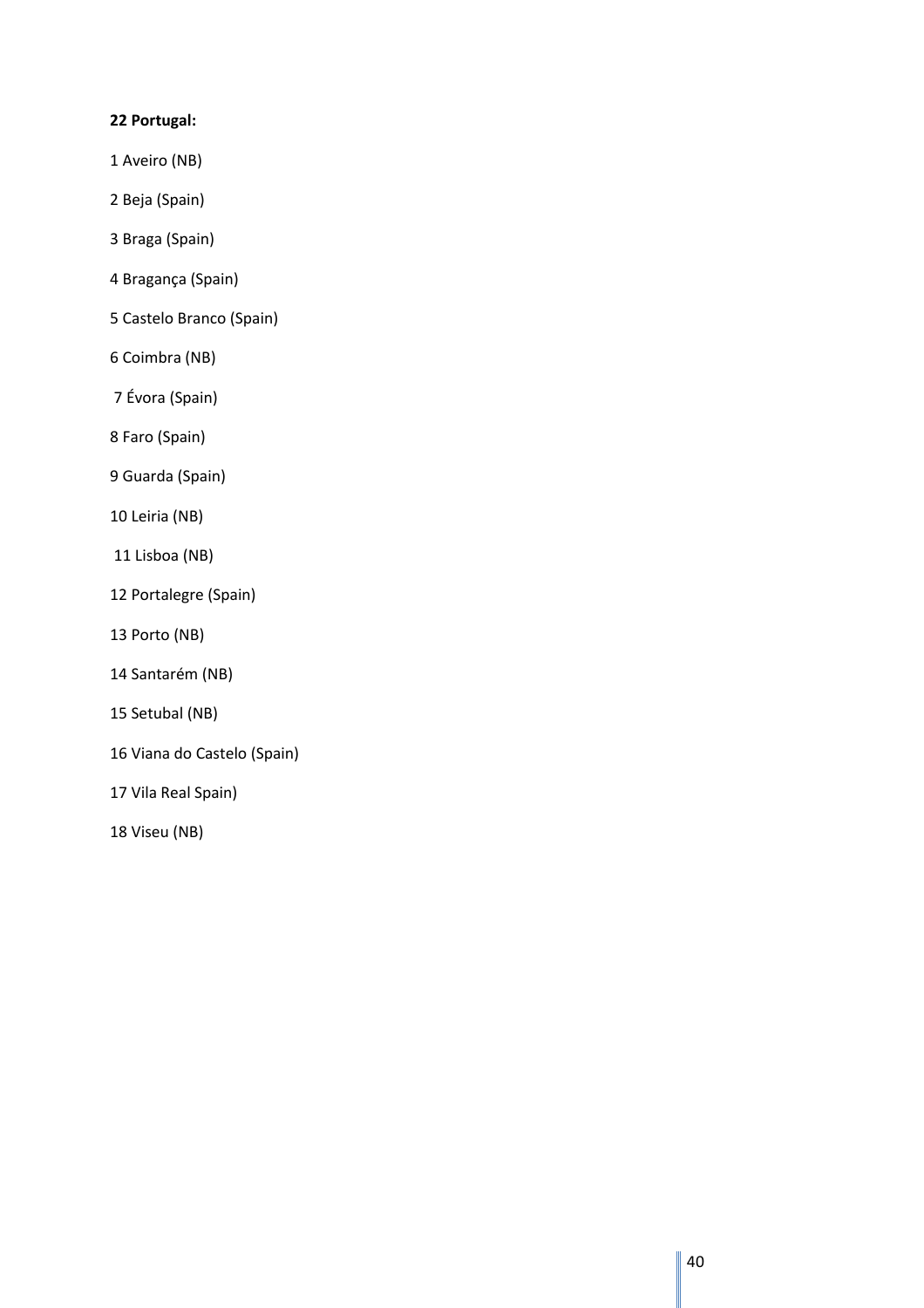#### **23 Slovakia:**

- 1 Bratislavský (Austria)
- 2 Trnavský (Czech Republic, Hungary)
- 3 Trenèiansky (Czech Republic)
- 4 Nitriansky (Hungary)
- 5 Žilinský (Czech Republic, Poland)
- 6 Banskobystrický (Hungary)
- 7 Prešovský (Poland)
- 8 Košický (Hungary)

#### **24 Slovenia:**

- 1 Pomurska (Austria, Hungary)
- 2 PODRAVSKA (Austria)
- 3 KOROSKA (Austria)
- 4 SAVINJSKA (NB)
- 5 GORENJSKA (Austria)
- 6 ZASAVSKA (NB)
- 7 OSREDNJA (NB)
- 8 SPOD. POSAVSKA (NB)
- 9 DOLENJSKA (NB)
- 10 GORISKA (Italy)
- 11 OBALNO-KRASKA (Italy)
- 12 KRA[KA (NB)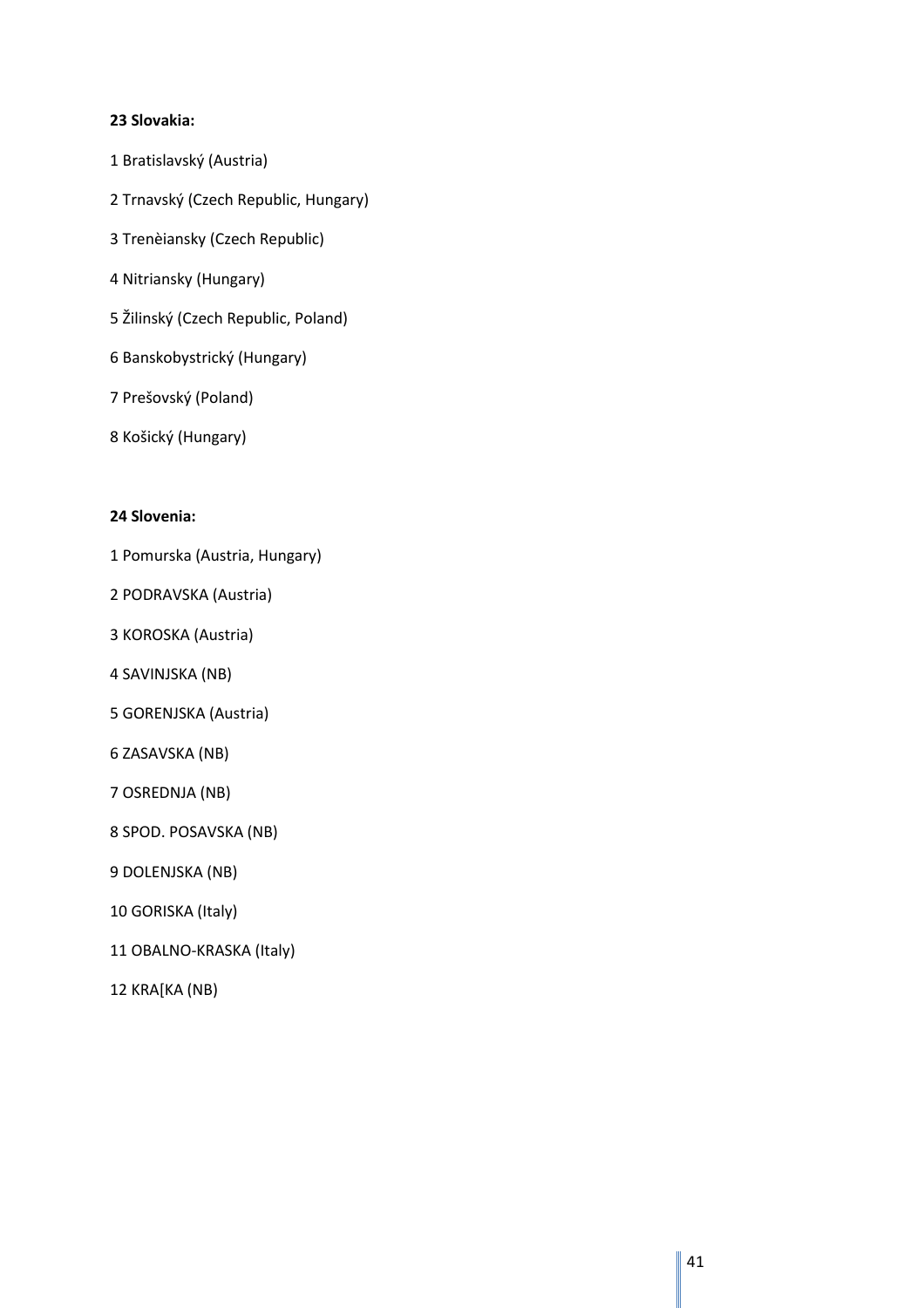#### **25 Spain:**

- 1 Andalucia (Portugal)
- 2 Aragon (France)
- 3 Asturias (NB)
- 4 Baleares (NB)
- 5 Cataluna (France)
- 6 Canarias (NB)
- 7 Cantabria (NB)
- 8 Castilla-Leon (Portugal)
- 9 Castilla-LaMancha (NB)
- 10 Extremadura (Portugal)
- 11 Galicia (Portugal)
- 12 La Rioja (NB)
- 13 Madrid (NB)
- 14 Murcia (NB)
- 15 Navarra (France)
- 16 Pais Vacso (France)
- 17 Comunidad Valenciana (NB)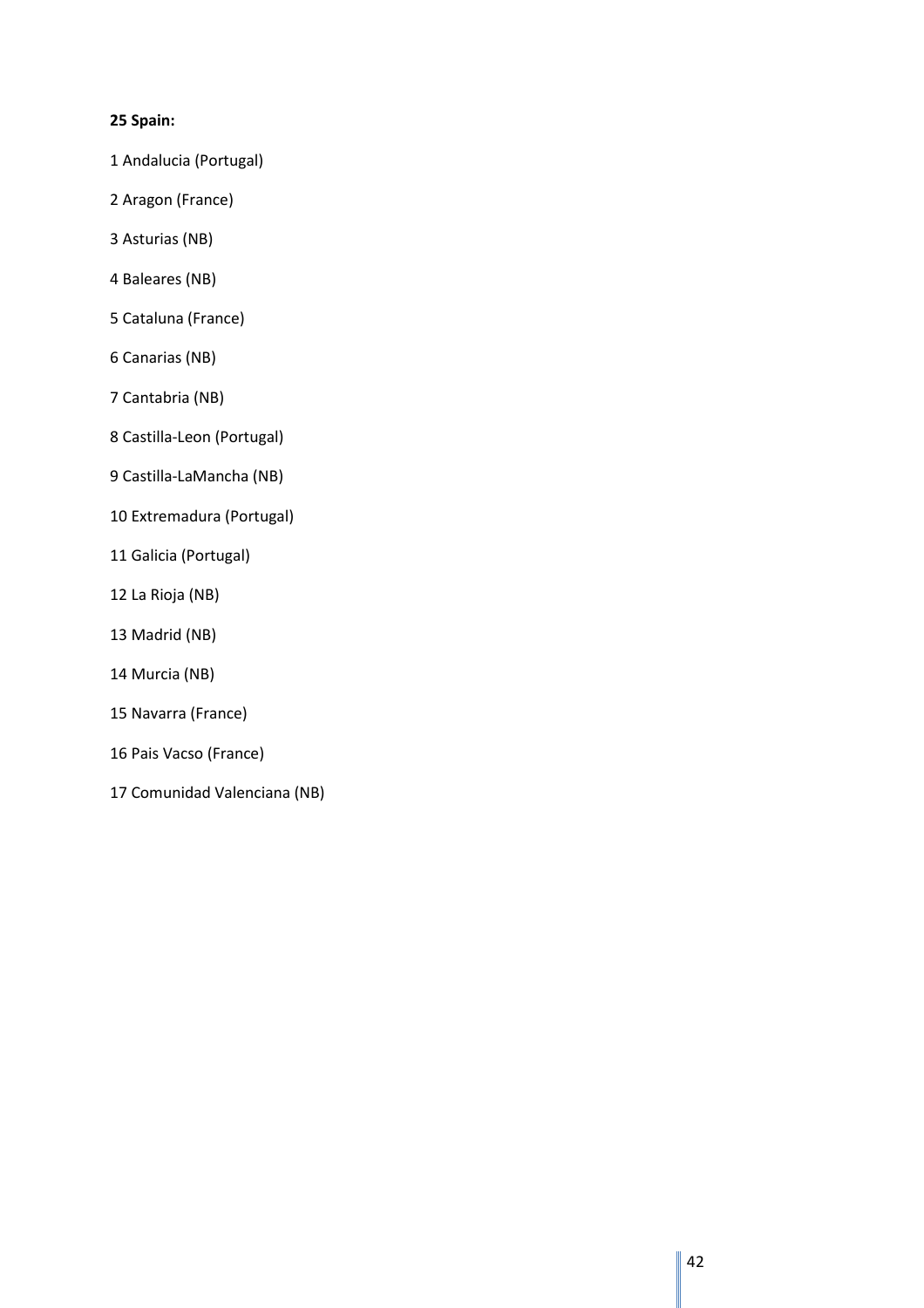# **Economic data**

**1. Gross Domestic Product, per capita, Purchasing Power Parities (EU 27 average=100), 2004** 

Group 1: similar, 20 or less Group 2: distant (difference > 20)

| Estonia-Latvia 57-47= 10          | Czech Republic-Germany 78-115 = 37 |
|-----------------------------------|------------------------------------|
| Finland-Sweden $116-126=10$       | Estonia-Finland 57-116= 59         |
| France-UK 110-123=13              | Germany-Luxembourg 115-252= 137    |
| France-Germany $110-115 = 5$      | Germany-Poland 115-51=64           |
| France-Spain 110-101=9            | Hungary-Slovenia 63-87=24          |
| France-Belgium 110-121= 11        | Hungary-Austria 63-128=65          |
| France-Italy 110-107= 3           | Luxembourg-Belgium 252-121= 131    |
| Germany-Austria 115-128=13        | France-Luxembourg 252-110 = 142    |
| Germany-Netherlands 115-129 = 14  | Portugal-Spain 77-101=24           |
| Germany-Belgium 115-121= 6        | Slovakia-Austria 57-128=71         |
| Germany-Denmark 115-126 = 11      | Slovenia-Austria 87-128 = 41       |
| Hungary-Slovakia $63-57 = 6$      | Czech Republic-Poland 78-51 = 27   |
| Latvia-Lithuania 47-51 = 4        | Czech Republic-Slovakia 78-57 = 21 |
| Netherlands-Belgium $129-121 = 8$ |                                    |
| Slovakia-Poland $57-51=6$         |                                    |
| Slovenia-Italy 87-107=20          |                                    |
|                                   |                                    |
|                                   |                                    |

*Source: Eurostat (2013a)*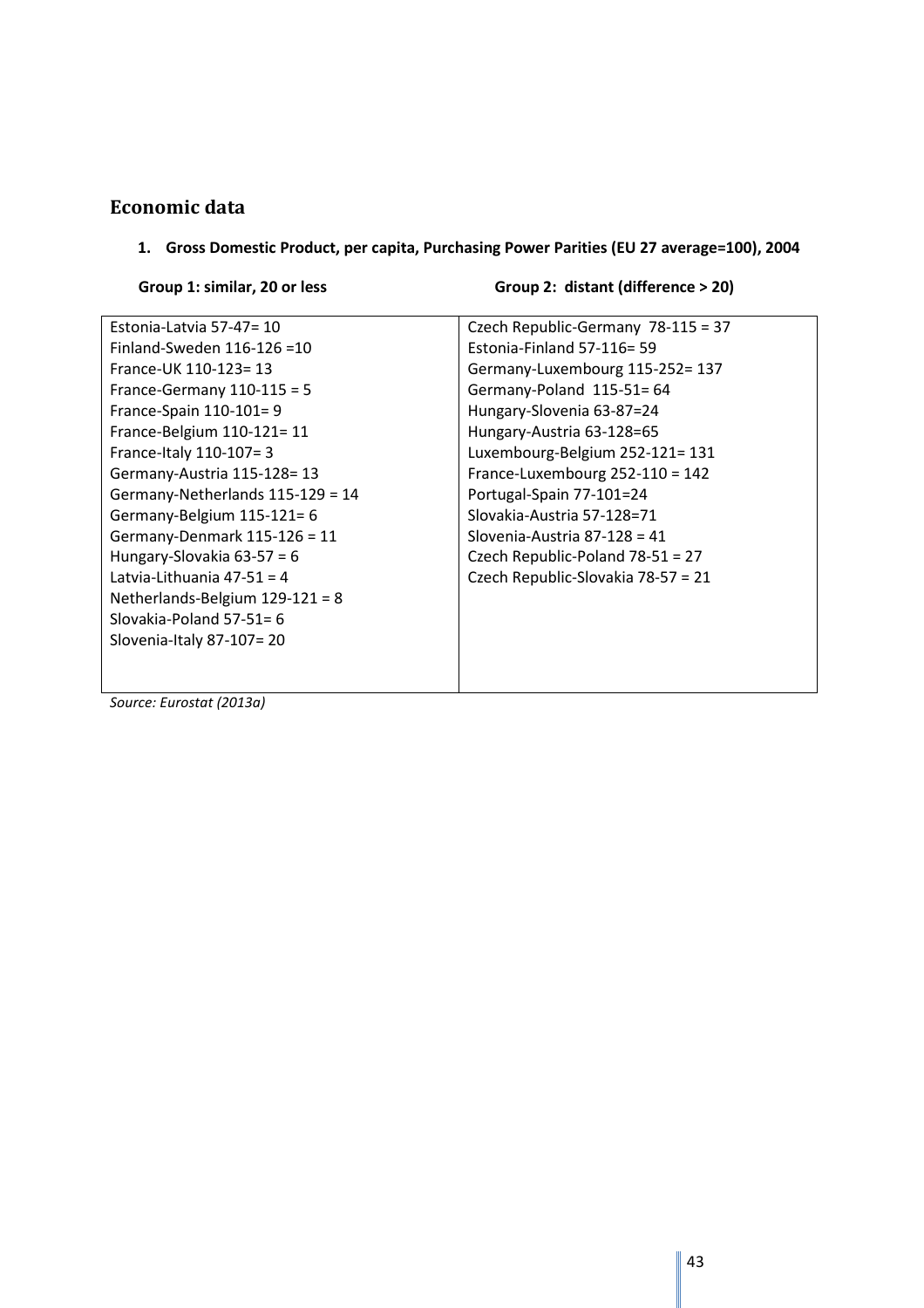#### **2. Gini Coefficient, 2004**

#### Group 1: similar **Group 2: distant (difference >4)**

| Estonia-Latvia 37.4-36.1= 1.3        | France-UK 28.2-34= 6.2            |
|--------------------------------------|-----------------------------------|
| Finland-Sweden 25.5-23= 2.5          | France-Italy 28.2-33.2= 5         |
| France-Germany 28.2-30= 1.8          | Germany-Denmark 30-23=7           |
| France-Spain 28.2-30.7= 2.5          | Slovakia-Poland 29.1-35.9= 6.8    |
| France-Belgium 28.2-26.1= 2.1        | Estonia-Finland 37.4-25.5= 11.9   |
| Germany-Austria 30-27=3              | Germany-Poland 30-35.9 = 5.9      |
| Germany-Netherlands 30-27=3          | Portugal-Spain 37.8-30.7 = 7.1    |
| Germany-Belgium 30-27=3              | Czech republic-Poland 27-35.9=8.9 |
| Hungary-Slovakia 29-27=2             | Slovenia-Austria 31.2-27= 4.2     |
| Latvia-Lithuania 36.1-35.8= 0.3      |                                   |
| Netherlands-Belgium 27-26.1= 0.9     |                                   |
| Slovenia-Italy 31.2-33.2= 2          |                                   |
| Czech Republic-Slovakia 27-29.1= 2.1 |                                   |
| Slovakia-Austria 29.1-27= 2.1        |                                   |
| Hungary-Slovenia 29-31.2= 2.2        |                                   |
| Hungary-Austria 29-27=2              |                                   |
| Luxembourg-Belgium 26.5-26.1= 0.4    |                                   |
| France-Luxembourg 28.2-26.5=1.7      |                                   |
| Germany-Luxembourg 30-26.5=3.5       |                                   |
| Czech Republic-Germany 27-30=3       |                                   |

*Sources: Central Statistical Bureau of Latvia (2013) (Latvia), Eurostat (2013b) (France, Finland, Sweden, Spain, Italy, Portugal, Estonia, Austria, Belgium, Luxembourg), The World Bank (2013) (Lithuania, Slovakia, Poland, Slovenia ) and OECD (2013) (UK, Germany, Netherlands, Czech Republic)*